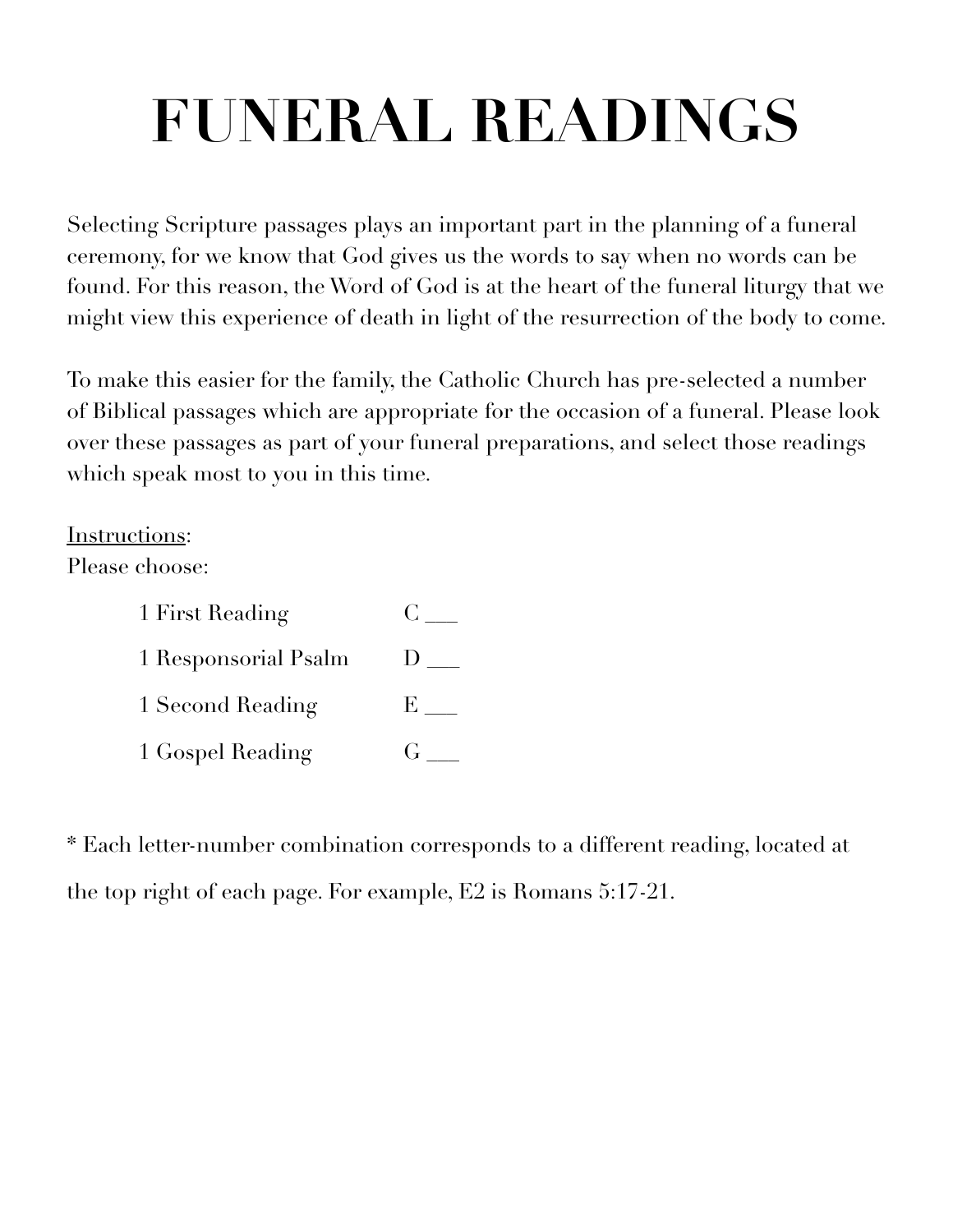## **FIRST READING OPTIONS**

## **OUTSIDE OF EASTER TIME**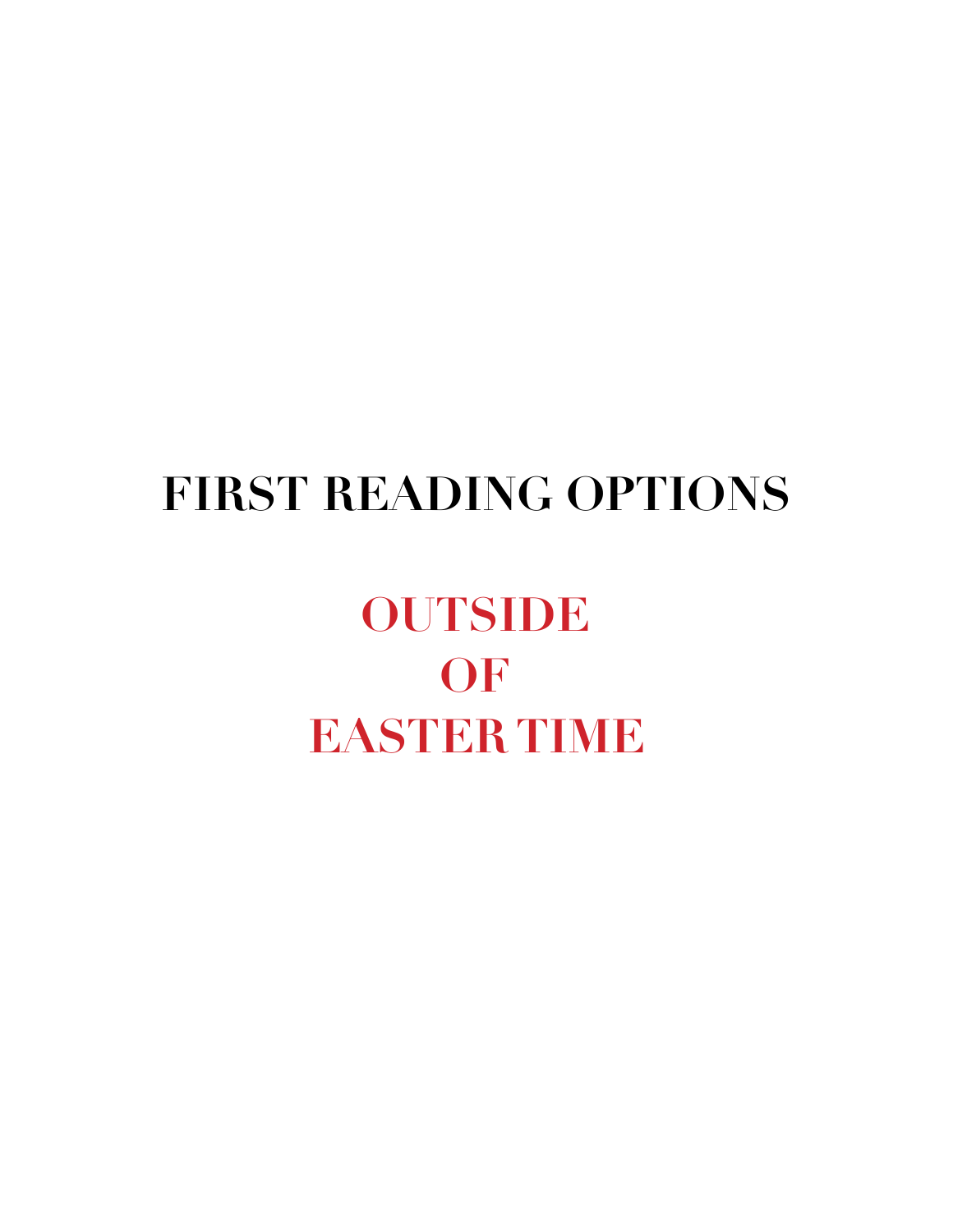## *2 Maccabees 12:43-46* **C1**

A reading from the second Book of Maccabees

Judas, the ruler of Israel, then took up a collection among all his soldiers, amounting to two thousand silver drachmas, which he sent to Jerusalem to provide for an expiatory sacrifice. In doing this he acted in a very excellent and noble way, inasmuch as he had the resurrection of the dead in view; for if he were not expecting the fallen to rise again, it would have been useless and foolish to pray for them in death. But if he did this with a view to the splendid reward that awaits those who had gone to rest in godliness, it was a holy and pious thought. Thus he made atonement for the dead that they might be freed from their sin.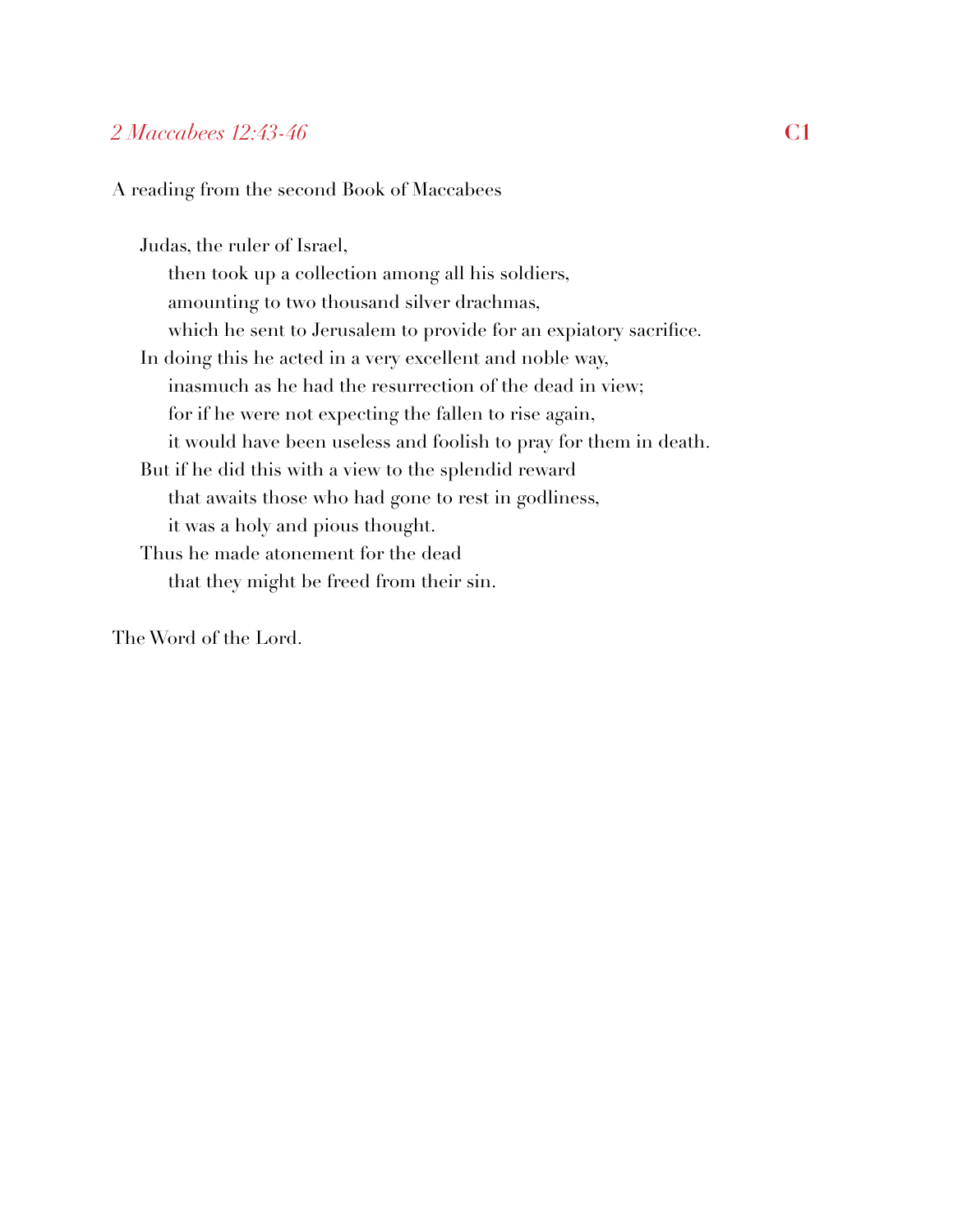## *Job 19:1, 23-27* **C2**

#### A reading from the book of Job

Job answered and said: Oh, would that my words were written down! Would that they were inscribed in a record: That with an iron chisel and with lead they were cut in the rock forever! But as for me, I know that my Vindicator lives, and that he will at last stand forth upon the dust; Whom I myself shall see: my own eyes, not another's, shall behold him, And from my flesh I shall see God; my inmost being is consumed with longing.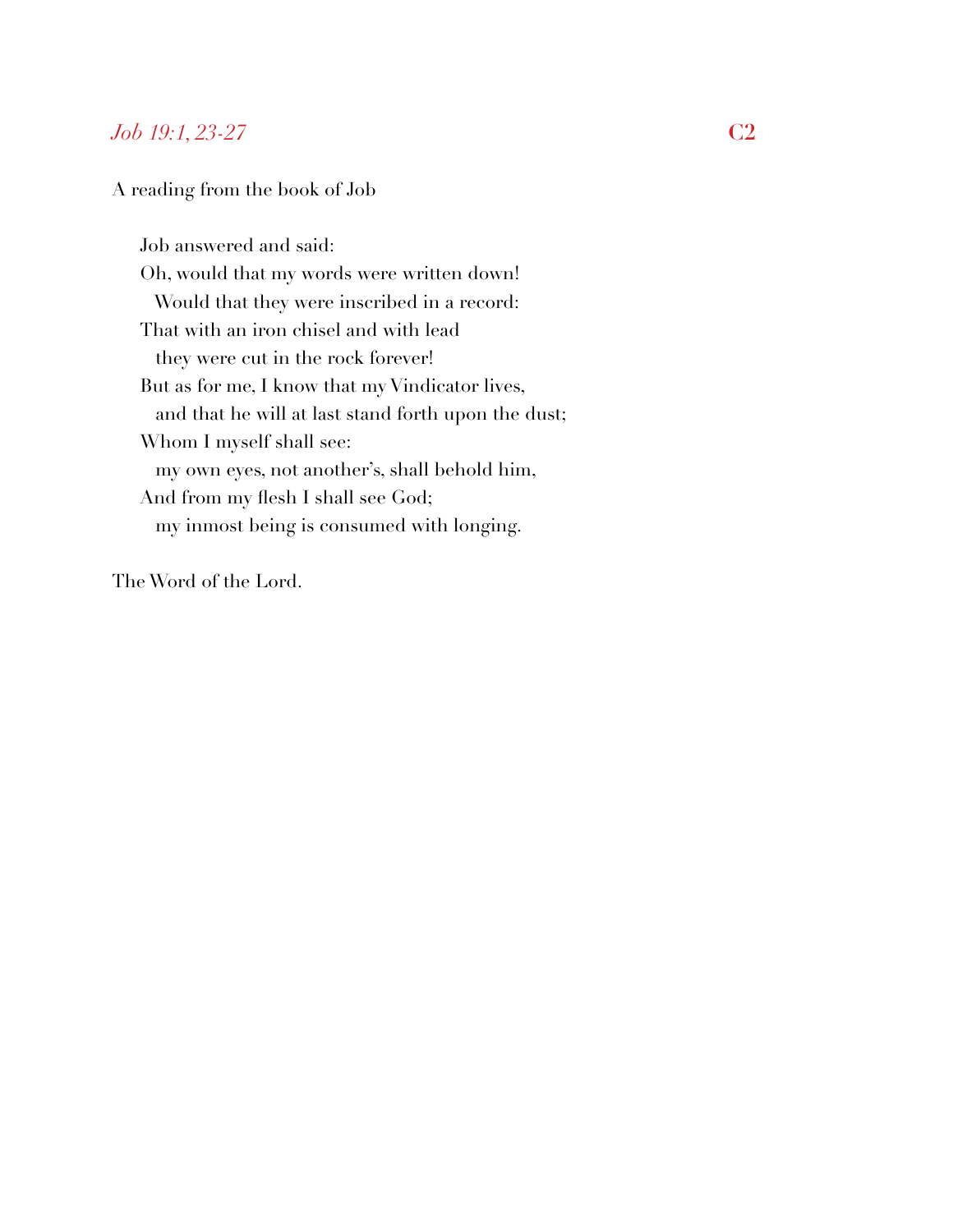## *Wisdom 3:1-9 (long version)* **C3**

A reading from the Book of Wisdom

But the souls of the just are in the hand of God, and no torment shall touch them. They seemed, in the view of the foolish, to be dead; and their passing away was thought an affliction and their going forth from us, utter destruction. But they are in peace. For if before people, indeed, they be punished, yet is their hope full of immortality; Chastised a little, they shall be greatly blessed, because God tried them and found them worthy of himself. As gold in the furnace, he proved them, and as sacrificial offerings he took them to himself. In the time of their visitation they shall shine, and shall dart about as sparks through stubble; They shall judge nations and rule over peoples, and the Lord shall be their King forever. Those who trust in God shall understand truth, and the faithful shall abide with him in love: Because grace and mercy are with his holy ones, and God's care is with the elect.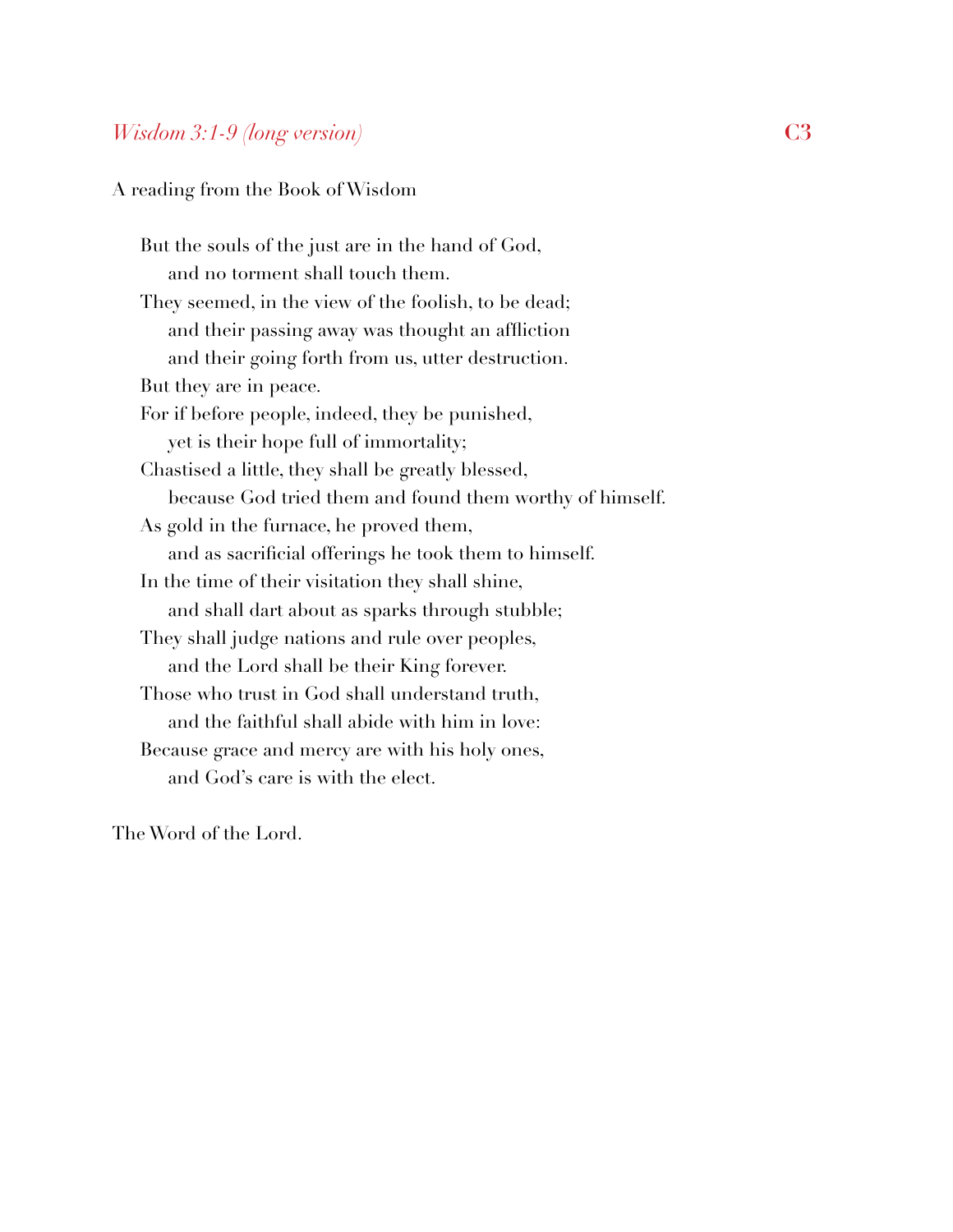## *Wisdom 3:1-6, 9 (short version)* **C3**

A reading from the Book of Wisdom

But the souls of the just are in the hand of God, and no torment shall touch them. They seemed, in the view of the foolish, to be dead; and their passing away was thought an affliction and their going forth from us, utter destruction. But they are in peace. For if before people, indeed, they be punished, yet is their hope full of immortality; Chastised a little, they shall be greatly blessed, because God tried them and found them worthy of himself. As gold in the furnace, he proved them, and as sacrificial offerings he took them to himself. Those who trust in God shall understand truth, and the faithful shall abide with him in love: Because grace and mercy are with his holy ones, and God's care is with the elect.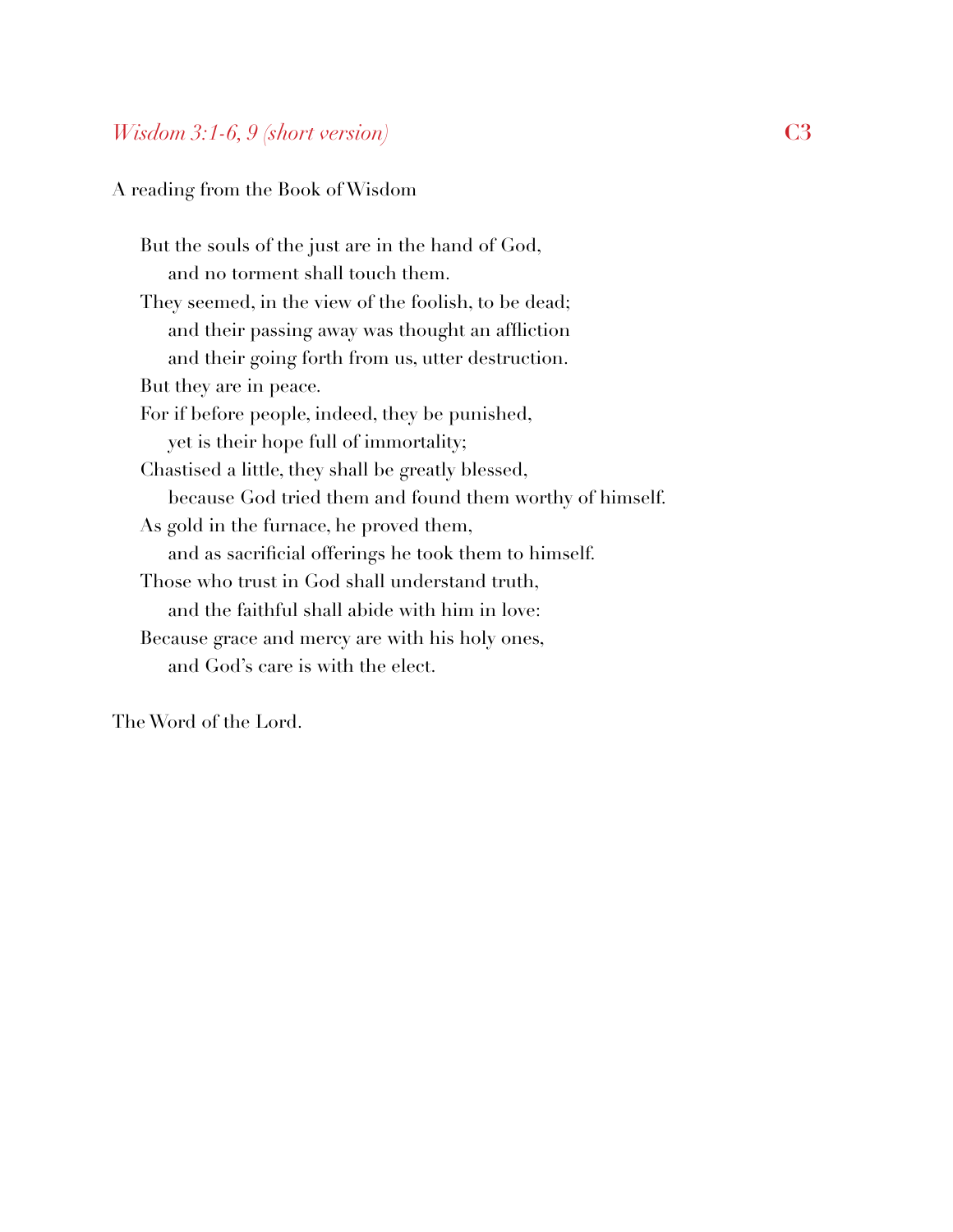### *Wisdom 4:7-15* **C4**

#### A reading from the Book of Wisdom

The just man, though he die early, shall be at rest. For the age that is honorable comes not with the passing of time, nor can it be measured in terms of years. Rather, understanding is the hoary crown for men, and an unsullied life, the attainment of old age. He who pleased God was loved; he who lived among sinners was transported— Snatched away, lest wickedness pervert his mind or deceit beguile his soul; For the witchery of paltry things obscures what is right and the whirl of desire transforms the innocent mind. Having become perfect in a short while, he reached the fullness of a long career; for his soul was pleasing to the Lord, therefore he sped him out of the midst of wickedness. But the people saw and did not understand,

The Word of the Lord.

nor did they take this into account.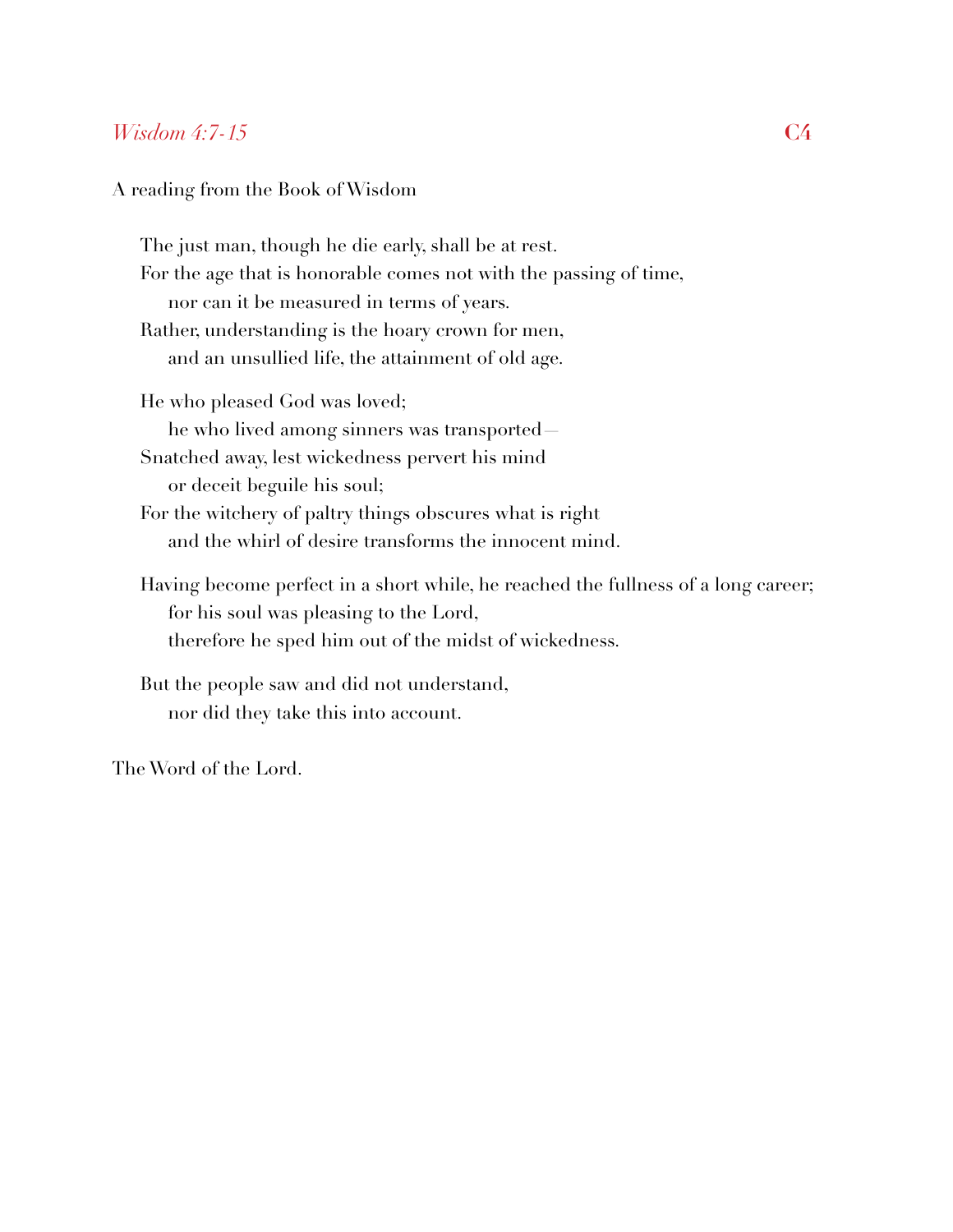## *Isaiah 25:6a, 7-9* **C5**

#### A reading from the Book of the prophet Isaiah

On this mountain the LORD of hosts will provide for all peoples. On this mountain he will destroy the veil that veils all peoples, The web that is woven over all nations; he will destroy death forever. The Lord GOD will wipe away the tears from all faces; The reproach of his people he will remove from the whole earth; for the Lord has spoken. On that day it will be said: "Behold our God, to whom we looked to save us! This is the Lord for whom we looked; let us rejoice and be glad that he has saved us!"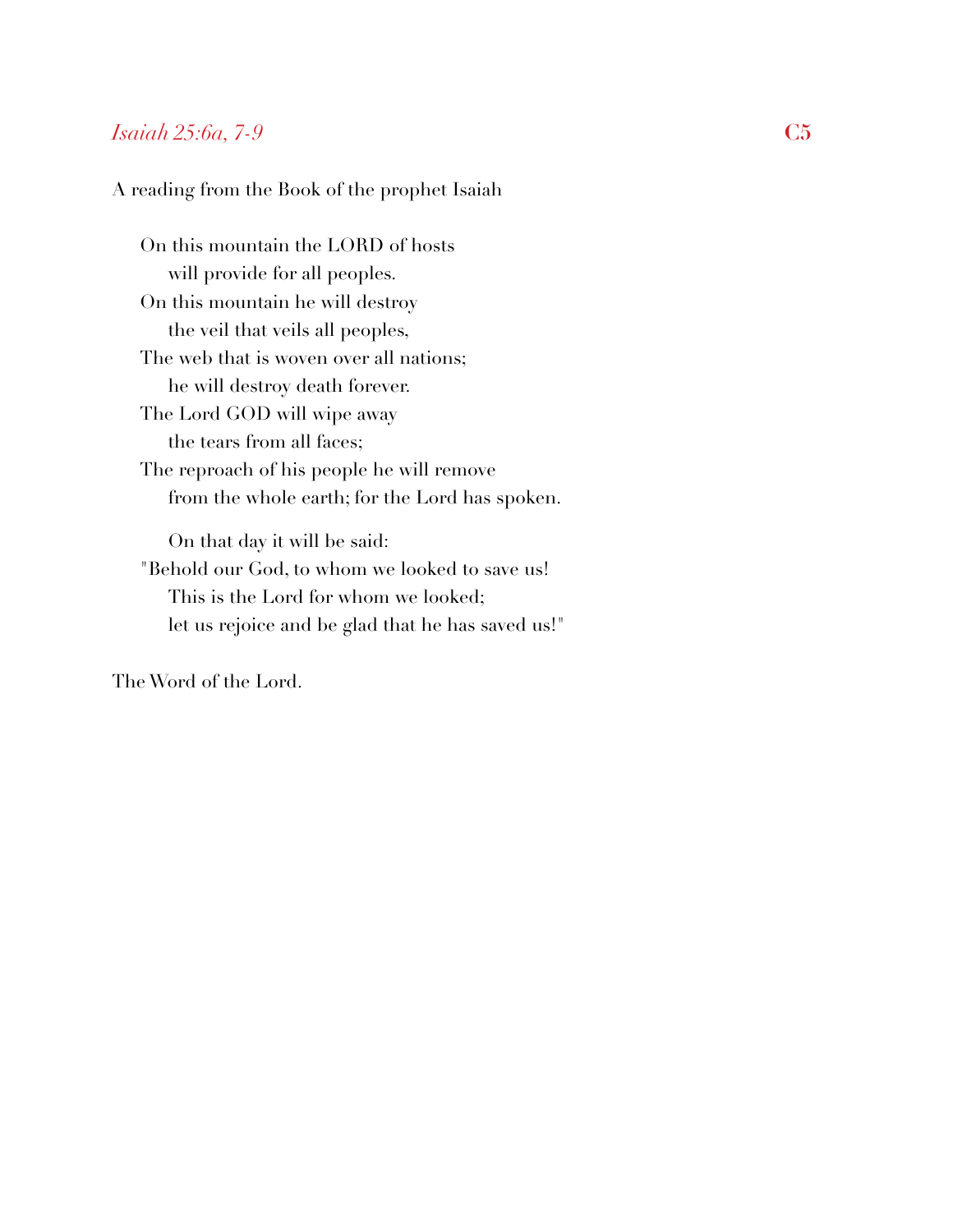#### *Lamentations 3:17-26* **C6**

#### A reading from the Book of Lamentations

My soul is deprived of peace, I have forgotten what happiness is; I tell myself my future is lost, all that I hoped for from the Lord. The thought of my homeless poverty is wormwood and gall; Remembering it over and over leaves my soul downcast within me. But I will call this to mind, as my reason to have hope: The favors of the Lord are not exhausted, his mercies are not spent; They are renewed each morning, so great is his faithfulness. My portion is the Lord, says my soul; therefore will I hope in him. Good is the Lord to one who waits for him, to the soul that seeks him;

It is good to hope in silence for the saving help of the Lord.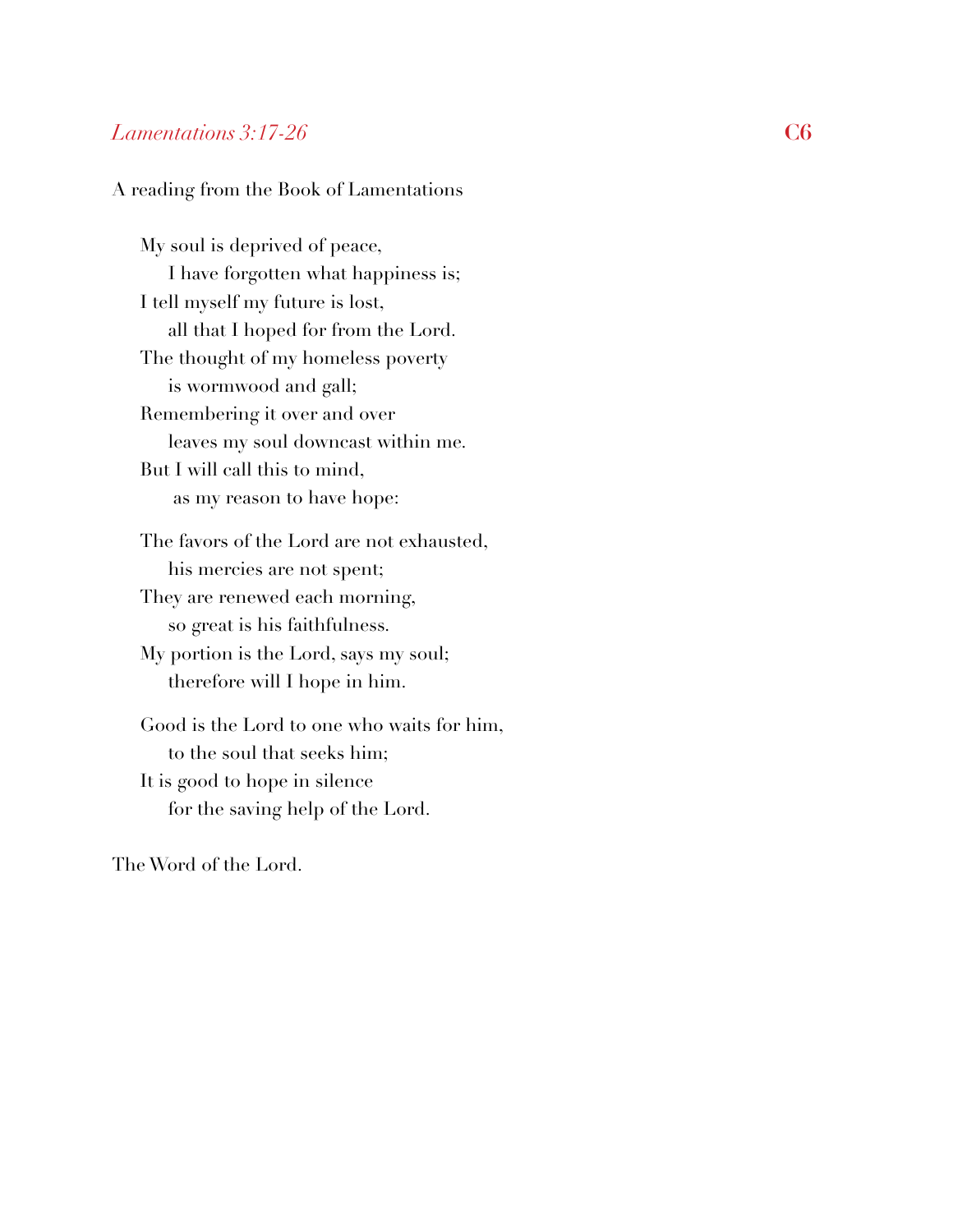## *Daniel 12:1-3* **C7**

#### A reading from the Book of the prophet Daniel

In those days, I, Daniel, mourned and heard this word of the Lord: "At that time there shall arise Michael, the great prince, guardian of your people; It shall be a time unsurpassed in distress since nations began until that time. At that time your people shall escape, everyone who is found written in the book. Many of those who sleep in the dust of the earth shall awake; Some shall live forever, others shall be an everlasting horror and disgrace. But the wise shall shine brightly like the splendor of the firmament, And those who lead the many to justice shall be like the stars forever.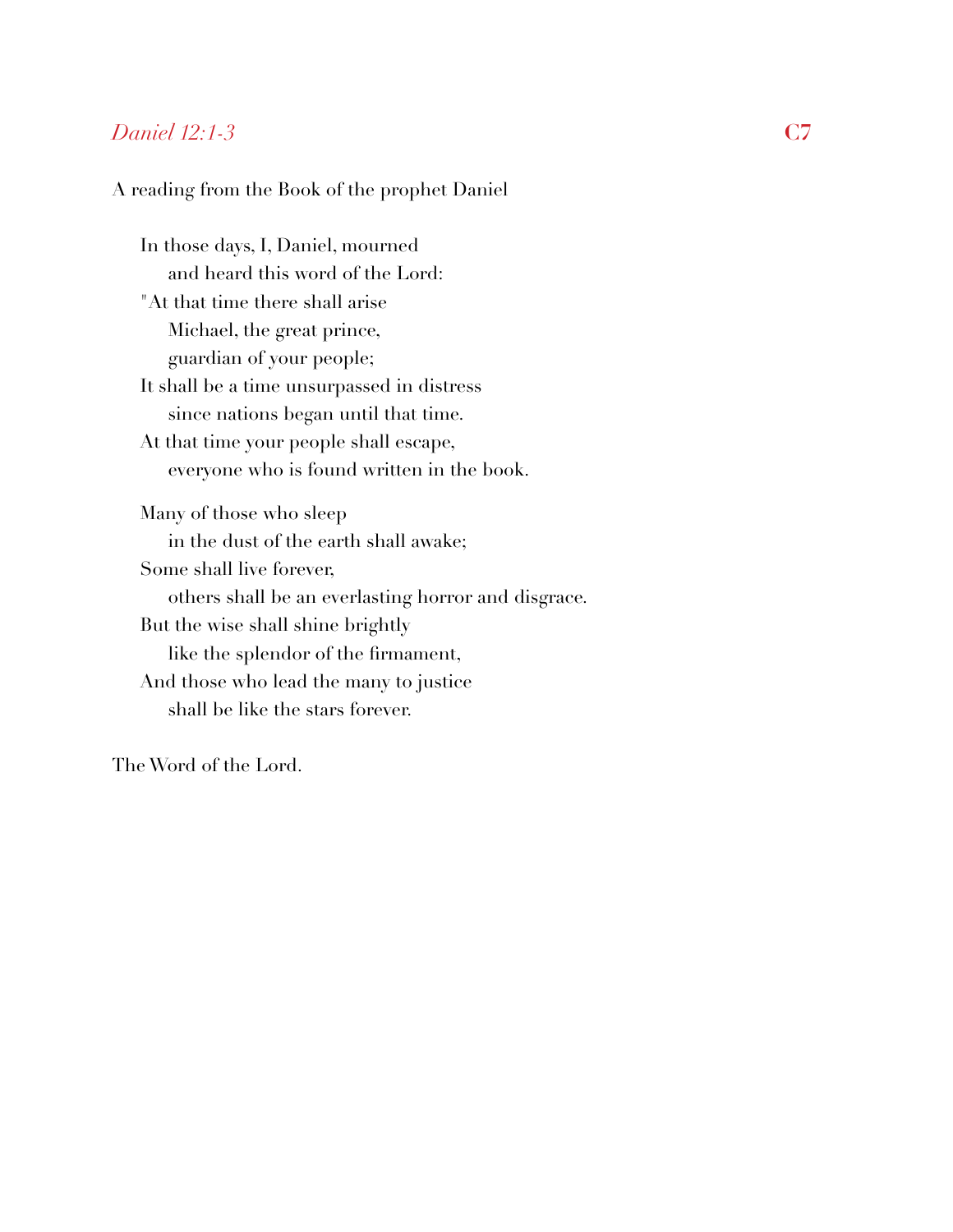## **FIRST READING OPTIONS**

## **DURING EASTER TIME**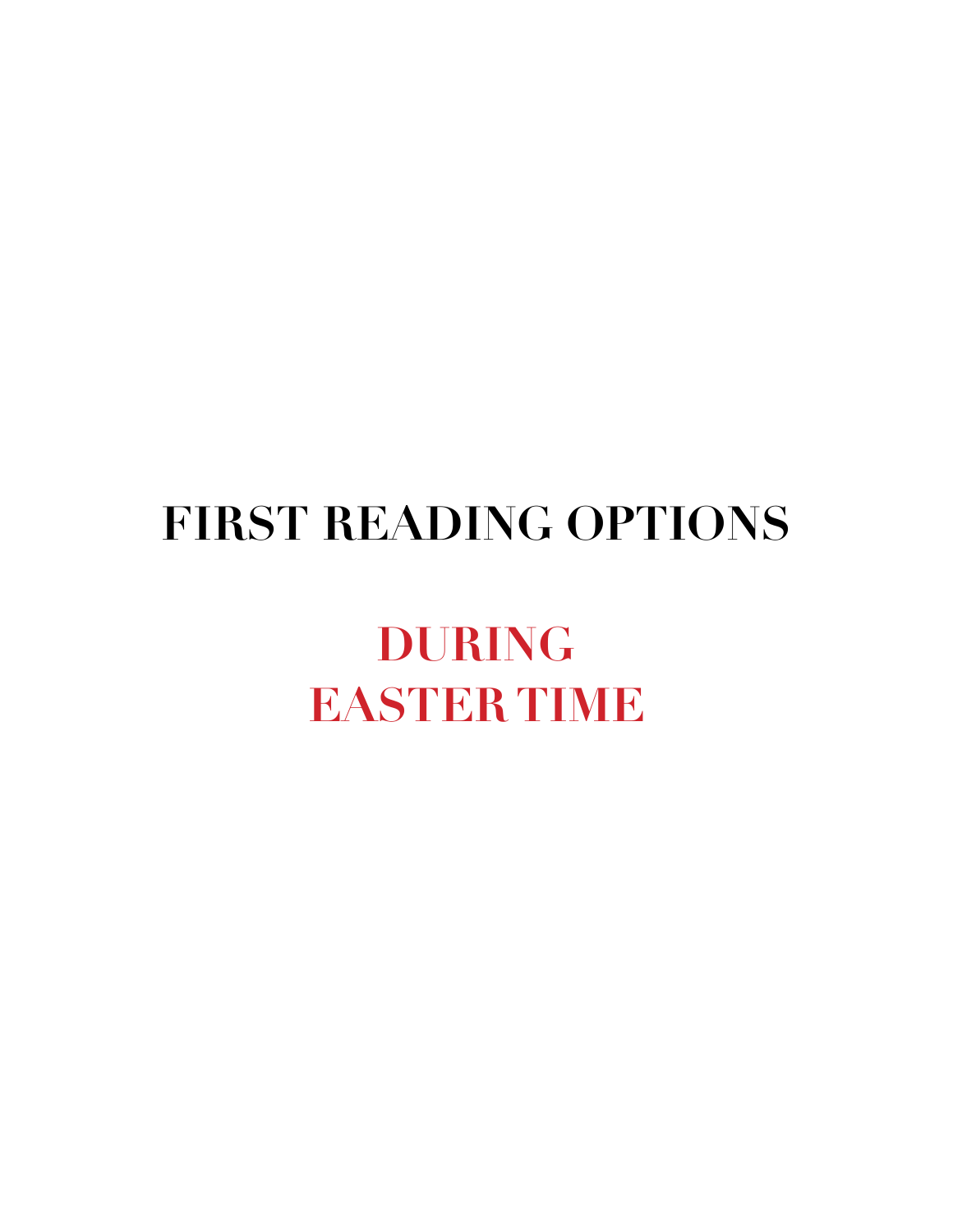#### A reading from the Acts of the Apostles

Peter proceeded to speak, saying: "In truth, I see that God shows no partiality. Rather, in every nation whoever fears him and acts uprightly is acceptable to him. You know the word that he sent to the children of Israel as he proclaimed peace through Jesus Christ, who is Lord of all, what has happened all over Judea, beginning in Galilee after the baptism that John preached, how God anointed Jesus of Nazareth with the holy Spirit and power. He went about doing good and healing all those oppressed by the devil, for God was with him. We are witnesses of all that he did both in the country of the Jews and in Jerusalem. They put him to death by hanging him on a tree. This man God raised on the third day and granted that he be visible, not to all the people, but to us, the witnesses chosen by God in advance, who ate and drank with him after he rose from the dead. He commissioned us to preach to the people and testify that he is the one appointed by God as judge of the living and the dead. To him all the prophets bear witness, that everyone who believes in him will receive forgiveness of sins through his name."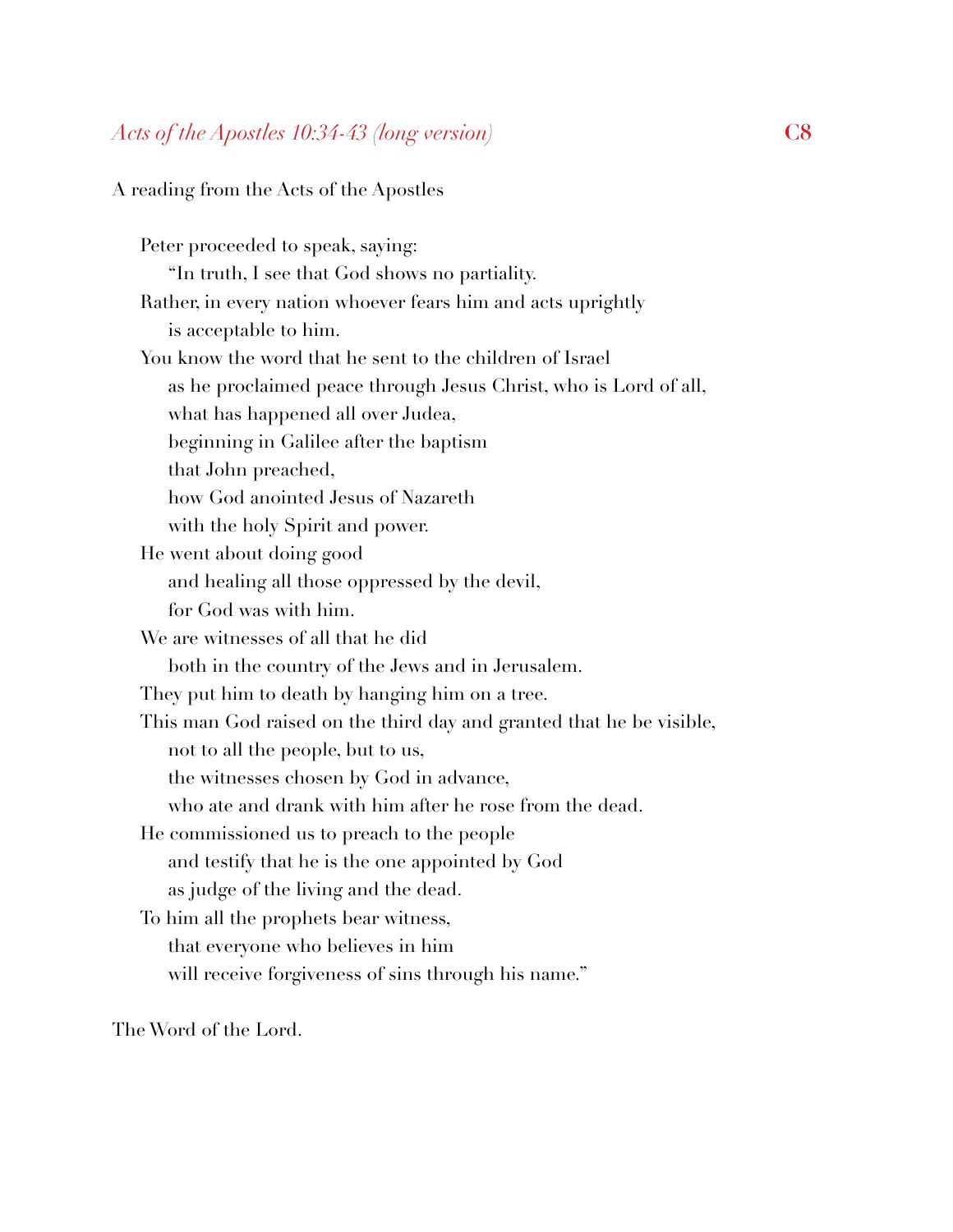#### A reading from the Acts of the Apostles

Peter proceeded to speak, saying: "In truth, I see that God shows no partiality. Rather, in every nation whoever fears him and acts uprightly is acceptable to him. You know the word that he sent to the children of Israel as he proclaimed peace through Jesus Christ, who is Lord of all. He commissioned us to preach to the people and testify that he is the one appointed by God as judge of the living and the dead. To him all the prophets bear witness, that everyone who believes in him will receive forgiveness of sins through his name."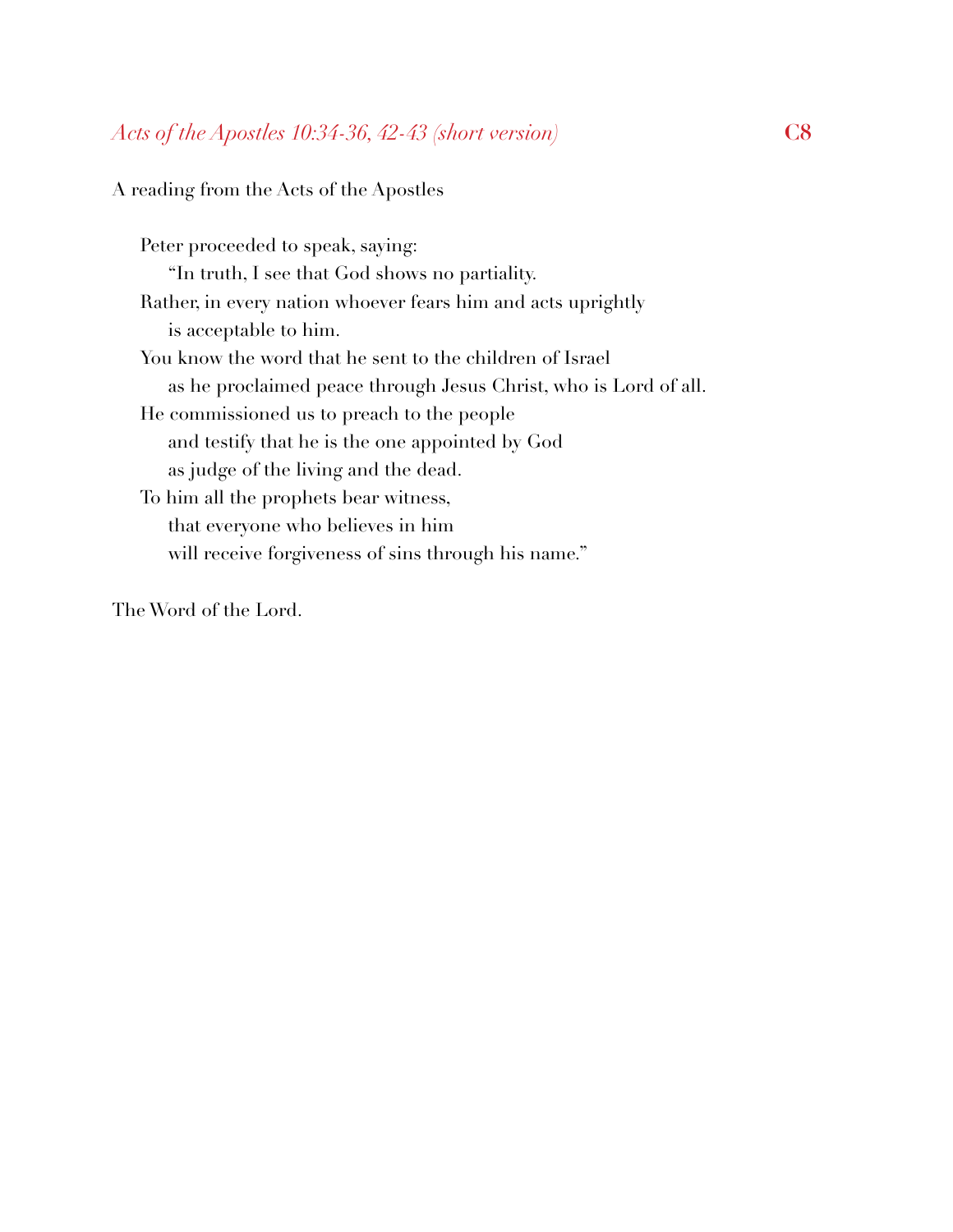## *Revelation 14:13* **C9**

A reading from the Book of Revelation

I, John, heard a voice from heaven say, "Write this: Blessed are the dead who die in the Lord from now on." "Yes," said the Spirit, "let them find rest from their labors, for their works accompany them."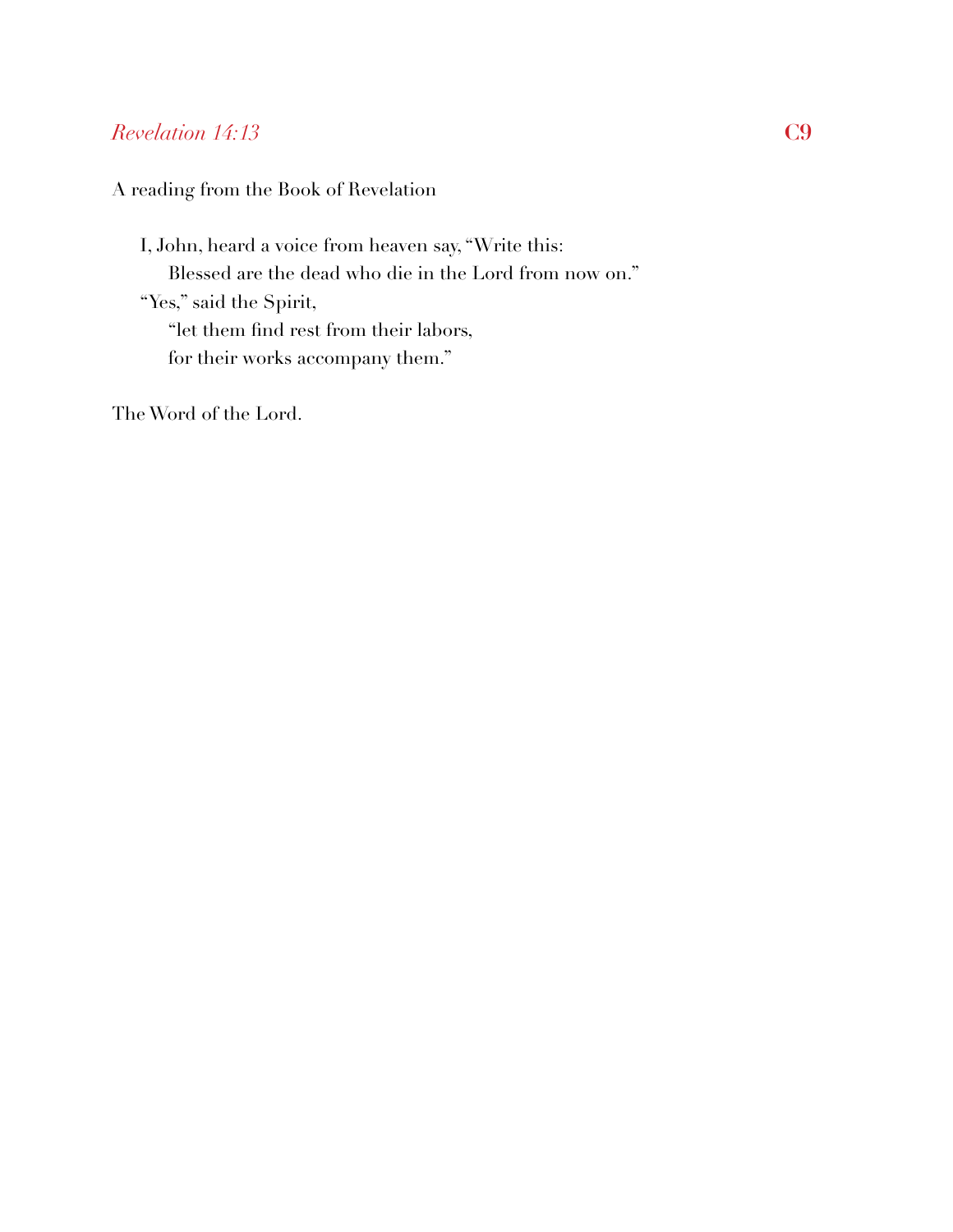## *Revelation 20:11-21:1* **C10**

A reading from the Book of Revelation

I, John, saw a large white throne and the one who was sitting on it. The earth and the sky fled from his presence and there was no place for them. I saw the dead, the great and the lowly, standing before the throne, and scrolls were opened. Then another scroll was opened, the book of life. The dead were judged according to their deeds, by what was written in the scrolls. The sea gave up its dead; then Death and Hades gave up their dead. All the dead were judged according to their deeds. Then Death and Hades were thrown into the pool of fire. (This pool of fire is the second death.) Anyone whose name was not found written in the book of life was thrown into the pool of fire. Then I saw a new heaven and a new earth. The former heaven and the former earth had passed away, and the sea was no more.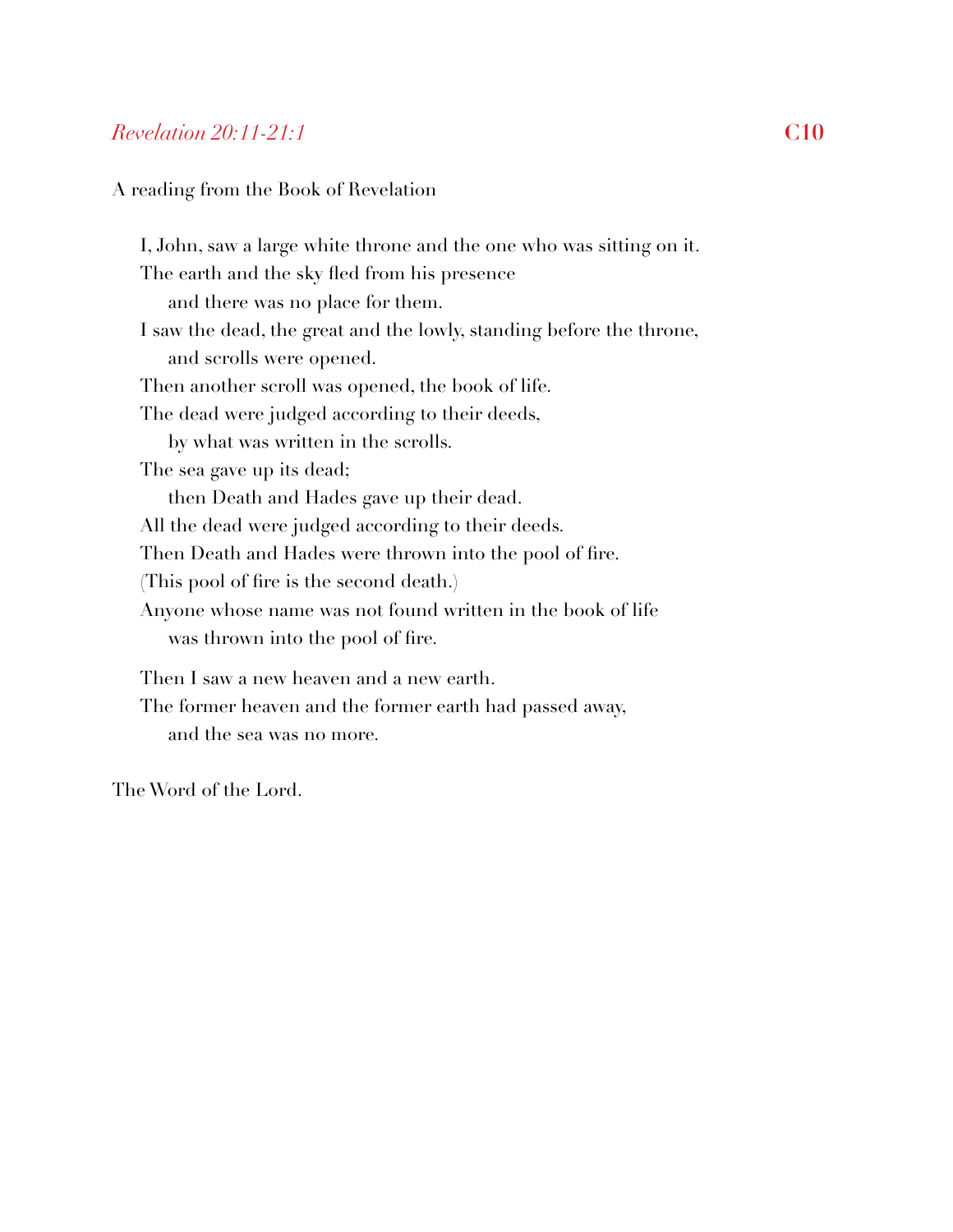## *Revelation 21:1-5a, 6b-7* **C11**

A reading from the Book of Revelation

I, John, saw a new heaven and a new earth. The former heaven and the former earth had passed away, and the sea was no more. I also saw the holy city, a new Jerusalem, coming down out of heaven from God, prepared as a bride adorned for her husband. I heard a loud voice from the throne, saying, "Behold, God's dwelling is with the human race. He will dwell with them and they will be his people and God himself will always be with them as their God. He will wipe every tear from their eyes, and there shall be no more death or mourning, wailing or pain, for the old order has passed away." The One who sat on the throne said, "Behold, I make all things new. I am the Alpha and the Omega, the beginning and the end. To the thirsty I will give a gift from the spring of life-giving water. The victor will inherit these gifts, and I shall be his God, and he will be my son."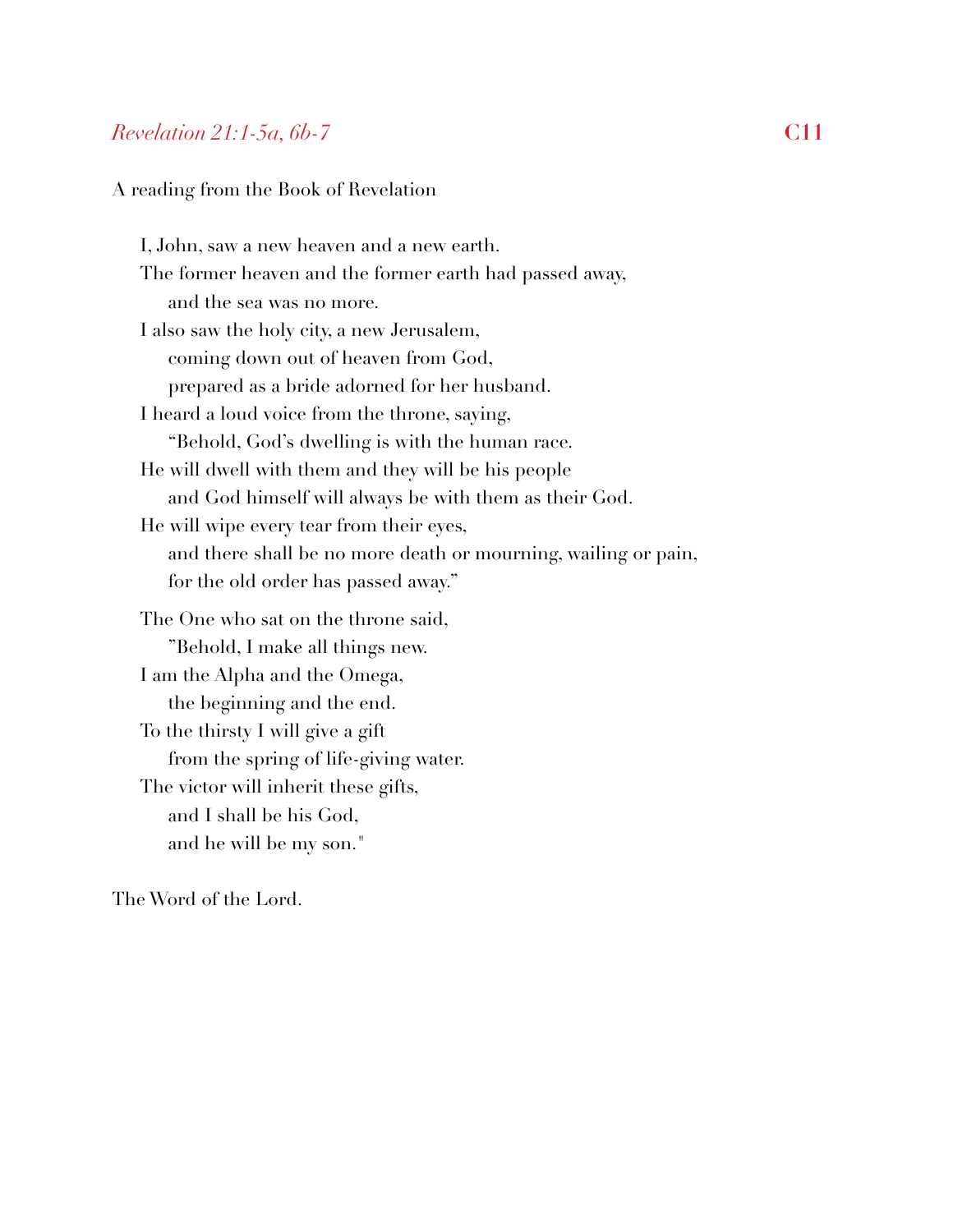## **RESPONSORIAL PSALM OPTIONS**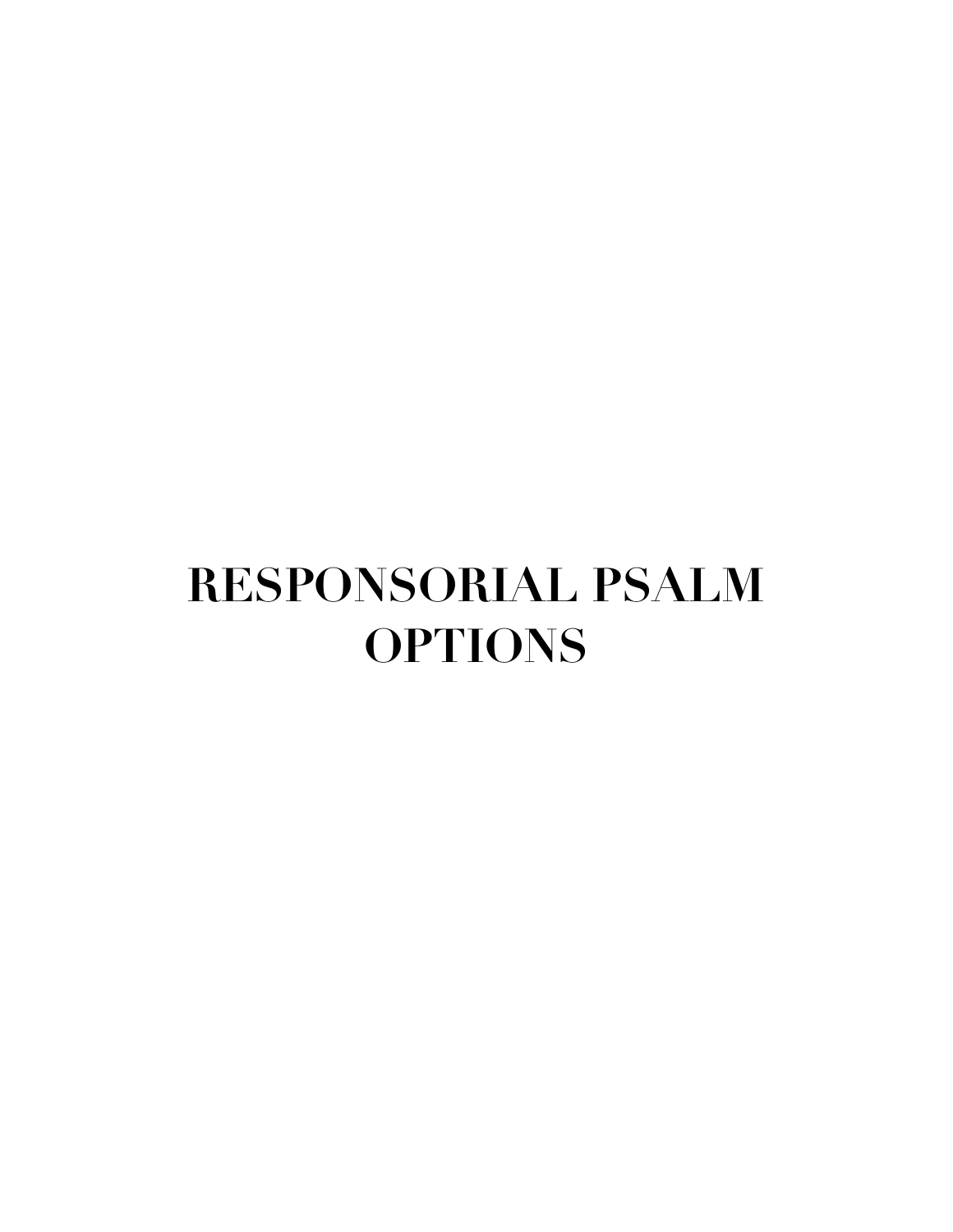## *Psalm 23:1-3, 4, 5, 6* **D1**

#### **R. The Lord is my shepherd; there is nothing I shall want.** *Option 1*

The Lord is my shepherd; I shall not want. In verdant pastures he gives me repose; beside restful waters he leads me; he refreshes my soul.

## **R. The Lord is my shepherd; there is nothing I shall want.**

He guides me in right paths for his name's sake. Even though I walk in the dark valley I fear no evil; for you are at my side With your rod and your staff that give me courage.

## **R. The Lord is my shepherd; there is nothing I shall want.**

You spread the table before me in the sight of my foes; You anoint my head with oil; my cup overflows.

## **R. The Lord is my shepherd; there is nothing I shall want.**

Only goodness and kindness follow me all the days of my life; And I shall dwell in the house of the Lord for years to come.

## **R. The Lord is my shepherd; there is nothing I shall want.**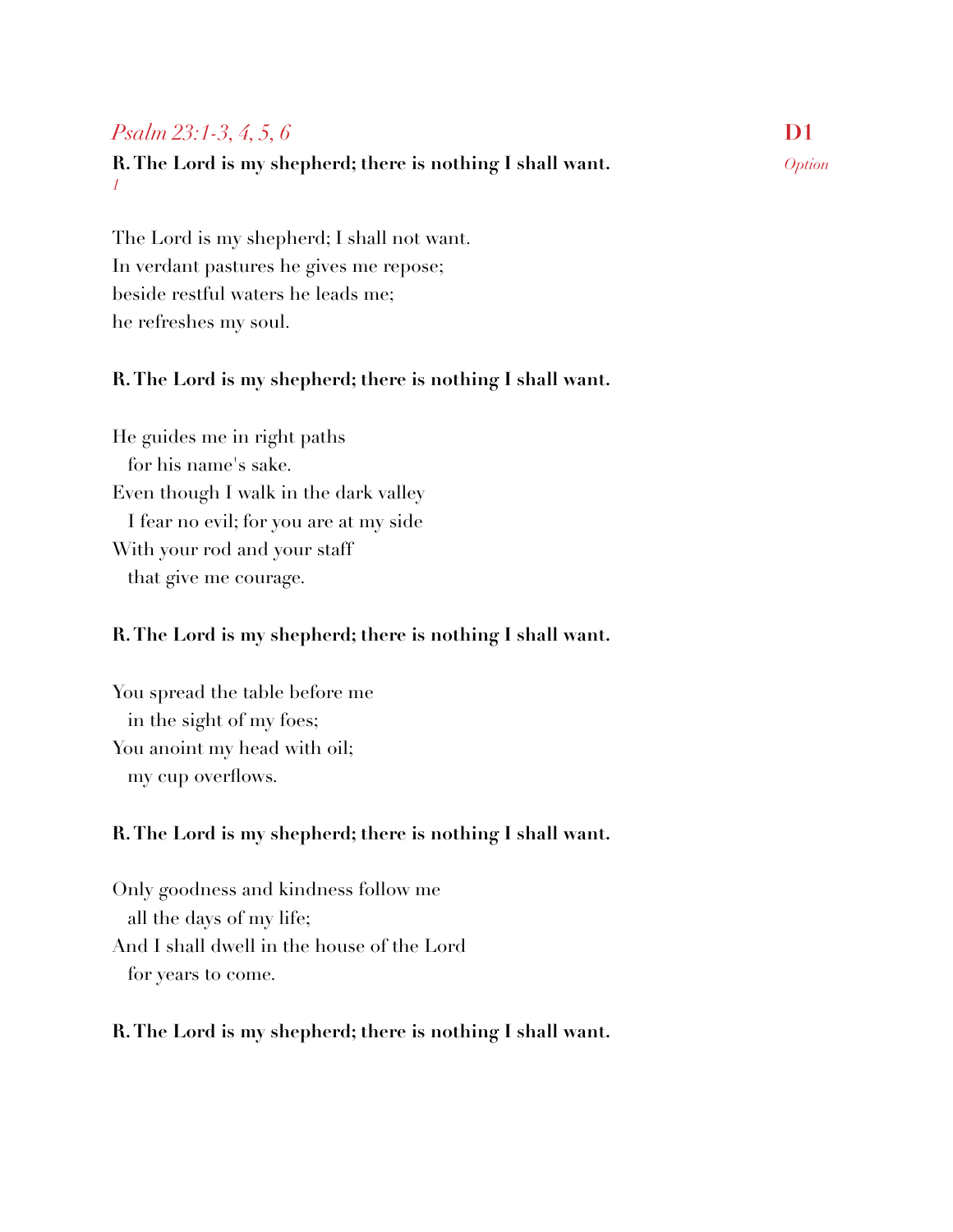## *Psalm 23:1-3, 4, 5, 6* **D1**

## **R. Though I walk in the valley of darkness, I fear no evil, for you are with me.** *Option 2*

The Lord is my shepherd; I shall not want. In verdant pastures he gives me repose; beside restful waters he leads me; he refreshes my soul.

## **R. Though I walk in the valley of darkness, I fear no evil, for you are with me.**

He guides me in right paths for his name's sake. Even though I walk in the dark valley I fear no evil; for you are at my side With your rod and your staff that give me courage.

## **R. Though I walk in the valley of darkness, I fear no evil, for you are with me.**

You spread the table before me in the sight of my foes; You anoint my head with oil; my cup overflows.

## **R. Though I walk in the valley of darkness, I fear no evil, for you are with me.**

Only goodness and kindness follow me all the days of my life; And I shall dwell in the house of the Lord for years to come.

## **R. Though I walk in the valley of darkness, I fear no evil, for you are with me.**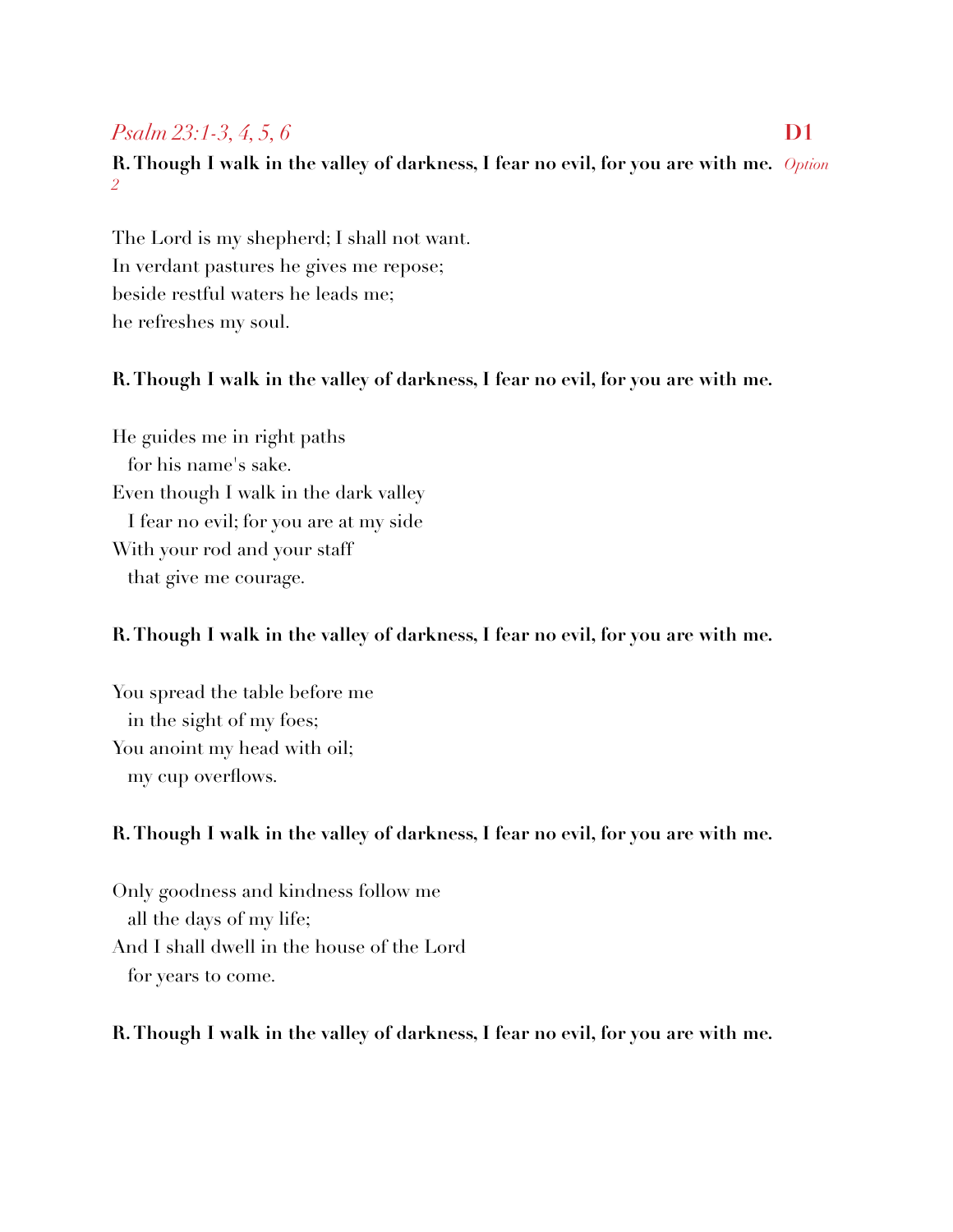## *Psalm 25:6, 7B, 17-18, 20-21* **D2**

**R. To you, O Lord, I lift up my soul.** *Option 1*

Remember that your compassion, O Lord, and your kindness are from of old. In your kindness remember me, because of your goodness, O Lord.

#### **R. To you, O Lord, I lift up my soul.**

Relieve the troubles of my heart, and bring me out of my distress. Put an end to my affliction and my suffering, and take away all my sins.

#### **R. To you, O Lord, I lift up my soul.**

Preserve my life, and rescue me; let me not be put to shame, for I take refuge in you. Let integrity and uprightness preserve me, because I wait for you, O Lord.

#### **R. To you, O Lord, I lift up my soul.**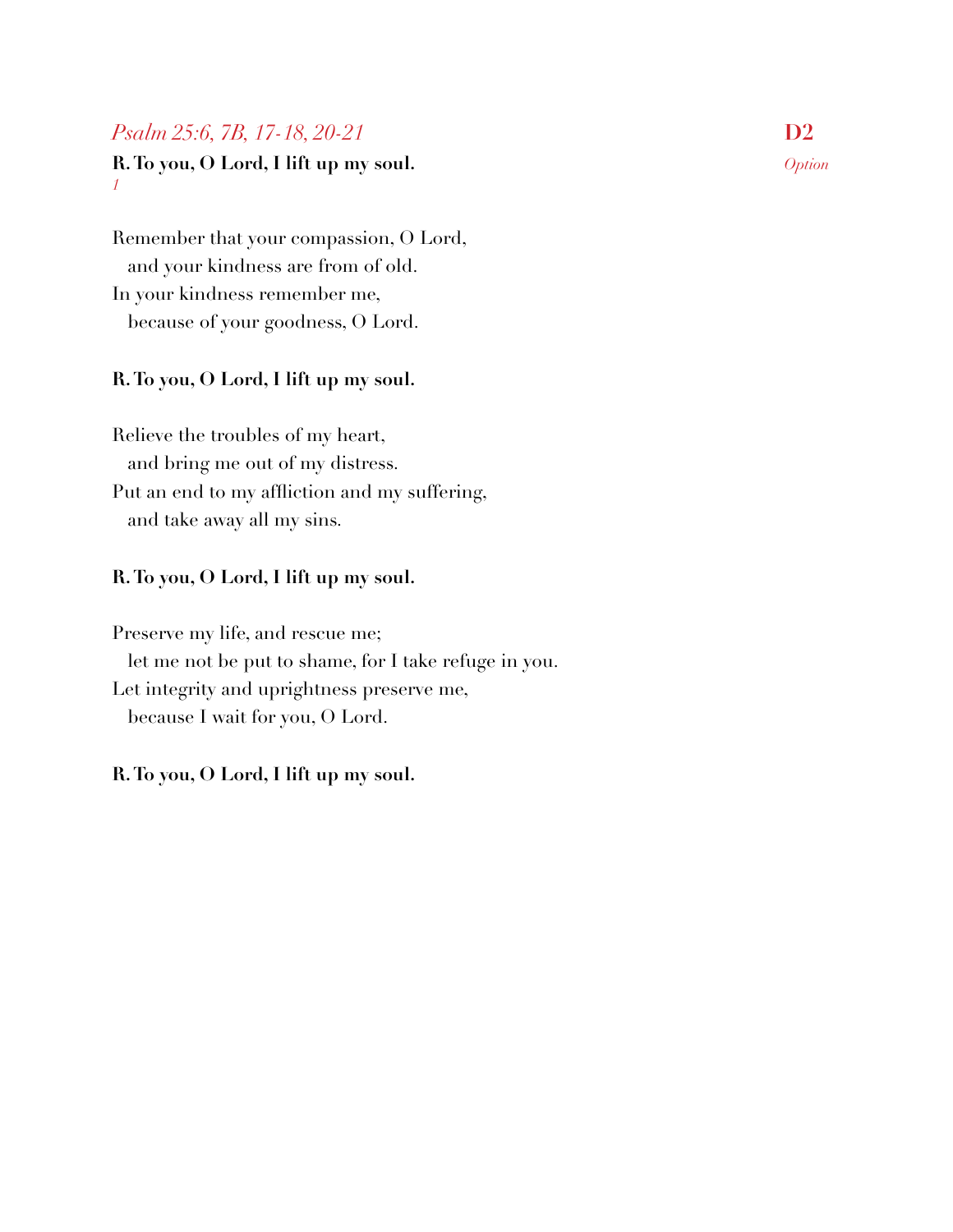## *Psalm 25:6, 7B, 17-18, 20-21* **D2**

**R. No one who waits for you, O Lord, will ever be put to shame.** *Option 2*

Remember that your compassion, O Lord, and your kindness are from of old. In your kindness remember me, because of your goodness, O Lord.

#### **R. No one who waits for you, O Lord, will ever be put to shame.**

Relieve the troubles of my heart, and bring me out of my distress. Put an end to my affliction and my suffering, and take away all my sins.

#### **R. No one who waits for you, O Lord, will ever be put to shame.**

Preserve my life, and rescue me; let me not be put to shame, for I take refuge in you. Let integrity and uprightness preserve me, because I wait for you, O Lord.

#### **R. No one who waits for you, O Lord, will ever be put to shame.**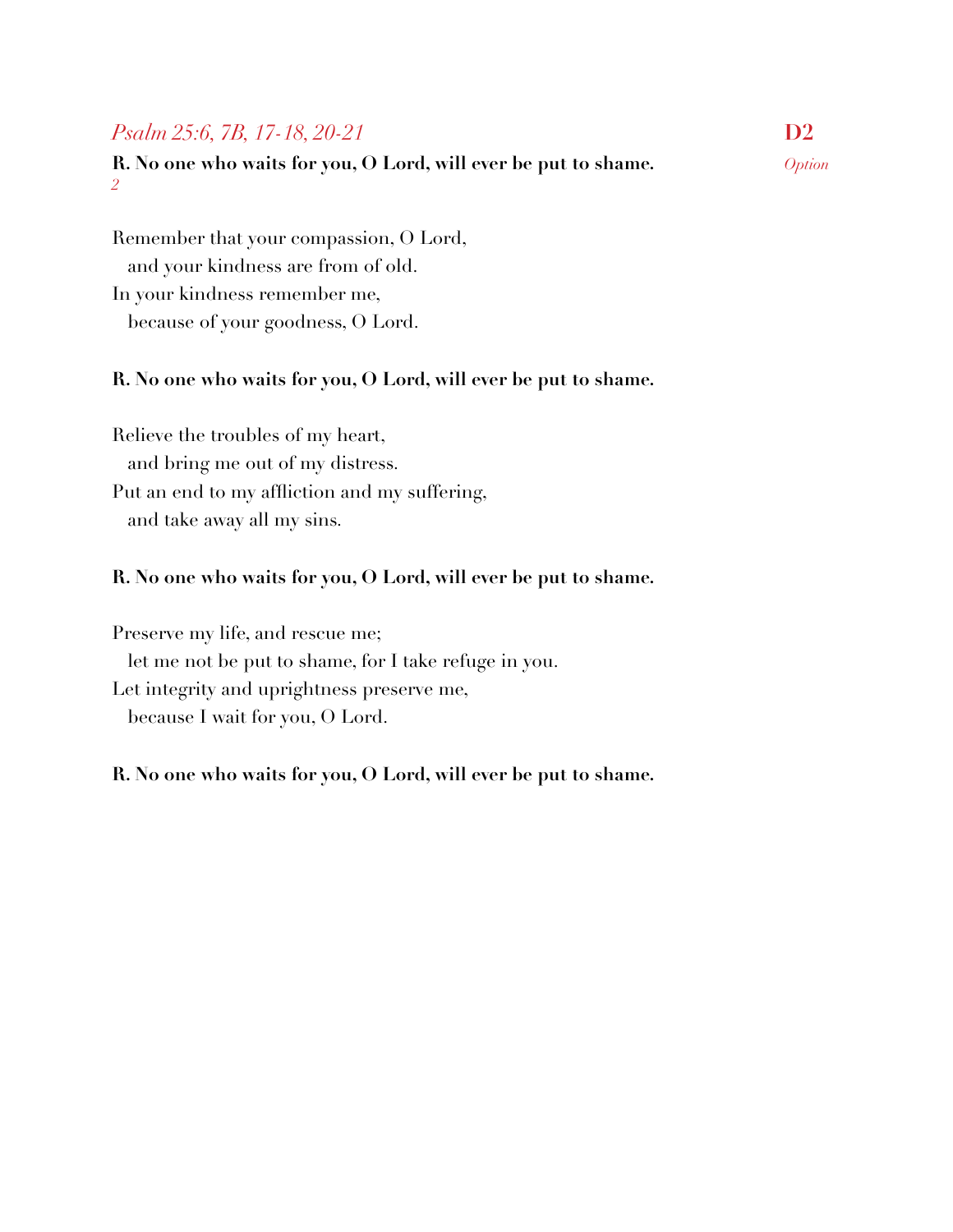## *Psalm 27:1, 4, 7 and 8b and 9a, 13-14* D3

#### **R. The Lord is my light and my salvation.** *Option 1*

The Lord is my light and my salvation; whom should I fear? The Lord is my life's refuge; of whom should I be afraid?

#### **R. The Lord is my light and my salvation.**

One thing I ask of the Lord; this I seek: To dwell in the house of the Lord all the days of my life, that I may gaze on the loveliness of the Lord and contemplate his temple.

#### **R. The Lord is my light and my salvation.**

Hear, O Lord, the sound of my call; have pity on me and answer me. Your presence, O Lord, I seek. Hide not your face from me.

#### **R. The Lord is my light and my salvation.**

I believe that I shall see the bounty of the Lord in the land of the living. Wait for the Lord with courage; be stouthearted, and wait for the Lord.

#### **R. The Lord is my light and my salvation.**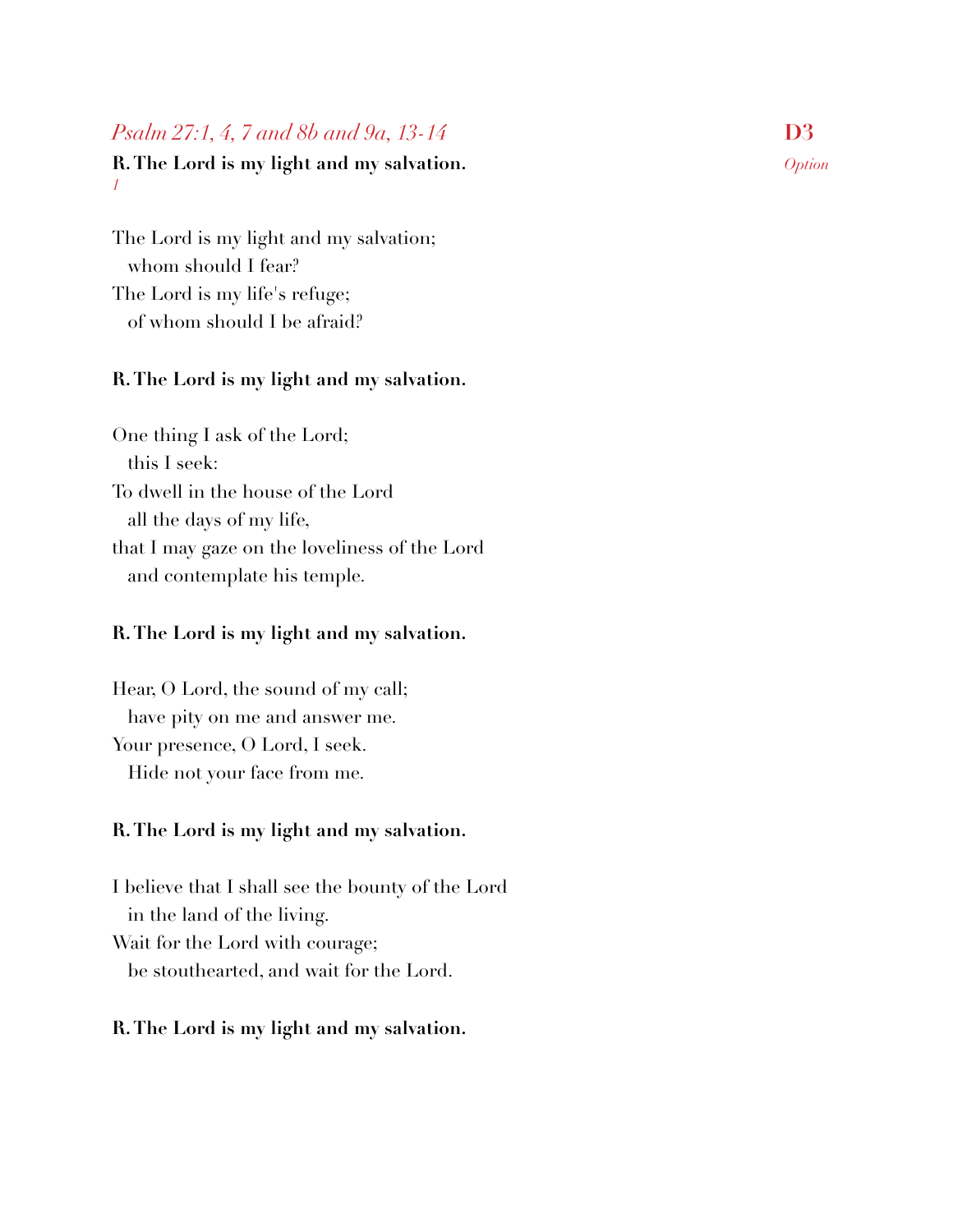## *Psalm 27:1, 4, 7 and 8b and 9a, 13-14* D3

## **R. I believe that I shall see the good things of the Lord in the land of the living.**  *Option 2*

The Lord is my light and my salvation; whom should I fear? The Lord is my life's refuge; of whom should I be afraid?

#### **R. I believe that I shall see the good things of the Lord in the land of the living.**

One thing I ask of the Lord; this I seek: To dwell in the house of the Lord all the days of my life, that I may gaze on the loveliness of the Lord and contemplate his temple.

#### **R. I believe that I shall see the good things of the Lord in the land of the living.**

Hear, O Lord, the sound of my call; have pity on me and answer me. Your presence, O Lord, I seek. Hide not your face from me.

#### **R. I believe that I shall see the good things of the Lord in the land of the living.**

I believe that I shall see the bounty of the Lord in the land of the living. Wait for the Lord with courage; be stouthearted, and wait for the Lord.

#### **R. I believe that I shall see the good things of the Lord in the land of the living.**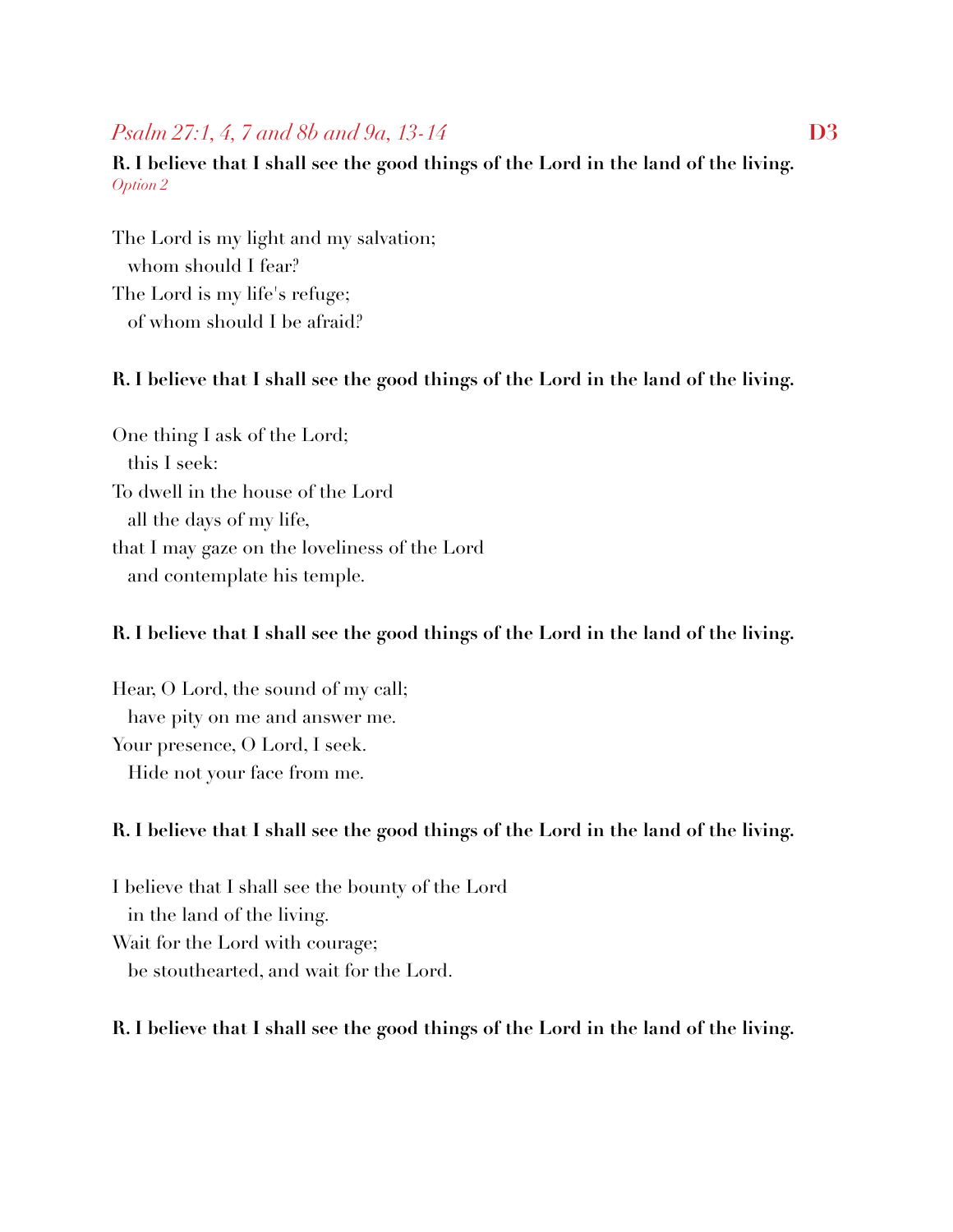## *Psalm 42: 2, 3, 5cdef; 43:3, 4, 5* **D4**

**R. My soul is thirsting for the living God: when shall I see him face to face?** 

As the hind longs for the running waters, so my soul longs for you, O God.

## **R. My soul is thirsting for the living God: when shall I see him face to face?**

Athirst is my soul for God, the living God. When shall I go and behold the face of God?

### **R. My soul is thirsting for the living God: when shall I see him face to face?**

Send forth your light and your fidelity; they shall lead me on. And bring me to your holy mountain, to your dwelling-place.

#### **R. My soul is thirsting for the living God: when shall I see him face to face?**

Then will I go in to the altar of God, the God of my gladness and joy; Then will I give you thanks upon the harp, O God, my God!

#### **R. My soul is thirsting for the living God: when shall I see him face to face?**

Why are you so downcast, O my soul? Why do you sigh within me? Hope in God! For I shall again be thanking him, in the presence of my savior and my God.

#### **R. My soul is thirsting for the living God: when shall I see him face to face?**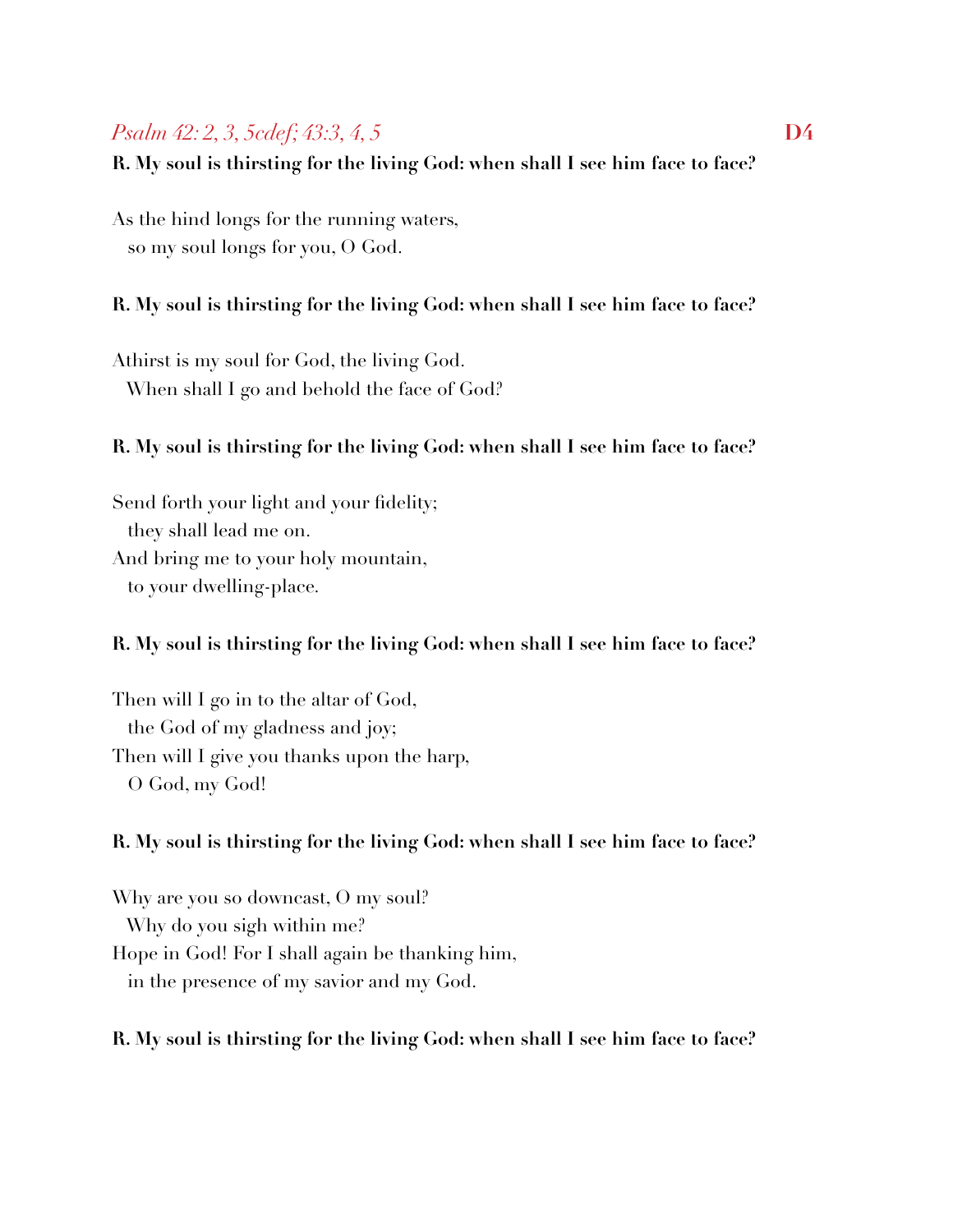## *Psalm 63:2, 3-4, 5-6, 8-9* D5

#### **R. My soul is thirsting for you, O Lord my God.**

O God, you are my God whom I seek; for you my flesh pines and my soul thirsts like the earth, parched, lifeless and without water.

#### **R. My soul is thirsting for you, O Lord my God.**

Thus have I gazed toward you in the sanctuary to see your power and your glory, For your kindness is a greater good than life; my lips shall glorify you.

#### **R. My soul is thirsting for you, O Lord my God.**

Thus will I bless you while I live; lifting up my hands, I will call upon your name. As with the riches of a banquet shall my soul be satisfied, and with exultant lips my mouth shall praise you.

#### **R. My soul is thirsting for you, O Lord my God.**

You are my help, and in the shadow of your wings I shout for joy. My soul clings fast to you; your right hand upholds me.

#### **R. My soul is thirsting for you, O Lord my God.**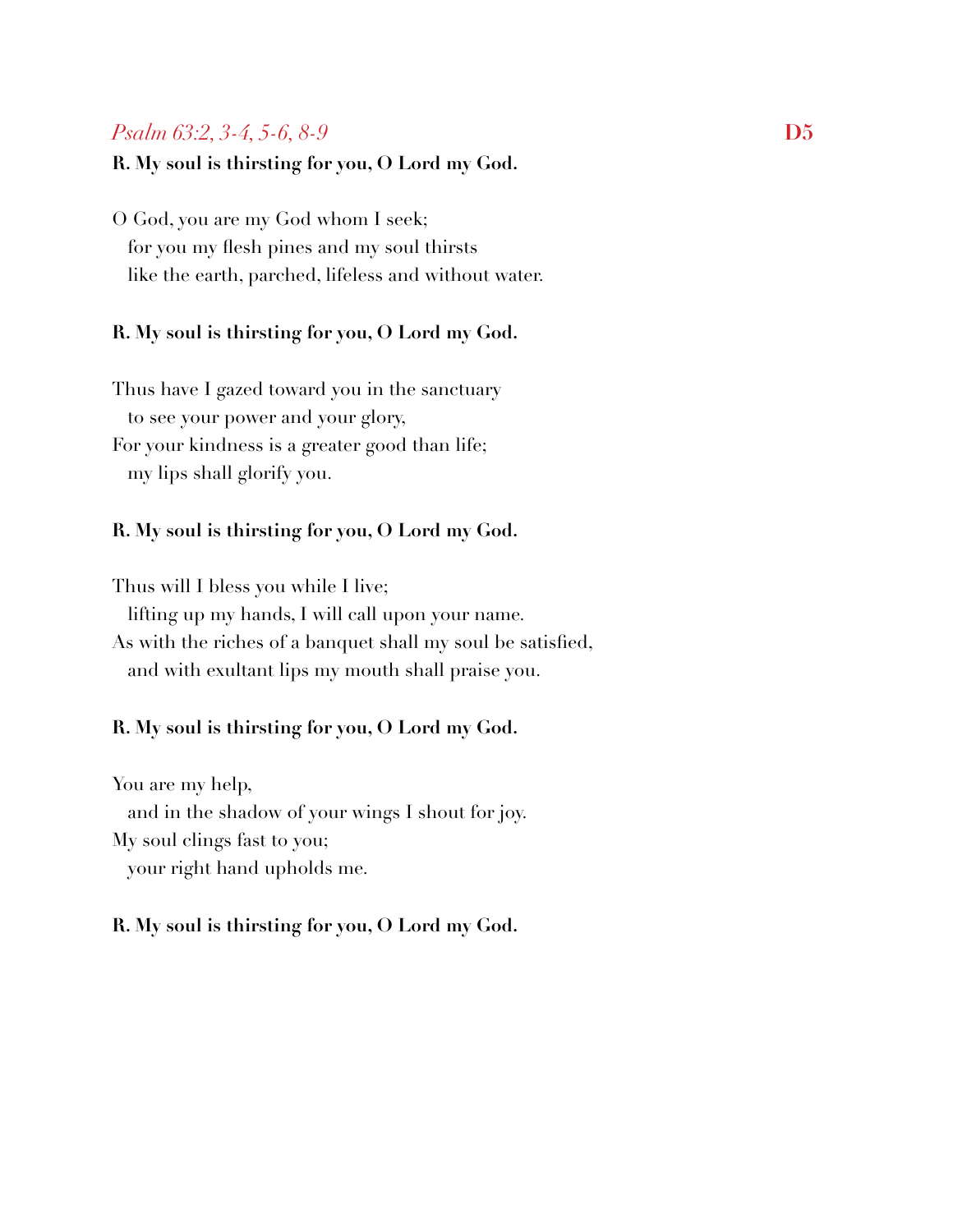## *Psalm 103:8 and 10, 13-14, 15-16, 17-18* **D6**

#### **R. The Lord is kind and merciful.** *Option 1*

Merciful and gracious is the Lord, slow to anger, and abounding in kindness. Not according to our sins does he deal with us, nor does he requite us according to our crimes.

## **R. The Lord is kind and merciful.**

As a father has compassion on his children, so the Lord has compassion on those who fear him. For he knows how we are formed, he remembers that we are dust.

## **R. The Lord is kind and merciful.**

Man's days are like those of grass; like a flower of the field he blooms; The wind sweeps over him and he is gone, and his place knows him no more.

## **R. The Lord is kind and merciful.**

But the kindness of the Lord is from eternity, to eternity toward those who fear him, And his justice toward children's children among those who keep his covenant and remember to fulfill his precepts.

## **R. The Lord is kind and merciful.**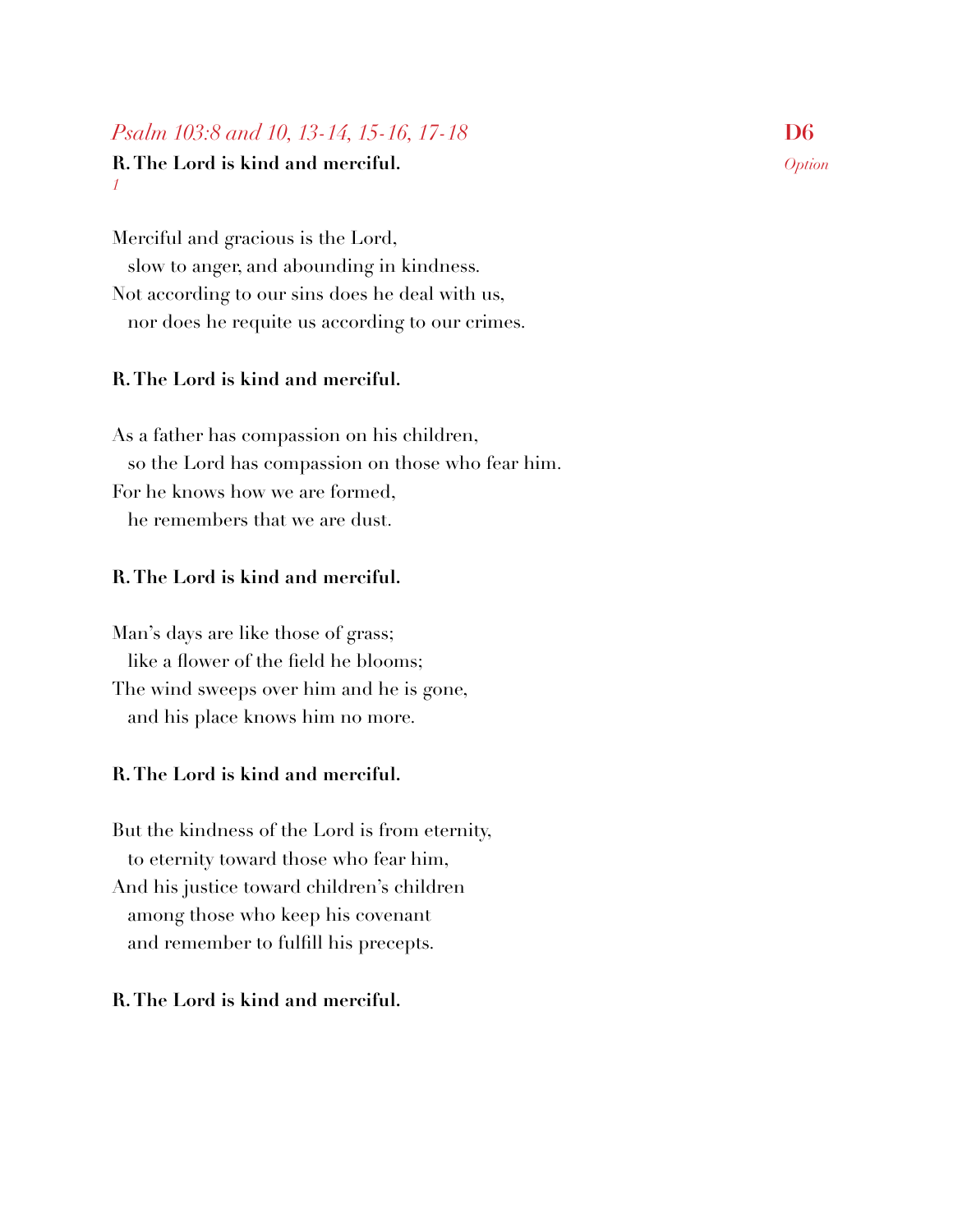## *Psalm 103:8 and 10, 13-14, 15-16, 17-18* **D6**

#### **R. The salvation of the just comes from the Lord.** *Option 2*

Merciful and gracious is the Lord, slow to anger, and abounding in kindness. Not according to our sins does he deal with us, nor does he requite us according to our crimes.

#### **R. The salvation of the just comes from the Lord.**

As a father has compassion on his children, so the Lord has compassion on those who fear him. For he knows how we are formed, he remembers that we are dust.

#### **R. The salvation of the just comes from the Lord.**

Man's days are like those of grass; like a flower of the field he blooms; The wind sweeps over him and he is gone, and his place knows him no more.

#### **R. The salvation of the just comes from the Lord.**

But the kindness of the Lord is from eternity, to eternity toward those who fear him, And his justice toward children's children among those who keep his covenant and remember to fulfill his precepts.

#### **R. The salvation of the just comes from the Lord.**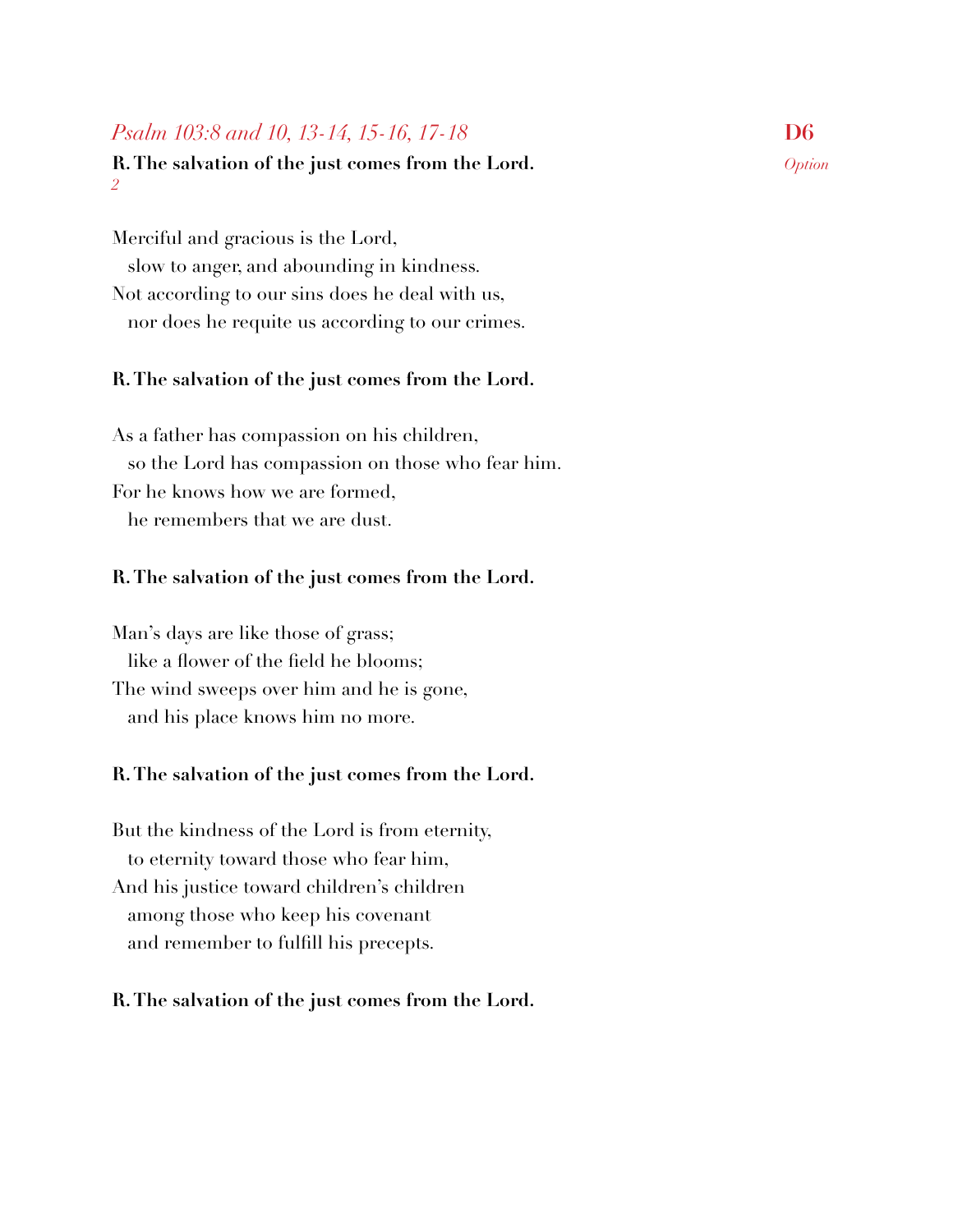## *Ps 116:5, 6, 10-11, 15-16ac* **D7**

**R. I will walk in the presence of the Lord in the land of the living.** *Option 1*

Gracious is the Lord and just; yes, our God is merciful. The Lord keeps the little ones; I was brought low, and he saved me.

## **R. I will walk in the presence of the Lord in the land of the living.**

I believed, even when I said, "I am greatly afflicted"; I said in my alarm, "No man is dependable."

## **R. I will walk in the presence of the Lord in the land of the living.**

Precious in the eyes of the Lord is the death of his faithful ones. O Lord, I am your servant, you have loosed my bonds.

## **R. I will walk in the presence of the Lord in the land of the living.**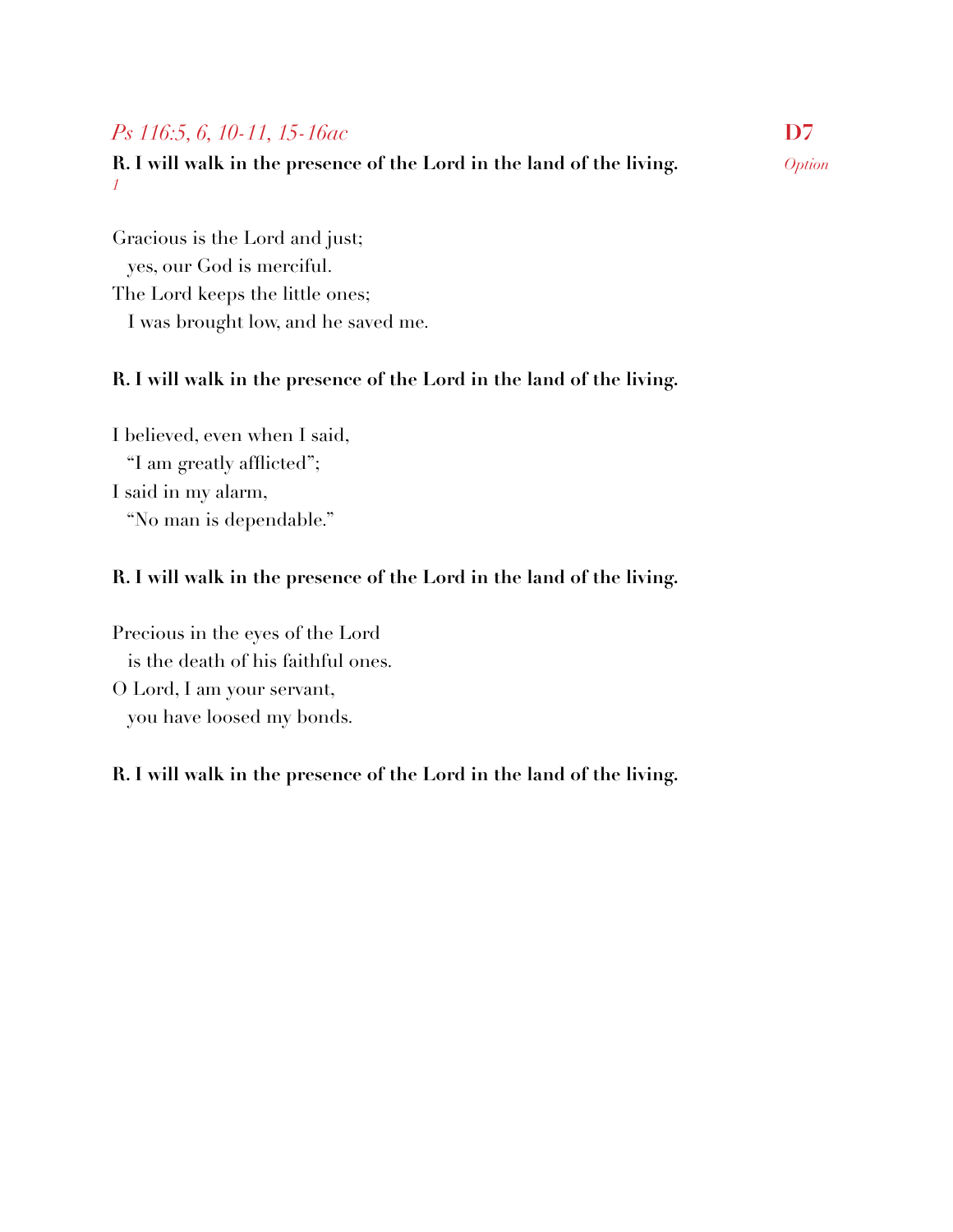## *Ps 116:5, 6, 10-11, 15-16ac* **D7**

**R. Alleluia.** *Option 2*

Gracious is the Lord and just; yes, our God is merciful. The Lord keeps the little ones; I was brought low, and he saved me.

## **R. Alleluia.**

I believed, even when I said, "I am greatly afflicted"; I said in my alarm, "No man is dependable."

## **R. Alleluia.**

Precious in the eyes of the Lord is the death of his faithful ones. O Lord, I am your servant, you have loosed my bonds.

## **R. Alleluia.**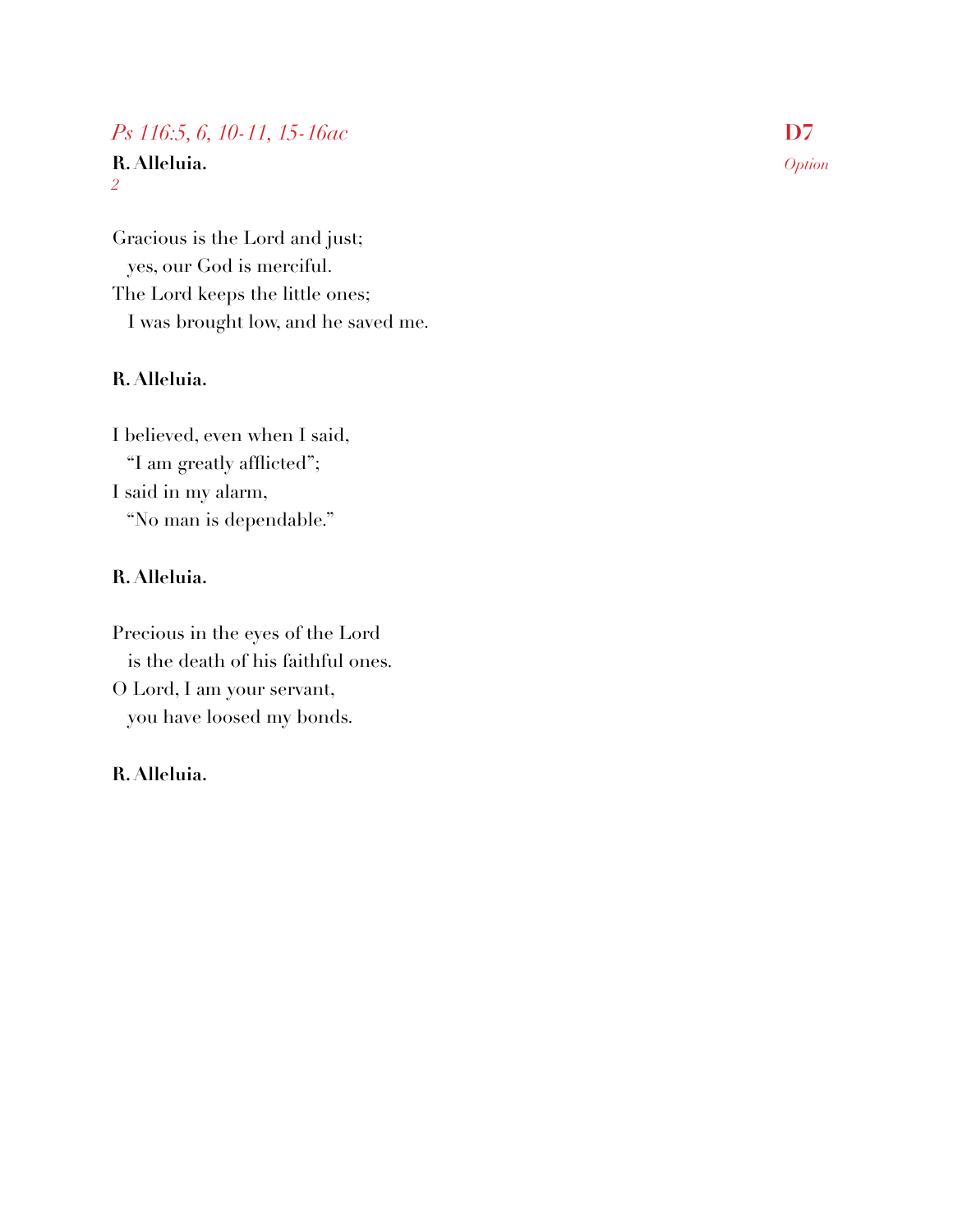## *Psalm 122:1-2, 4-5, 6-7, 8-9* D8

**R. I rejoiced when I heard them say: let us go to the house of the Lord.** *Option 1*

I rejoiced because they said to me, "We will go up to the house of the Lord." And now we have set foot within your gates, O Jerusalem.

#### **R. I rejoiced when I heard them say: let us go to the house of the Lord.**

Jerusalem, built as a city with compact unity. To it the tribes go up, the tribes of the Lord.

#### **R. I rejoiced when I heard them say: let us go to the house of the Lord.**

According to the decree for Israel, to give thanks to the name of the Lord. In it are set up judgment seats, seats for the house of David.

#### **R. I rejoiced when I heard them say: let us go to the house of the Lord.**

Pray for the peace of Jerusalem! May those who love you prosper! May peace be within your walls, prosperity in your buildings.

#### **R. I rejoiced when I heard them say: let us go to the house of the Lord.**

Because of my relatives and friends I will say, "Peace be within you!" Because of the house of the Lord, our God, I will pray for your good.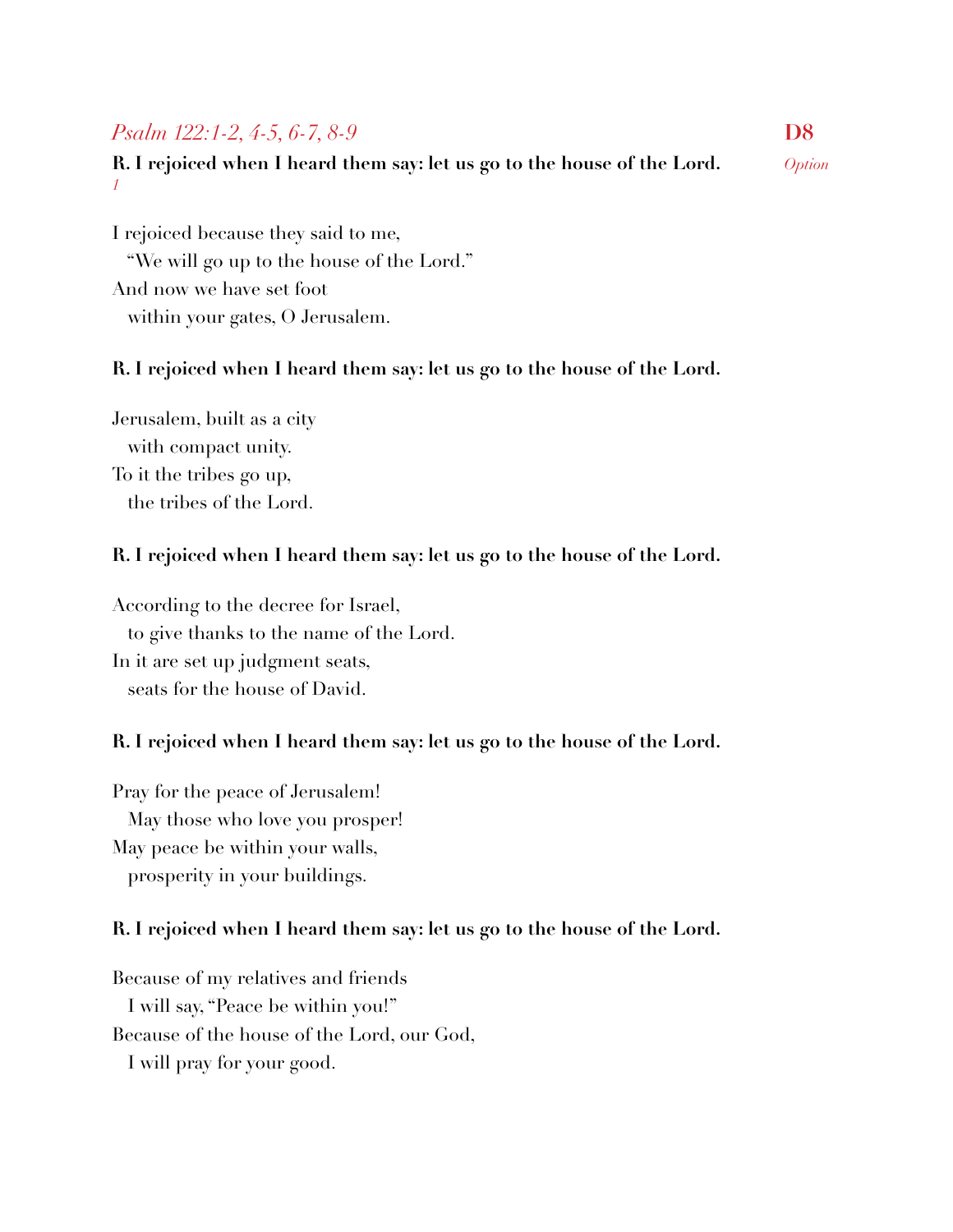**R. I rejoiced when I heard them say: let us go to the house of the Lord.**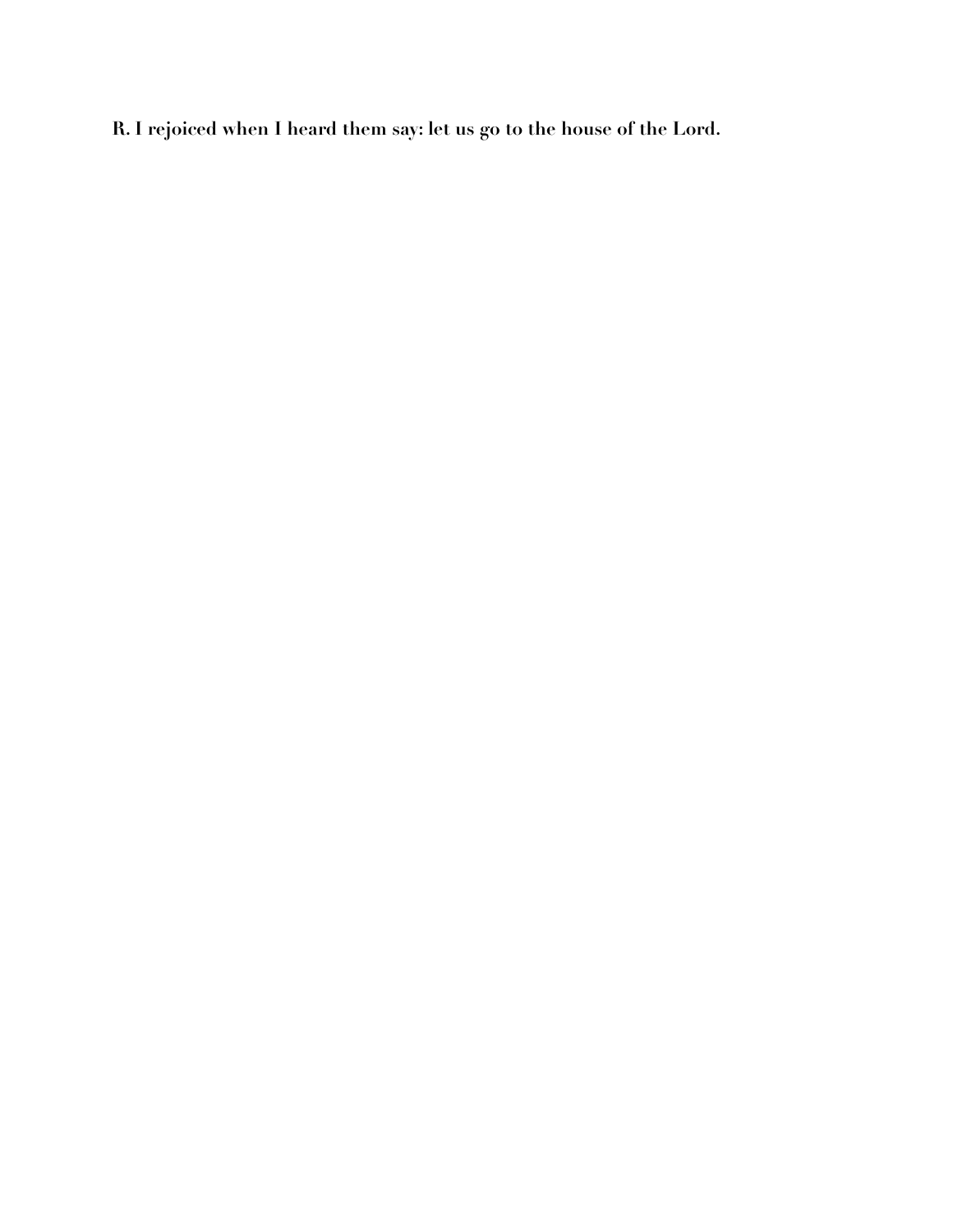## *Psalm 122:1-2, 4-5, 6-7, 8-9* D8

#### **R. Let us go rejoicing to the house of the Lord.** *Option 2*

I rejoiced because they said to me, "We will go up to the house of the Lord." And now we have set foot within your gates, O Jerusalem.

#### **R. Let us go rejoicing to the house of the Lord.**

Jerusalem, built as a city with compact unity. To it the tribes go up, the tribes of the Lord.

#### **R. Let us go rejoicing to the house of the Lord.**

According to the decree for Israel, to give thanks to the name of the Lord. In it are set up judgment seats, seats for the house of David.

#### **R. Let us go rejoicing to the house of the Lord.**

Pray for the peace of Jerusalem! May those who love you prosper! May peace be within your walls, prosperity in your buildings.

#### **R. Let us go rejoicing to the house of the Lord.**

Because of my relatives and friends I will say, "Peace be within you!" Because of the house of the Lord, our God, I will pray for your good.

#### **R. Let us go rejoicing to the house of the Lord.**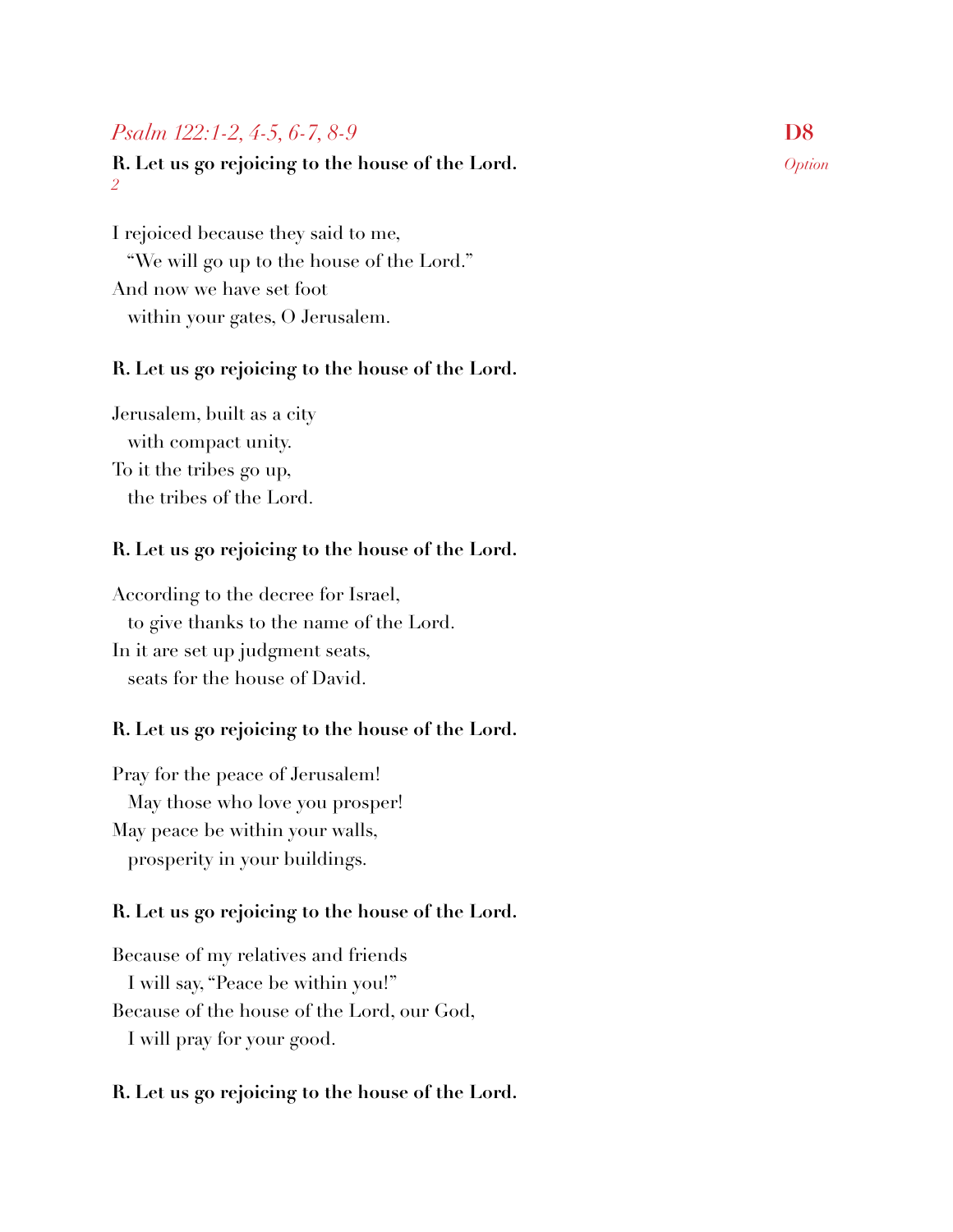## *Psalm 130:1-2, 3-4, 5-6ab, 6c-7, 8* **D9**

**R. Out of the depths, I cry to you, Lord.** *Option 1*

Out of the depths I cry to you, O Lord; Lord, hear my voice! Let your ears be attentive to my voice in supplication.

## **R. Out of the depths, I cry to you, Lord.**

If you, O Lord, mark iniquities, Lord, who can stand? But with you is forgiveness, that you may be revered.

## **R. Out of the depths, I cry to you, Lord.**

I trust in the Lord; my soul trusts in his word. My soul waits for the Lord more than the sentinels wait for the dawn.

## **R. Out of the depths, I cry to you, Lord.**

For with the Lord is kindness and with him is plenteous redemption. And he will redeem Israel from all their iniquities.

#### **R. Out of the depths, I cry to you, Lord.**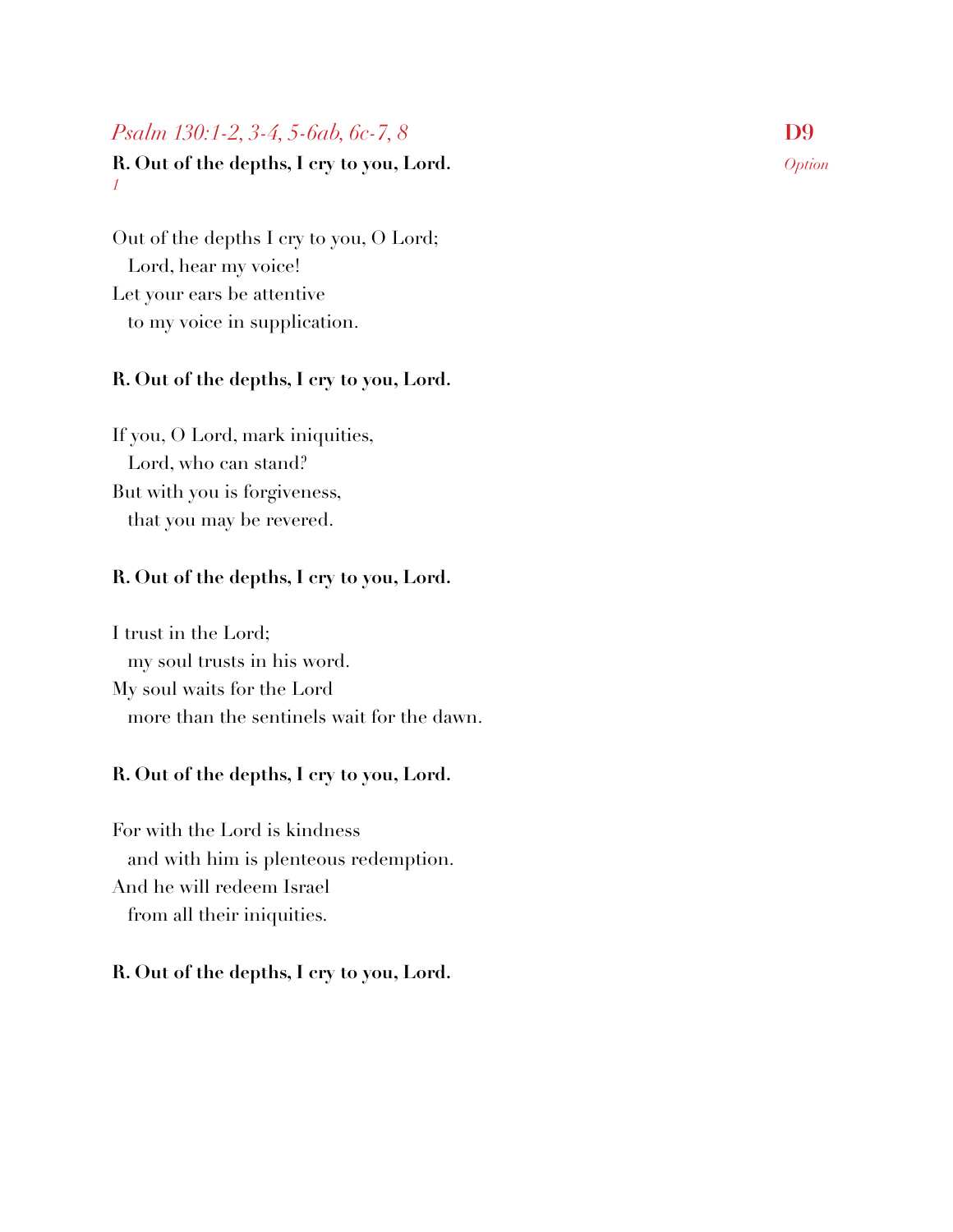## *Psalm 130:1-2, 3-4, 5-6ab, 6c-7, 8* **D9**

**R. I hope in the Lord, I trust in his word.** *Option 2*

Out of the depths I cry to you, O Lord; Lord, hear my voice! Let your ears be attentive to my voice in supplication.

#### **R. I hope in the Lord, I trust in his word.**

If you, O Lord, mark iniquities, Lord, who can stand? But with you is forgiveness, that you may be revered.

#### **R. I hope in the Lord, I trust in his word.**

I trust in the Lord; my soul trusts in his word. My soul waits for the Lord more than the sentinels wait for the dawn.

#### **R. I hope in the Lord, I trust in his word.**

For with the Lord is kindness and with him is plenteous redemption. And he will redeem Israel from all their iniquities.

#### **R. I hope in the Lord, I trust in his word.**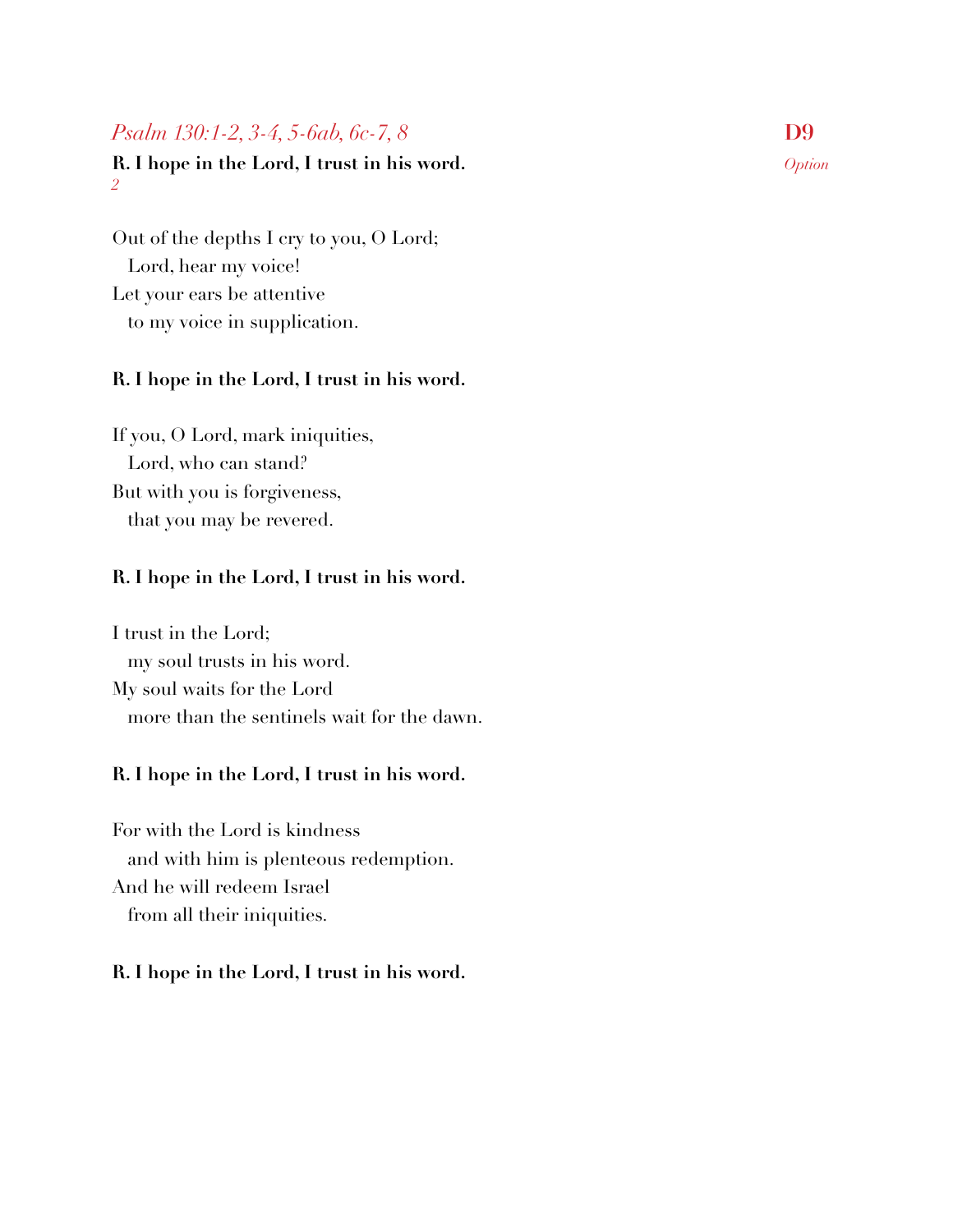## *Psalm 143:1-2, 5-6, 7ab, 8ab, 10***D10**

## **R. O Lord, hear my prayer.**

O Lord, hear my prayer;

 hearken to my pleading in your faithfulness; in your justice answer me.

And enter not into judgment with your servant, for before you no loving man is just.

#### **R. O Lord, hear my prayer.**

I remember the days of old; I meditate on all your doings; the works of your hands I ponder. I stretch out my hands to you; my soul thirsts for you like parched land.

#### **R. O Lord, hear my prayer.**

Hasten to answer me, O Lord; for my spirit fails me. At dawn let me hear of your kindness, for in you I trust.

#### **R. O Lord, hear my prayer.**

Teach me to do your will, for you are my God. May your good spirit guide me on level ground.

#### **R. O Lord, hear my prayer.**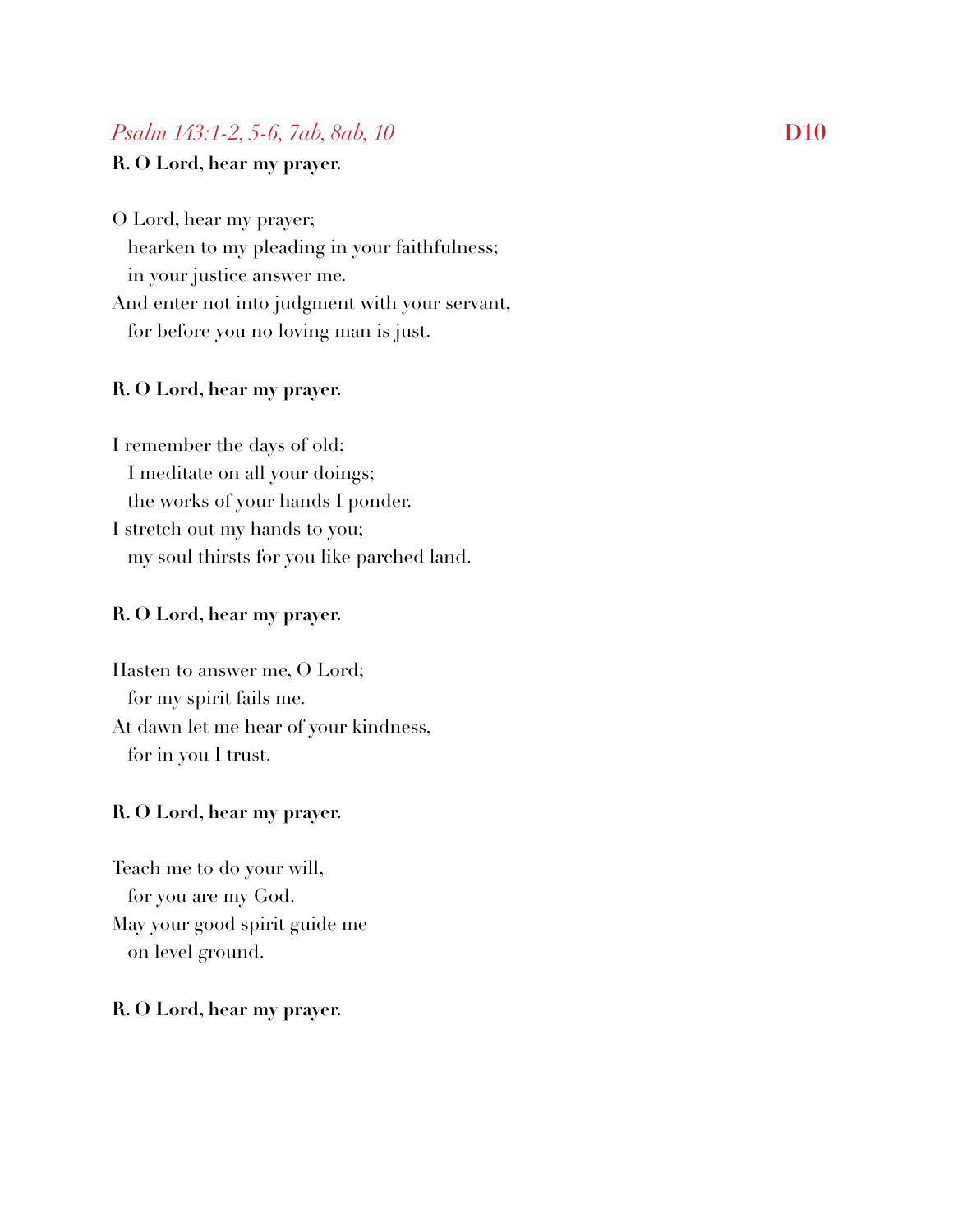## **SECOND READING OPTIONS**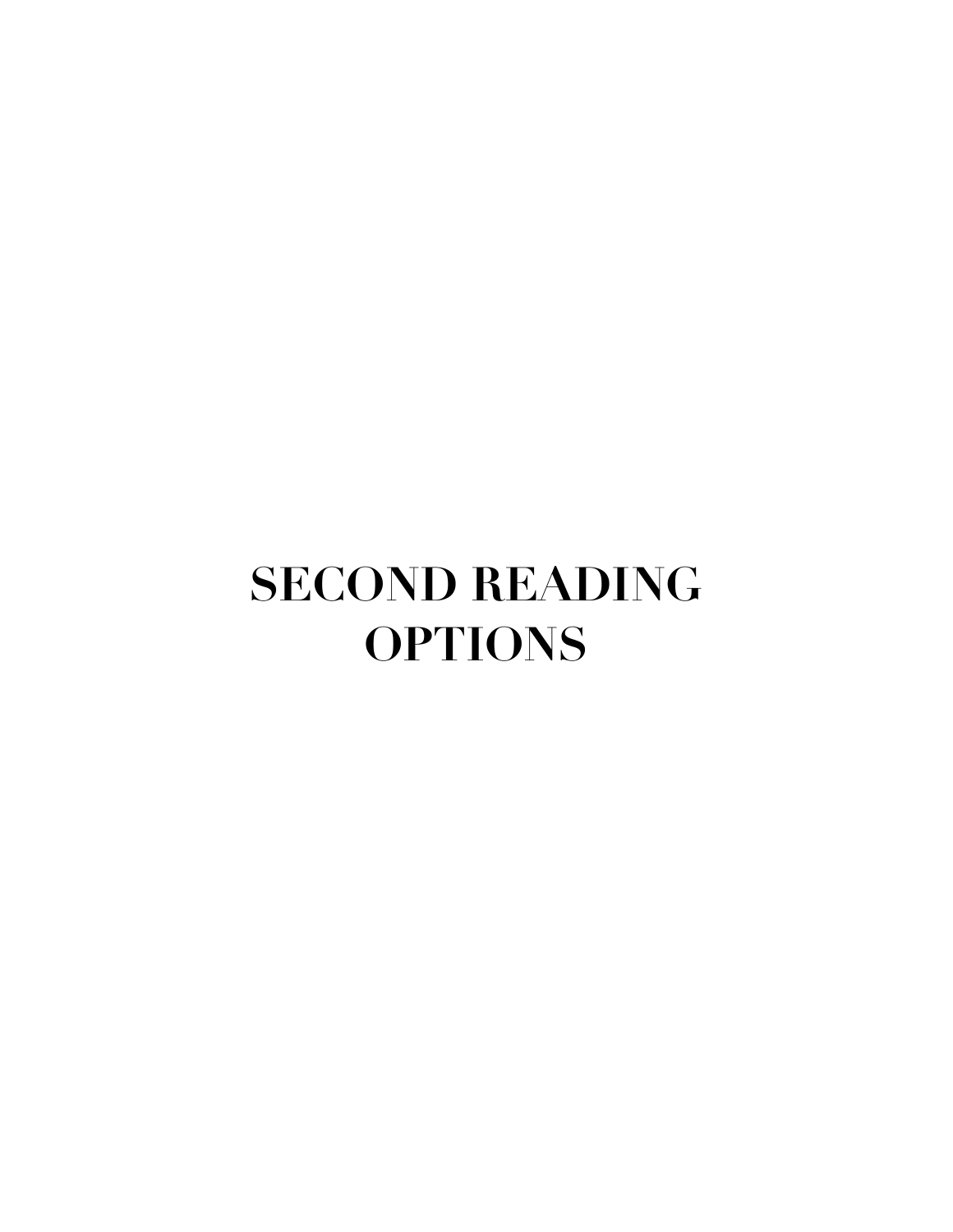#### *Romans 5:5-11* **E1**

A reading from the Letter of Saint Paul to the Romans

Brothers and sisters: Hope does not disappoint, because the love of God has been poured out into our hearts through the Holy Spirit who has been given to us. For Christ, while we were still helpless, died at the appointed time for the ungodly. Indeed, only with difficulty does one die for a just person, though perhaps for a good person one might even find courage to die. But God proves his love for us in that while we were still sinners Christ died for us. How much more then, since we are now justified by his Blood, will we be saved through him from the wrath. Indeed, if, while we were enemies, we were reconciled to God through the death of his Son, how much more, once reconciled, will we be saved by his life. Not only that, but we also boast of God through our Lord Jesus Christ, through whom we have now received reconciliation.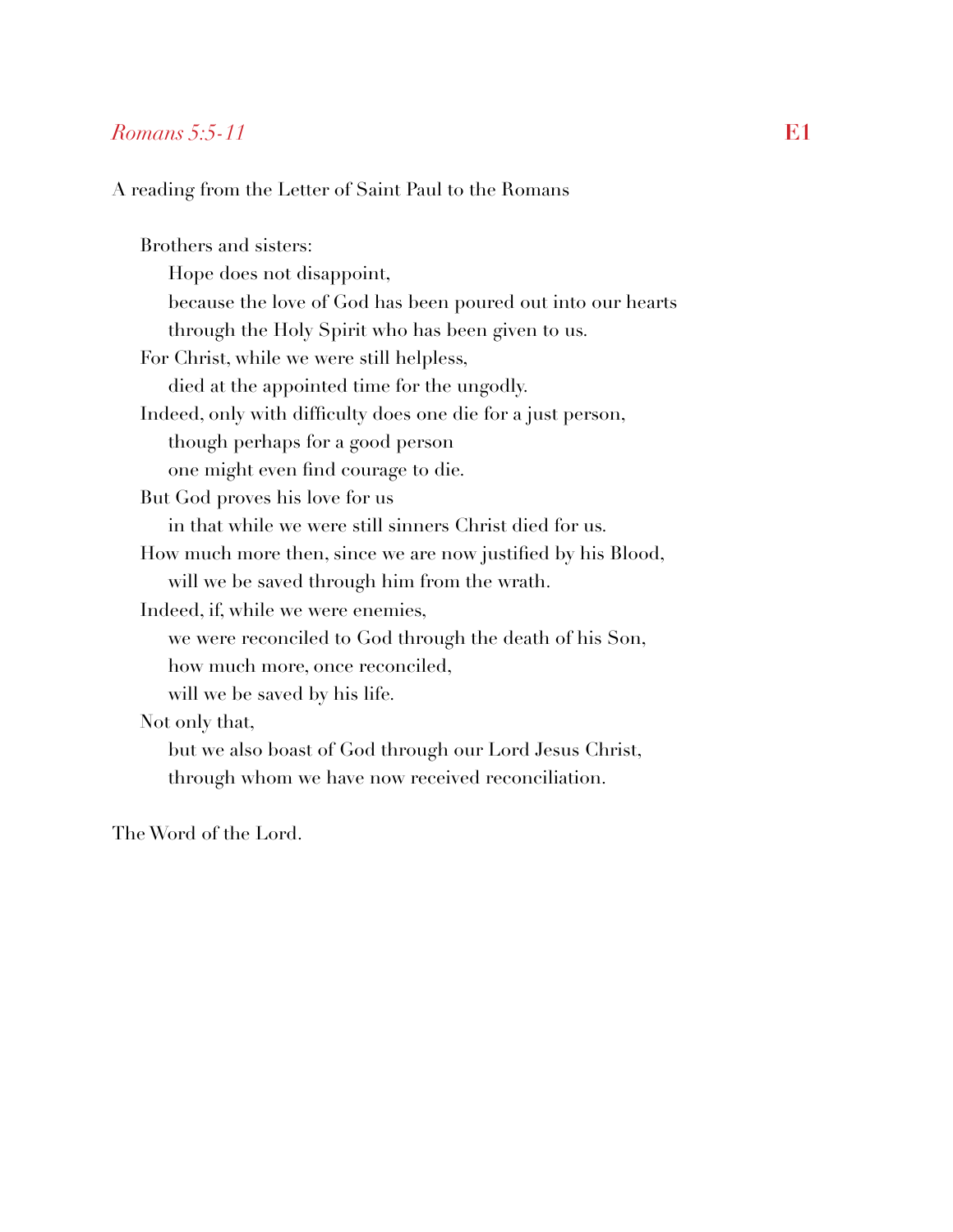#### *Romans 5:17-21* **E2**

A reading from the Letter of Saint Paul to the Romans

Brothers and sisters: If, by the transgression of the one, death came to reign through that one, how much more will those who receive the abundance of grace and of the gift of justification come to reign in life through the one person Jesus Christ. In conclusion, just as through one transgression condemnation came upon all, so, through one righteous act, acquittal and life came to all. For just as through disobedience of one man the many were made sinners, so through the obedience of the one the many will be made righteous. The law entered in so that transgression might increase but, where sin increased, grace overflowed all the more, so that, as sin reigned in death, grace also might reign through justification for eternal life through Jesus Christ our Lord.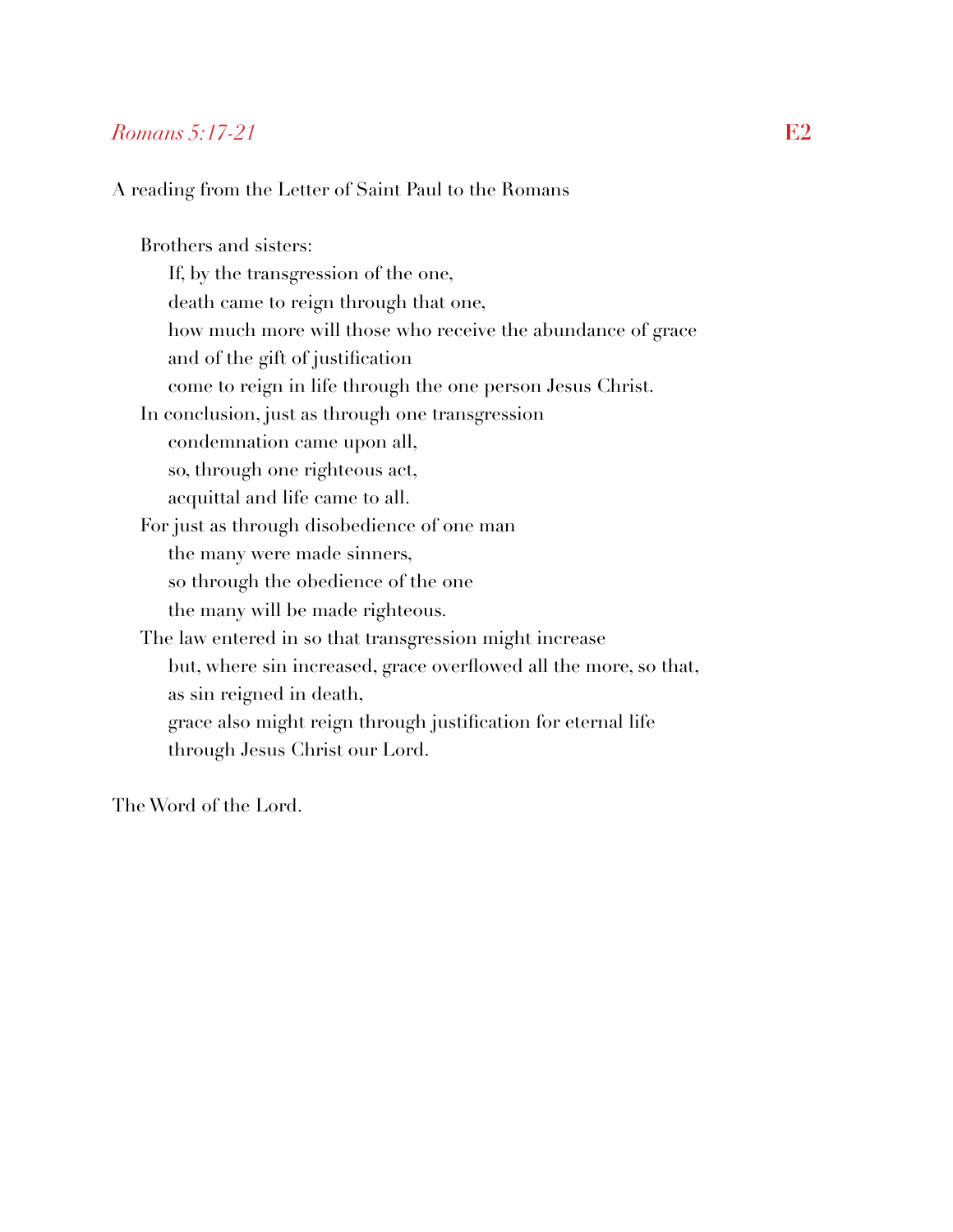## *Romans 6:3-9 (long version)* **E3**

A reading from the Letter of Saint Paul to the Romans

Brothers and sisters: Are you unaware that we who were baptized into Christ Jesus were baptized into his death? We were indeed buried with him through baptism into death, so that, just as Christ was raised from the dead by the glory of the Father, we too might live in newness of life. For if we have grown into union with him through a death like his, we shall also be united with him in the resurrection. We know that our old self was crucified with him, so that our sinful body might be done away with, that we might no longer be in slavery to sin. For a dead person has been absolved from sin. If, then, we have died with Christ, we believe that we shall also live with him. We know that Christ, raised from the dead, dies no more; death no longer has power over him.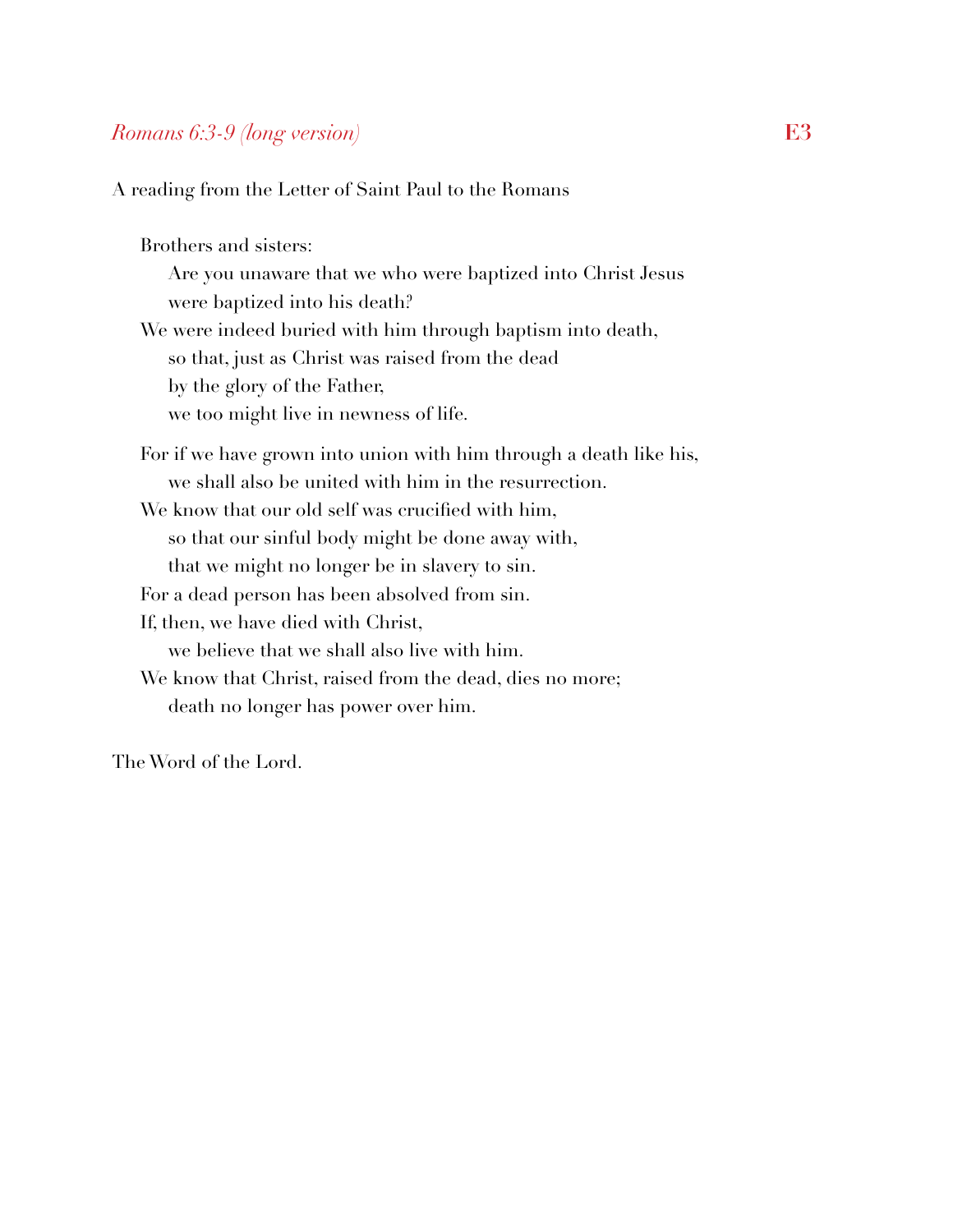#### *Romans 6:3-4, 8-9 (short version)* **E3**

A reading from the Letter of Saint Paul to the Romans

Brothers and sisters: Are you unaware that we who were baptized into Christ Jesus were baptized into his death? We were indeed buried with him through baptism into death, so that, just as Christ was raised from the dead by the glory of the Father, we too might live in newness of life. If, then, we have died with Christ, we believe that we shall also live with him. We know that Christ, raised from the dead, dies no more;

death no longer has power over him.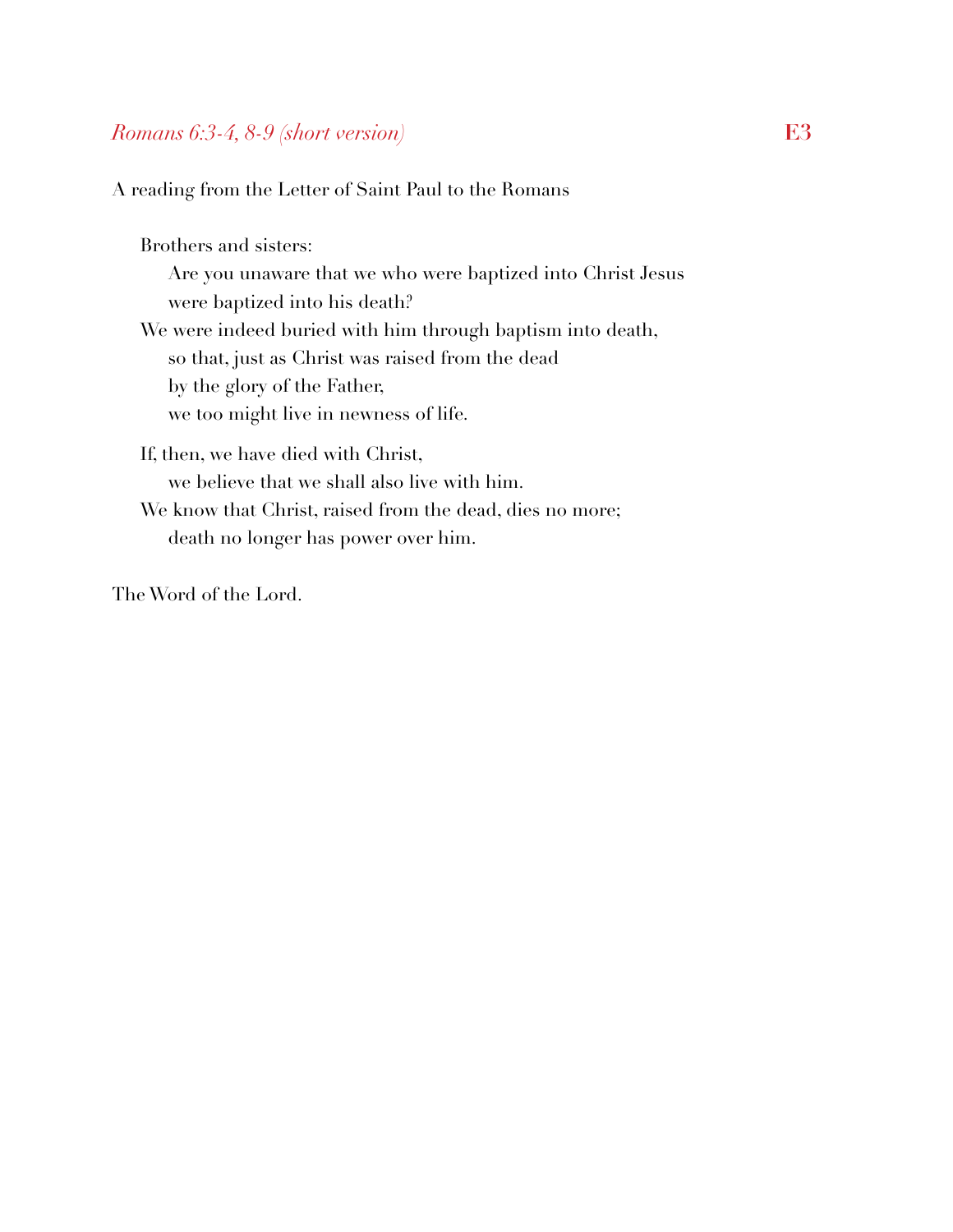#### *Romans 8:14-23* **E4**

A reading from the Letter of Saint Paul to the Romans

Brothers and sisters: Those who are led by the Spirit of God are children of God. For you did not receive a spirit of slavery to fall back into fear, but you received a spirit of adoption, through which we cry, "Abba, Father!" The Spirit itself bears witness with our spirit that we are children of God, and if children, then heirs, heirs of God and joint heirs with Christ, if only we suffer with him so that we may also be glorified with him. I consider that the sufferings of this present time are as nothing compared with the glory to be revealed for us. For creation awaits with eager expectation the revelation of the children of God; for creation was made subject to futility, not of its own accord but because of the one who subjected it, in hope that creation itself would be set free from slavery to corruption and share in the glorious freedom of the children of God. We know that all creation is groaning in labor pains even until now; and not only that, but we ourselves, who have the firstfruits of the Spirit, we also groan within ourselves as we wait for adoption, the redemption of our bodies.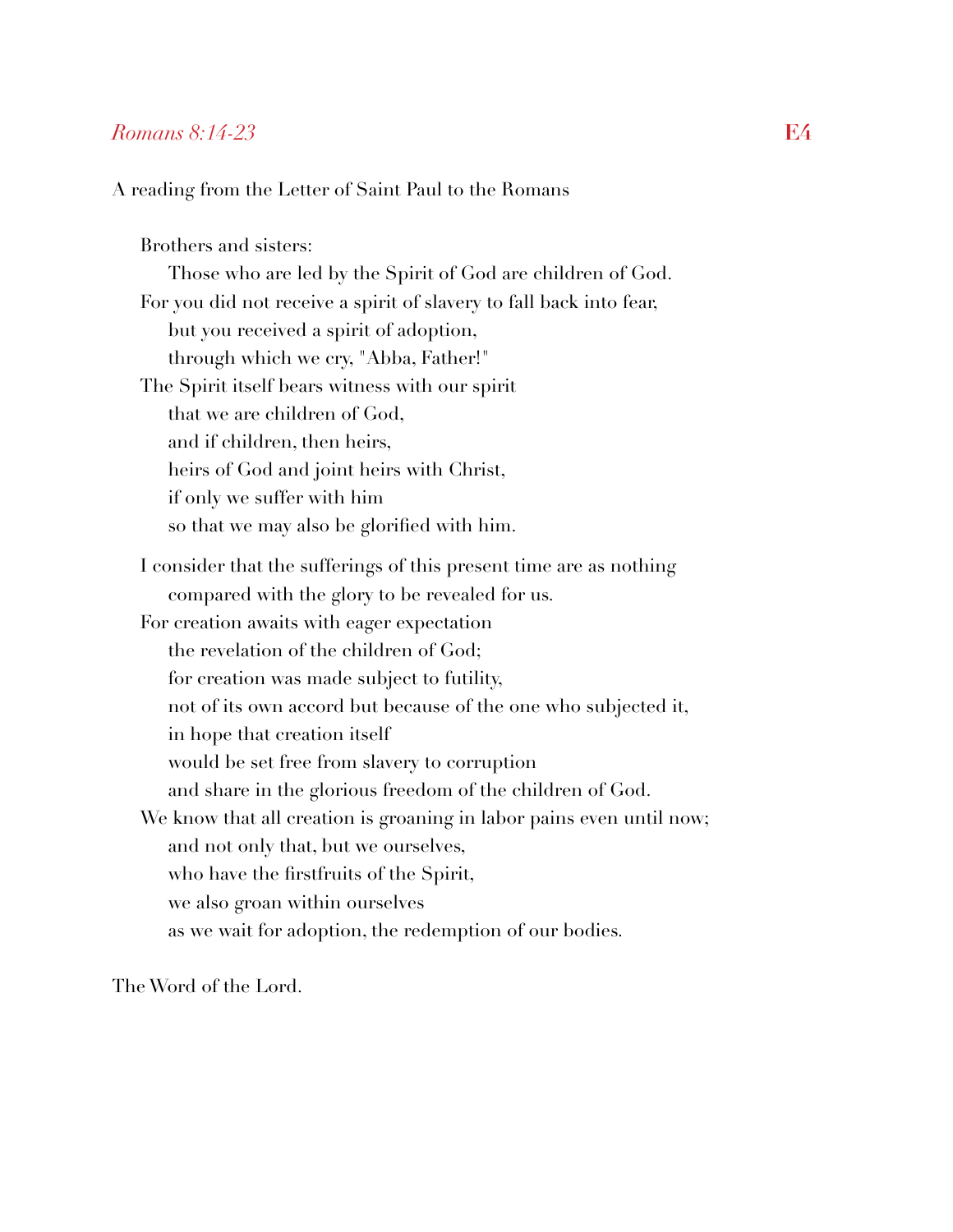#### *Romans 8:31b-35, 37-39* **E5**

A reading from the Letter of Saint Paul to the Romans

Brothers and sisters: If God is for us, who can be against us? He who did not spare his own Son but handed him over for us all, how will he not also give us everything else along with him? Who will bring a charge against God's chosen ones? It is God who acquits us. Who will condemn? It is Christ Jesus who died, rather, was raised, who also is at the right hand of God, who indeed intercedes for us. What will separate us from the love of Christ? Will anguish, or distress, or persecution, or famine, or nakedness, or peril, or the sword? No, in all these things we conquer overwhelmingly through him who loved us. For I am convinced that neither death, nor life, nor angels, nor principalities, nor present things, nor future things, nor powers, nor height, nor depth, nor any other creature will be able to separate us from the love of God in Christ Jesus our Lord.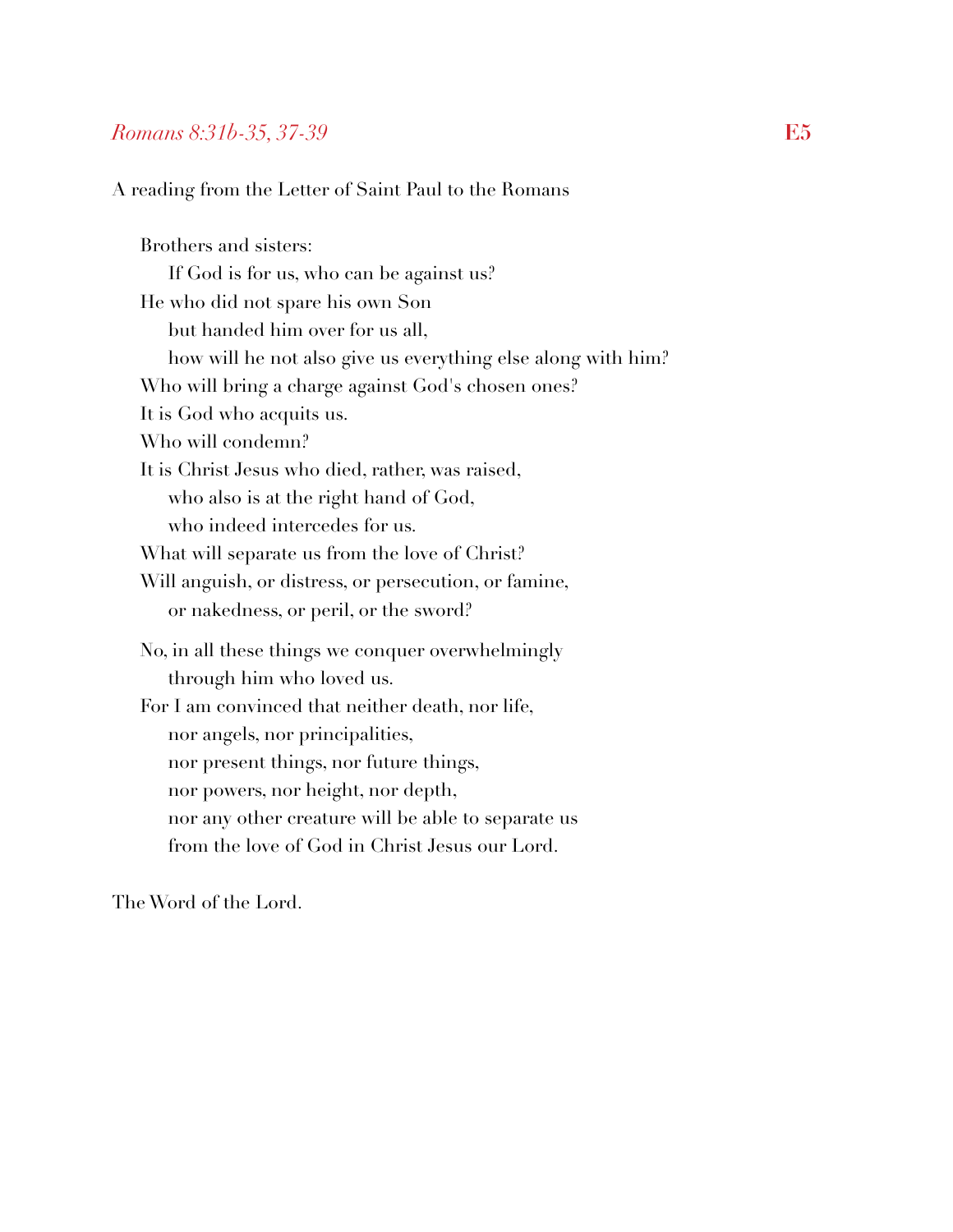#### *Romans 14:7-9, 10c-12* **E6**

A reading from the Letter of Saint Paul to the Romans

Brothers and sisters: None of us lives for oneself, and no one dies for oneself. For if we live, we live for the Lord, and if we die, we die for the Lord; so then, whether we live or die, we are the Lord's. For this is why Christ died and came to life, that he might be Lord of both the dead and the living. Why then do you judge your brother? Or you, why do you look down on your brother? For we shall all stand before the judgment seat of God; for it is written:

 "*As I live, says the Lord, every knee shall bend before me, and every tongue shall give praise to God."*

So then each of us shall give an account of himself to God.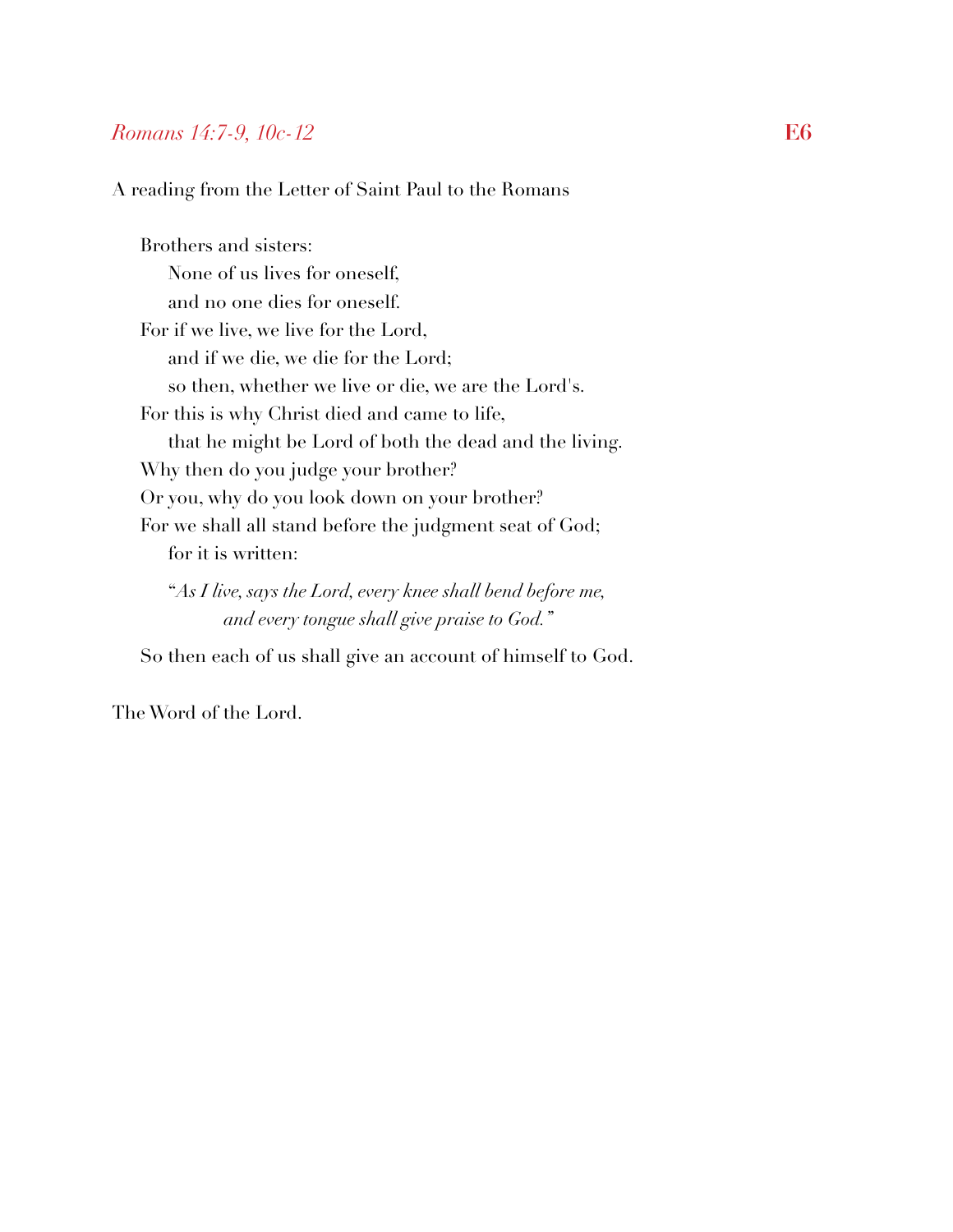## *1 Corinthians 15:20-28 (long version)* **E7**

A reading from the first letter of Saint Paul to the Corinthians

Brothers and sisters: Christ has been raised from the dead, the firstfruits of those who have fallen asleep. For since death came through a man, the resurrection of the dead came also through man. For just as in Adam all die, so too in Christ shall all be brought to life, but each one in proper order: Christ the firstfruits; then, at his coming, those who belong to Christ; then comes the end, when he hands over the kingdom to his God and Father. For he must reign until he has put all his enemies under his feet. The last enemy to be destroyed is death, for "he subjected everything under his feet." But when it says that everything has been subjected, it is clear that it excludes the one who subjected everything to him. When everything is subjected to him, then the Son himself will also be subjected to the one who subjected everything to him, so that God may be all in all.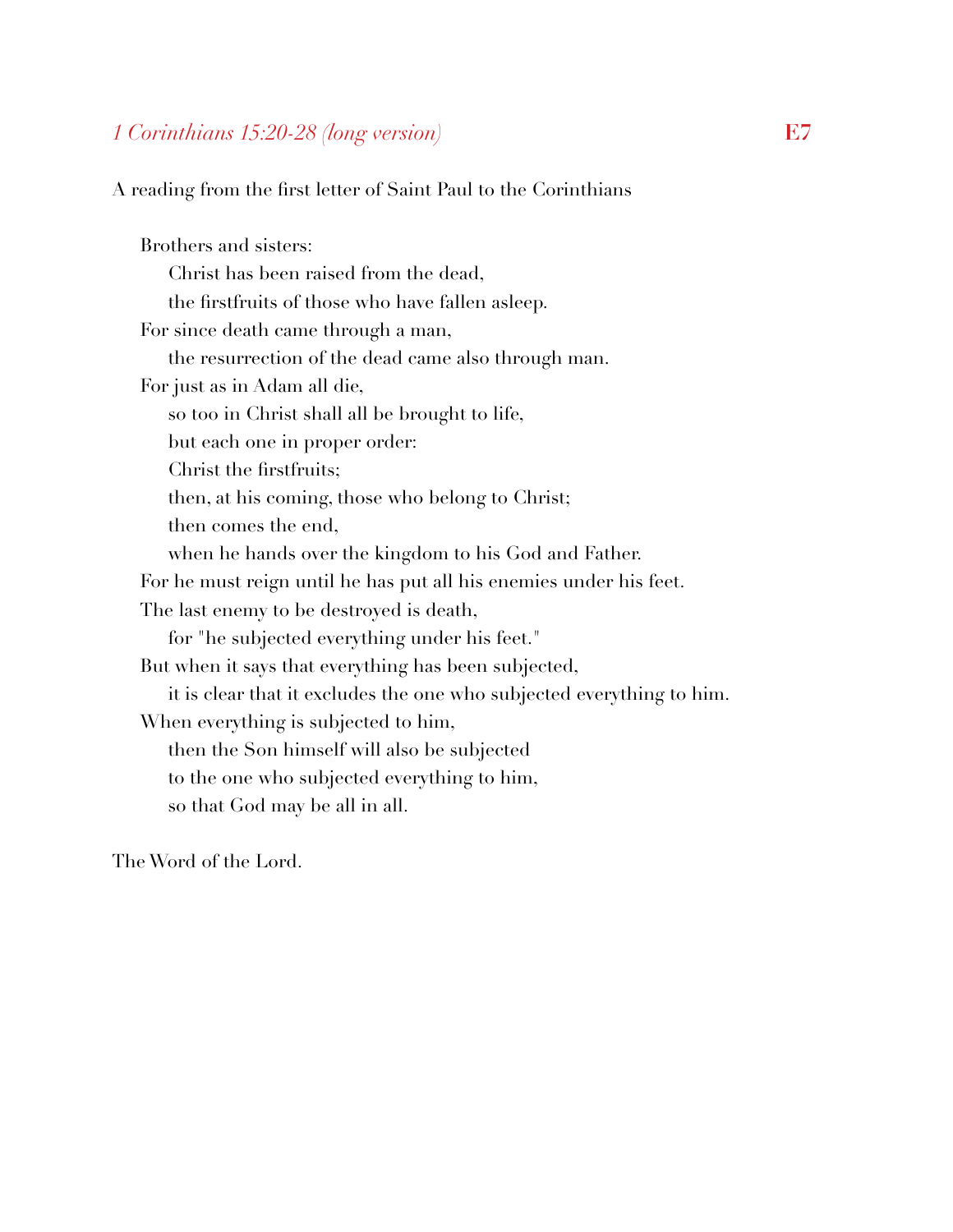# *1 Corinthians 15:20-23 (short version)* **E7**

A reading from the first letter of Saint Paul to the Corinthians

Brothers and sisters: Christ has been raised from the dead, the firstfruits of those who have fallen asleep. For since death came through a man, the resurrection of the dead came also through man. For just as in Adam all die, so too in Christ shall all be brought to life, but each one in proper order: Christ the firstfruits; then, at his coming, those who belong to Christ.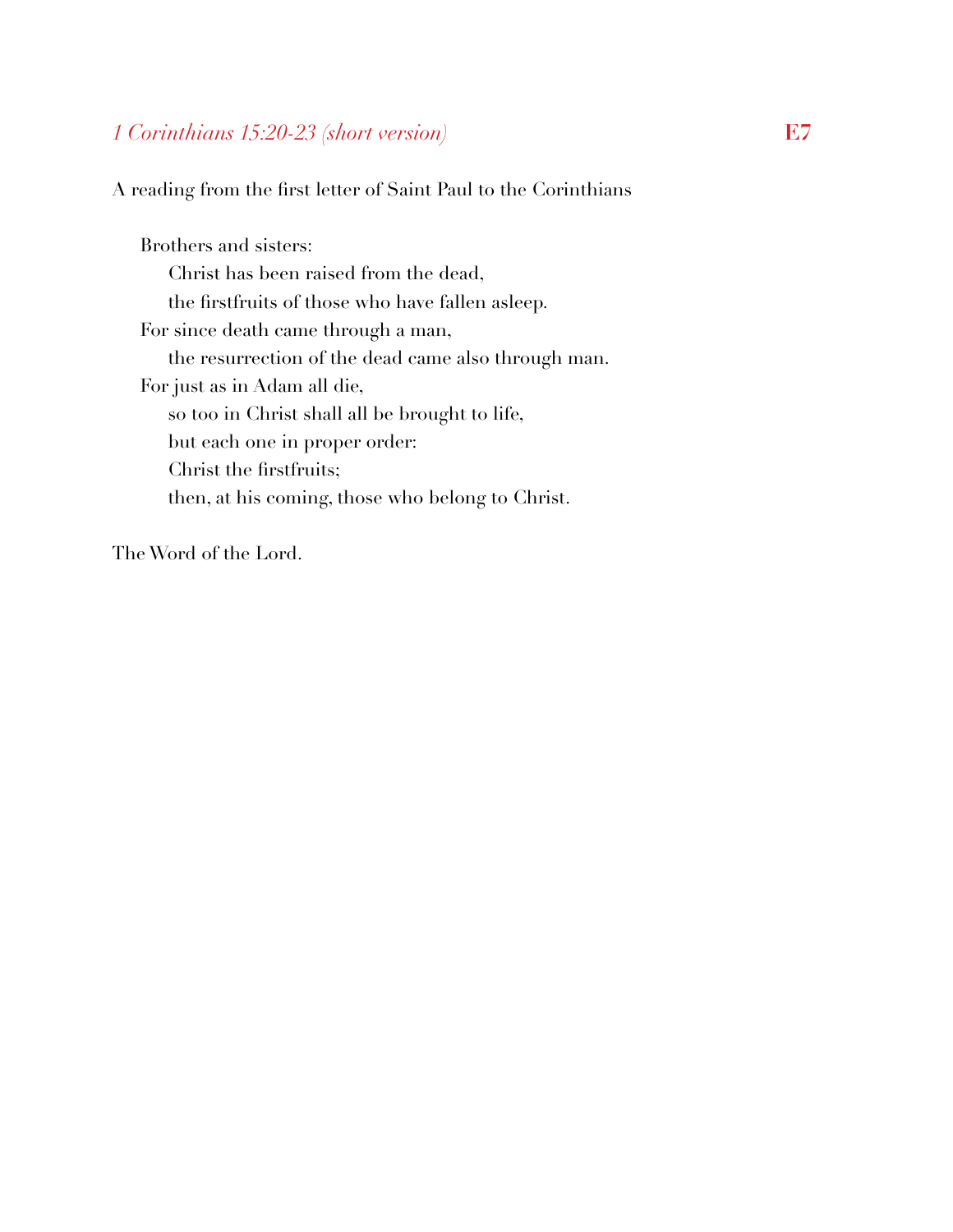#### *1 Corinthians 15:51-57* **E8**

A reading from the first letter of Saint Paul to the Corinthians

Brothers and sisters: Behold, I tell you a mystery. We shall not all fall asleep, but we will all be changed, in an instant, in the blink of an eye, at the last trumpet. For the trumpet will sound, the dead will be raised incorruptible, and we shall be changed. For that which is corruptible must clothe itself with incorruptibility, and that which is mortal must clothe itself with immortality. And when that which is corruptible clothes itself with incorruptibility and this which is mortal clothes itself with immortality, then the word that is written shall come about:

*Death is swallowed up in victory. Where, O death, is your victory? Where, O death, is your sting?*

The sting of death is sin, and the power of sin is the law. But thanks be to God who gives us the victory through our Lord Jesus Christ.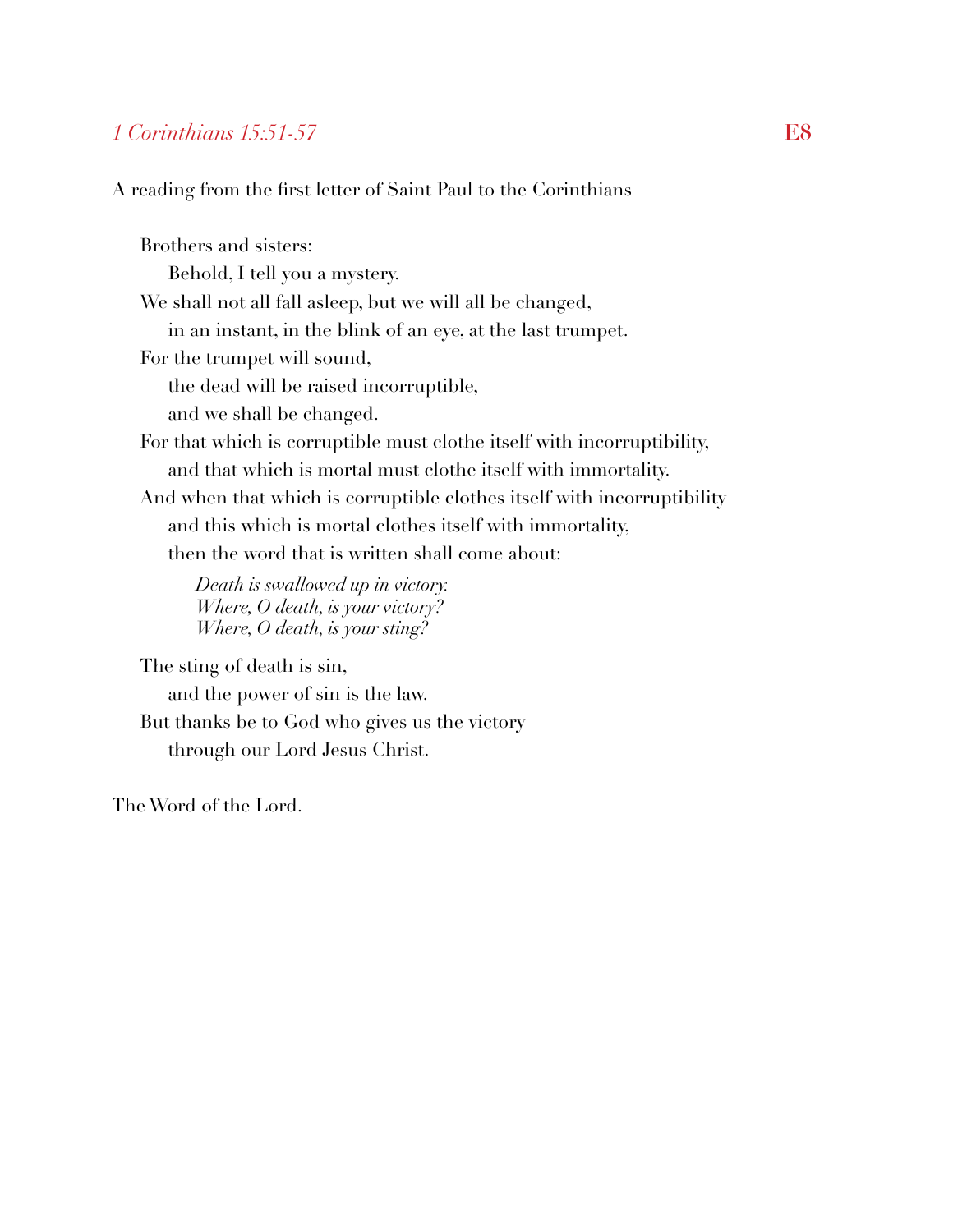## *2 Corinthians 4:14-5:1* **E9**

A reading from the second letter of Saint Paul to the Corinthians

Brothers and sisters: We know that the One who raised the Lord Jesus will raise us also with Jesus and place us with you in his presence. Everything indeed is for you, so that the grace bestowed in abundance on more and more people may cause the thanksgiving to overflow for the glory of God. Therefore, we are not discouraged; rather, although our outer self is wasting away, our inner self is being renewed day by day. For this momentary light affliction is producing for us an eternal weight of glory beyond all comparison, as we look not to what is seen but to what is unseen; for what is seen is transitory, but what is unseen is eternal. For we know that if our earthly dwelling, a tent, should be destroyed, we have a building from God, a dwelling not made with hands, eternal in heaven.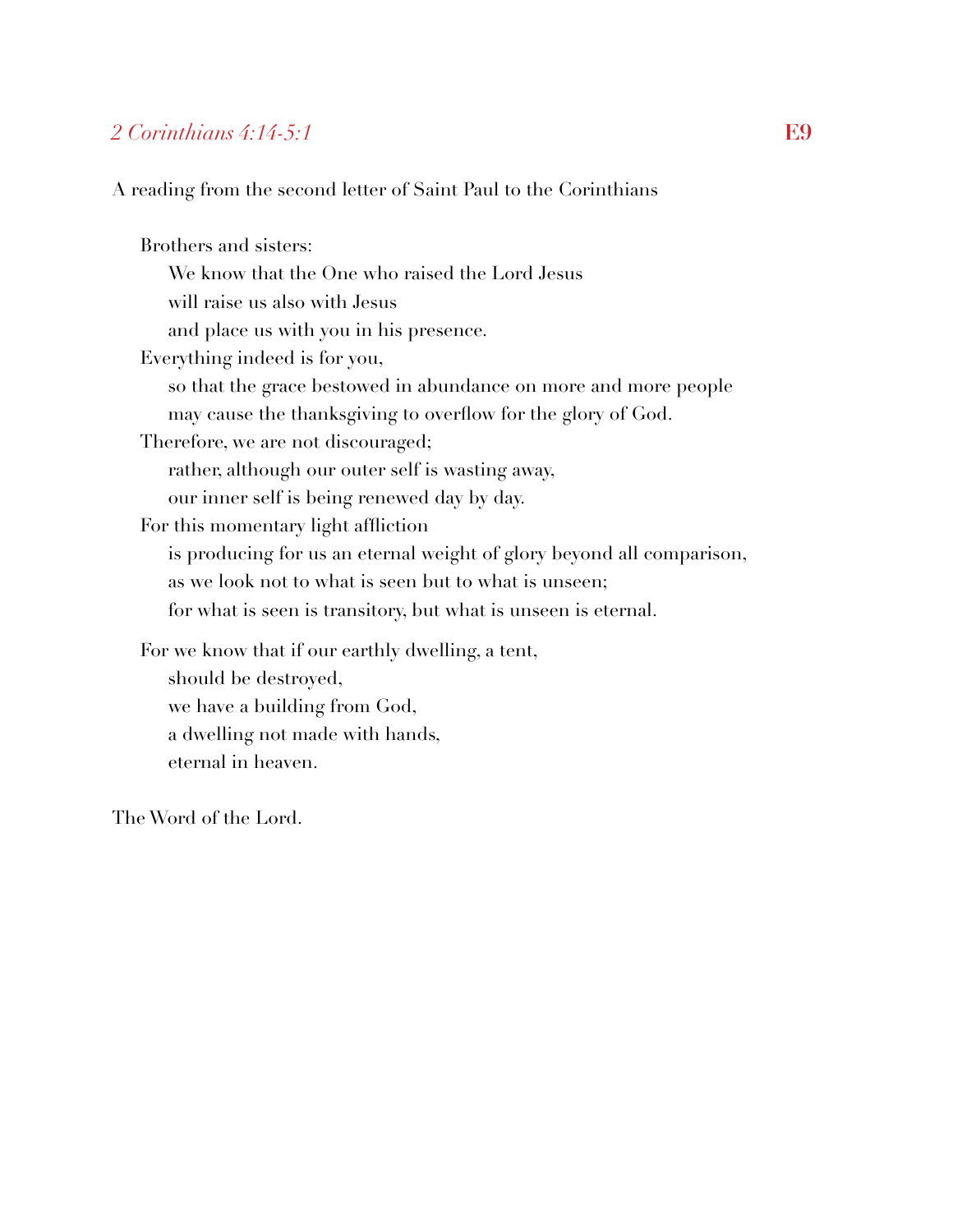## *2 Corinthians 5:1, 6-10* **E10**

A reading from the second letter of Saint Paul to the Corinthians

Brothers and sisters:

 We know that if our earthly dwelling, a tent, should be destroyed, we have a building from God, a dwelling not made with hands, eternal in heaven.

We are always courageous,

although we know that while we are at home in the body

we are away from the Lord,

for we walk by faith, not by sight.

Yet we are courageous,

and we would rather leave the body and go home to the Lord.

Therefore, we aspire to please him,

whether we are at home or away.

For we must all appear before the judgment seat of Christ,

so that each one may receive recompense,

according to what he did in the body, whether good or evil.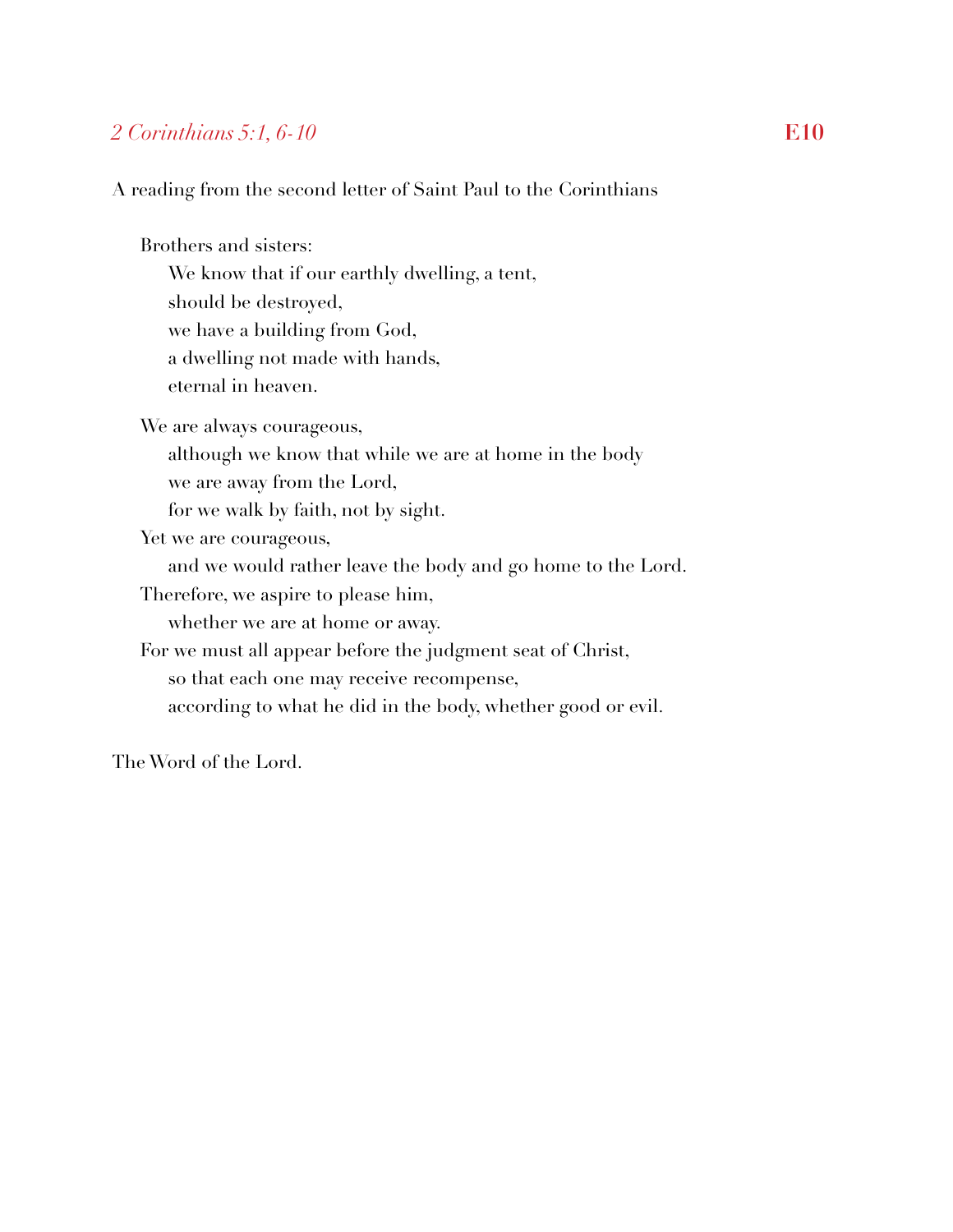# *Philippians 3:20-21* **E11**

A reading from the letter of Saint Paul to the Philippians

Brothers and sisters: Our citizenship is in heaven, and from it we also await a savior, the Lord Jesus Christ. He will change our lowly body to conform with his glorified Body by the power that enables him also to bring all things into subjection to himself.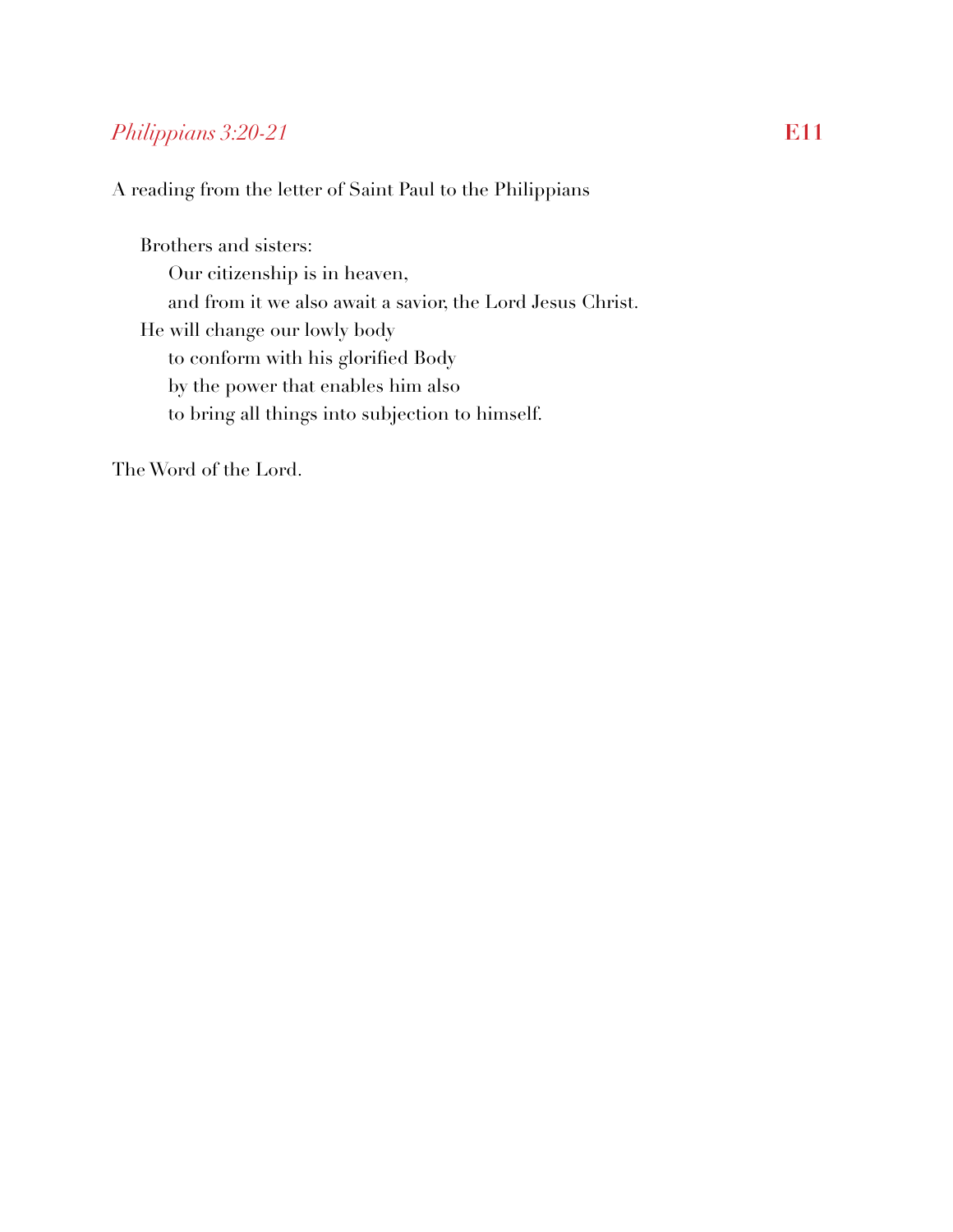#### *1 Thessalonians 4:13-18* **E12**

A reading from the first letter of Saint Paul to the Thessalonians

We do not want you to be unaware, brothers and sisters, about those who have fallen asleep, so that you may not grieve like the rest, who have no hope. For if we believe that Jesus died and rose, so too will God, through Jesus, bring with him those who have fallen asleep. Indeed, we tell you this, on the word of the Lord, that we who are alive, who are left until the coming of the Lord, will surely not precede those who have fallen asleep. For the Lord himself, with a word of command, with the voice of an archangel and with the trumpet of God, will come down from heaven, and the dead in Christ will rise first. Then we who are alive, who are left, will be caught up together with them in the clouds to meet the Lord in the air. Thus we shall always be with the Lord. Therefore, console one another with these words.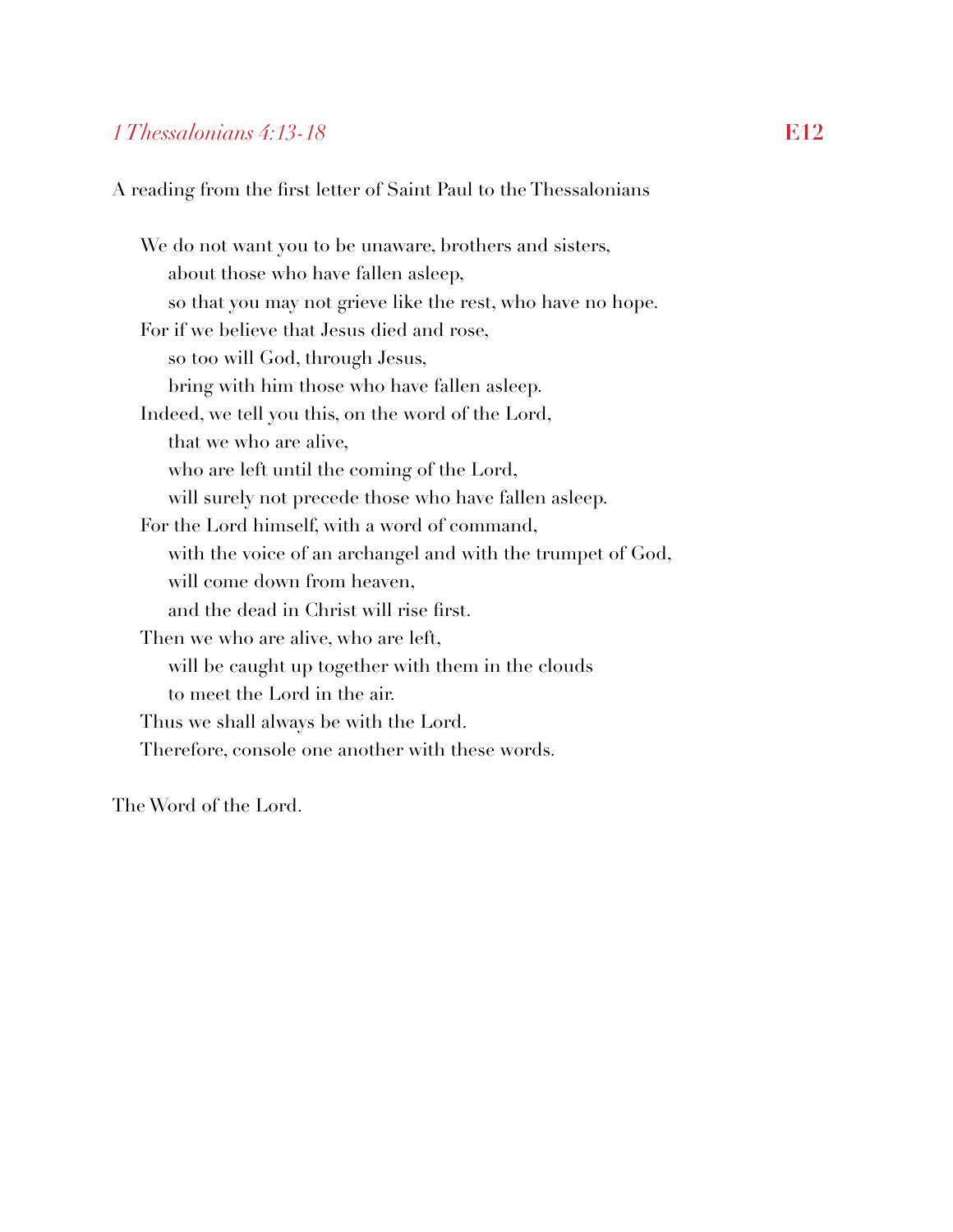# *2 Timothy 2:8-13* **E13**

A reading from the second letter of Saint Paul to Timothy

Beloved: Remember Jesus Christ, raised from the dead, a descendant of David: such is my gospel, for which I am suffering, even to the point of chains, like a criminal. But the word of God is not chained. Therefore, I bear with everything for the sake of those who are chosen, so that they too may obtain the salvation that is in Christ Jesus, together with eternal glory. This saying is trustworthy: If we have died with him we shall also live with him; if we persevere we shall also reign with him. But if we deny him he will deny us. If we are unfaithful he remains faithful, for he cannot deny himself.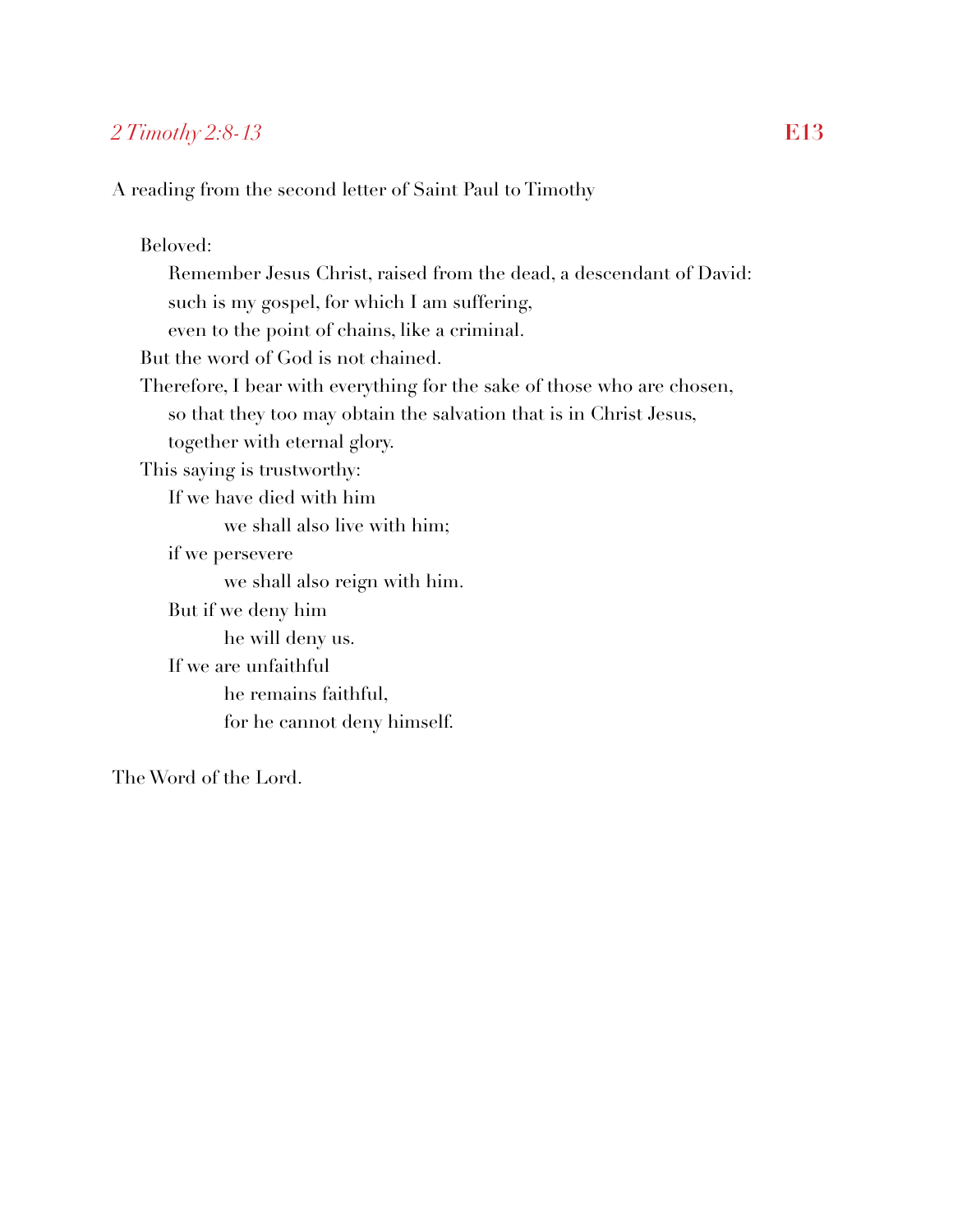# *1 John 3:1-2* **E14**

A reading from the first letter of Saint John

Beloved: See what love the Father has bestowed on us that we may be called the children of God. Yet so we are. The reason the world does not know us is that it did not know him. Beloved, we are God's children now; what we shall be has not yet been revealed. We do know that when it is revealed we shall be like him, for we shall see him as he is.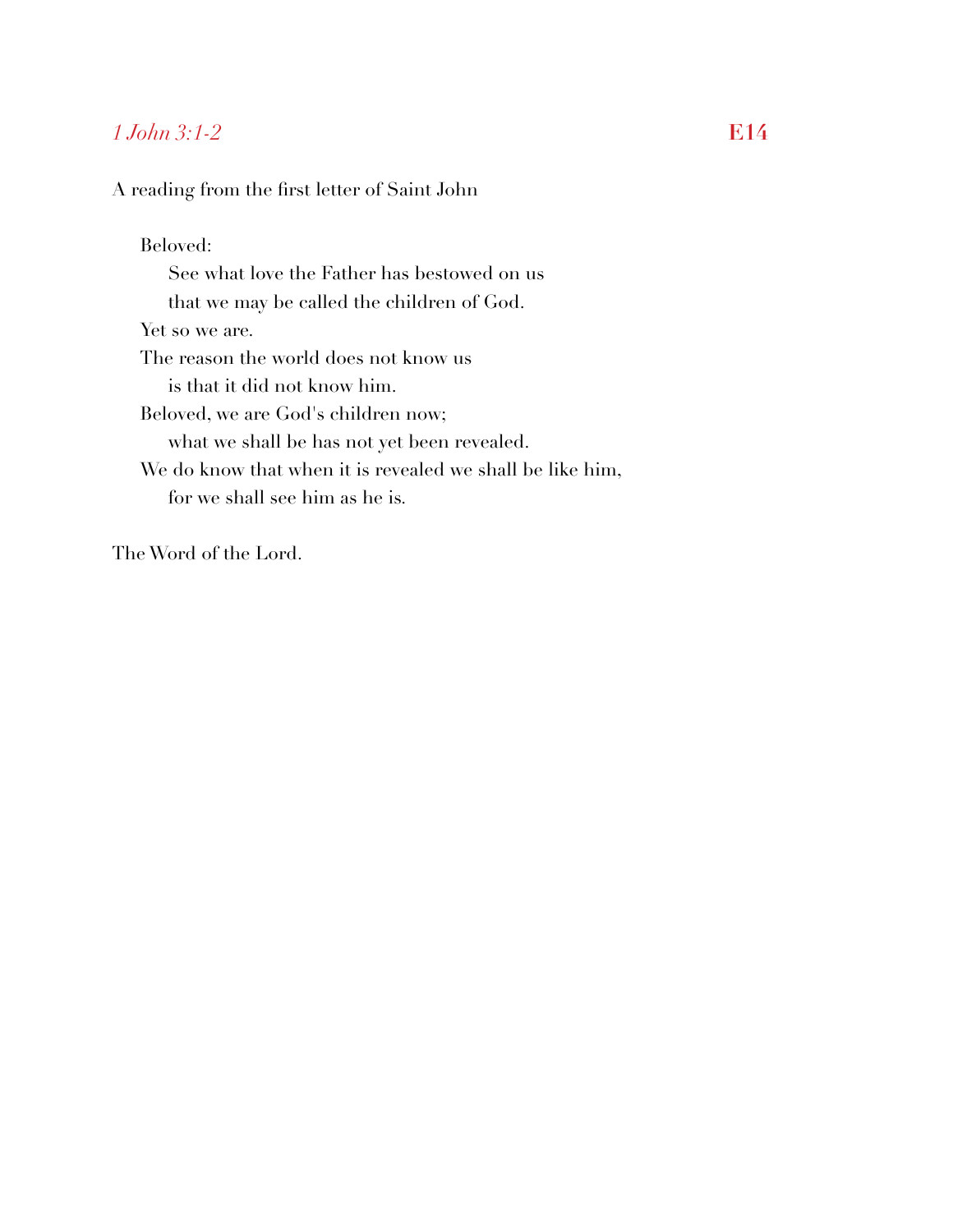## *1 John 3:14-16* **E15**

A reading from the first letter of Saint John

Beloved: We know that we have passed from death to life because we love our brothers. Whoever does not love remains in death. Everyone who hates his brother is a murderer, and you know that no murderer has eternal life remaining in him. The way we came to know love was that he laid down his life for us; so we ought to lay down our lives for our brothers.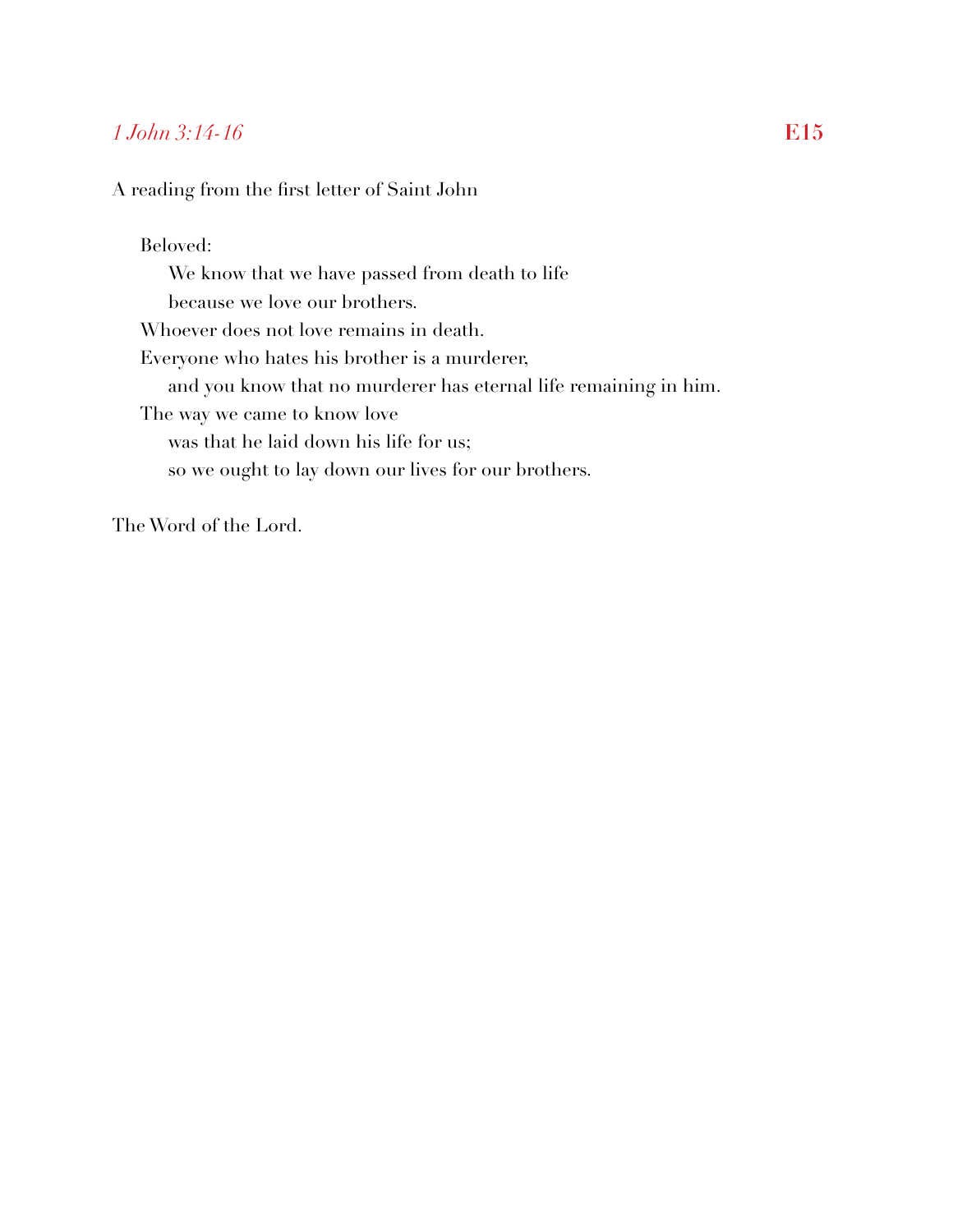# **GOSPEL READING OPTIONS**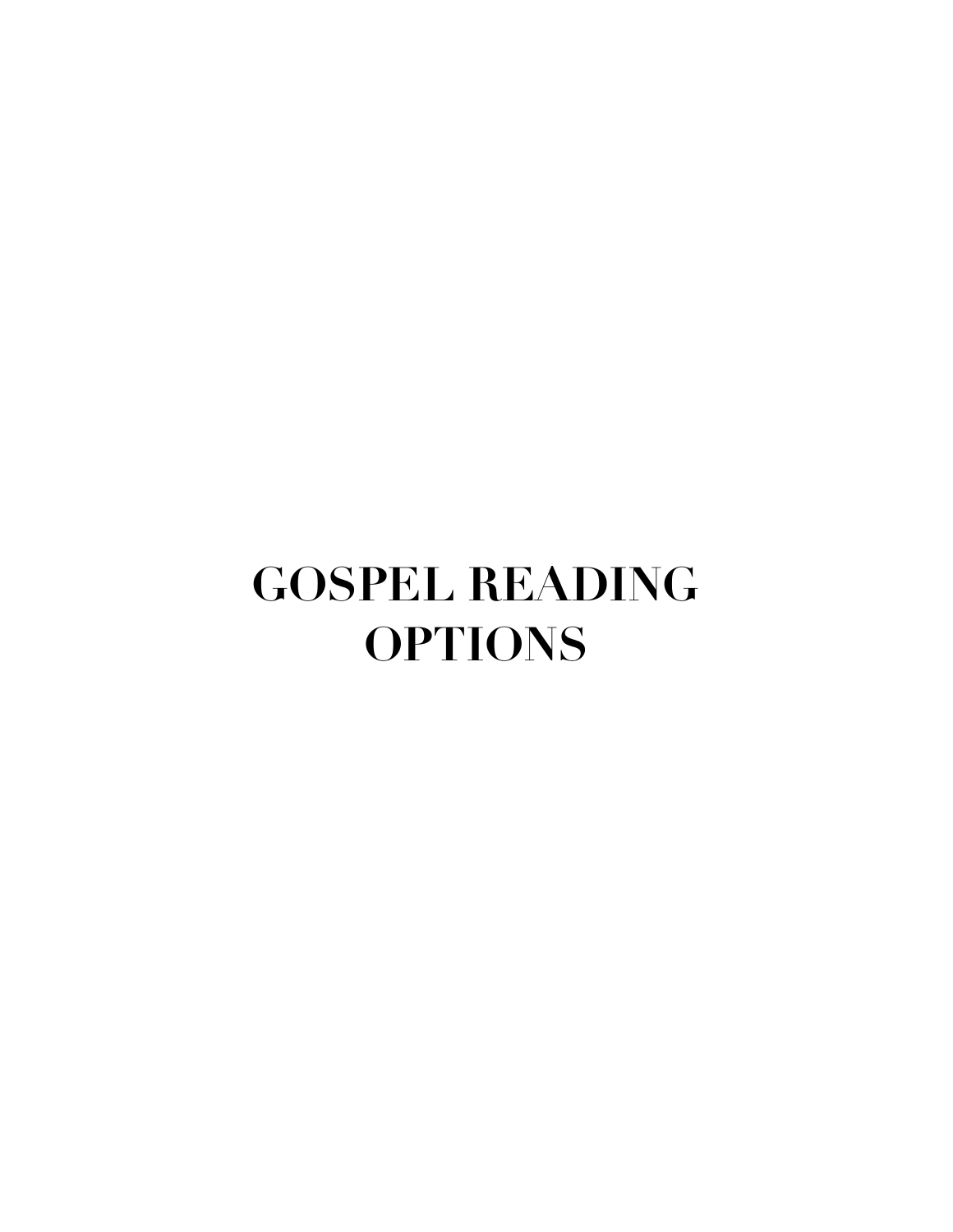#### *Matthew 5:1-12a* **G1**

#### A reading from the holy Gospel according to Matthew

When Jesus saw the crowds, he went up the mountain, and after he had sat down, his disciples came to him. He began to teach them, saying: "Blessed are the poor in spirit, for theirs is the kingdom of heaven. Blessed are they who mourn, for they will be comforted. Blessed are the meek, for they will inherit the land. Blessed are they who hunger and thirst for righteousness, for they will be satisfied. Blessed are the merciful, for they will be shown mercy. Blessed are the clean of heart, for they will see God. Blessed are the peacemakers, for they will be called children of God. Blessed are they who are persecuted for the sake of righteousness, for theirs is the kingdom of heaven. Blessed are you when they insult you and persecute you and utter every kind of evil against you falsely because of me. Rejoice and be glad, for your reward will be great in heaven."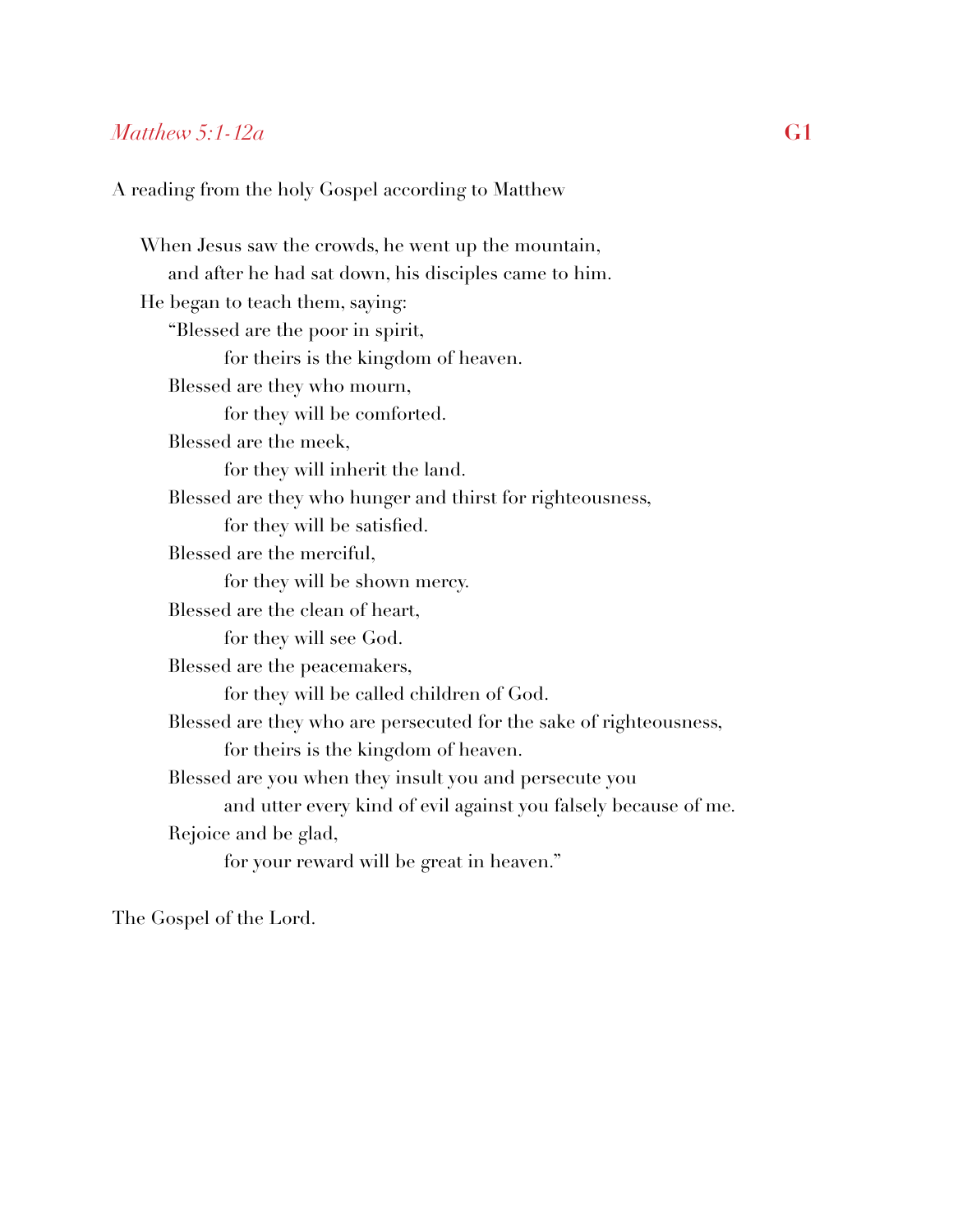#### *Matthew 11:25-30* **G2**

A reading from the holy Gospel according to Matthew

At that time, Jesus answered: "I give praise to you, Father, Lord of heaven and earth, for although you have hidden these things from the wise and the learned you have revealed them to the childlike. Yes, Father, such has been your gracious will. All things have been handed over to me by my Father. No one knows the Son except the Father, and no one knows the Father except the Son and anyone to whom the Son wishes to reveal him. "Come to me, all you who labor and are burdened, and I will give you rest. Take my yoke upon you and learn from me, for I am meek and humble of heart; and you will find rest for yourselves. For my yoke is easy, and my burden light."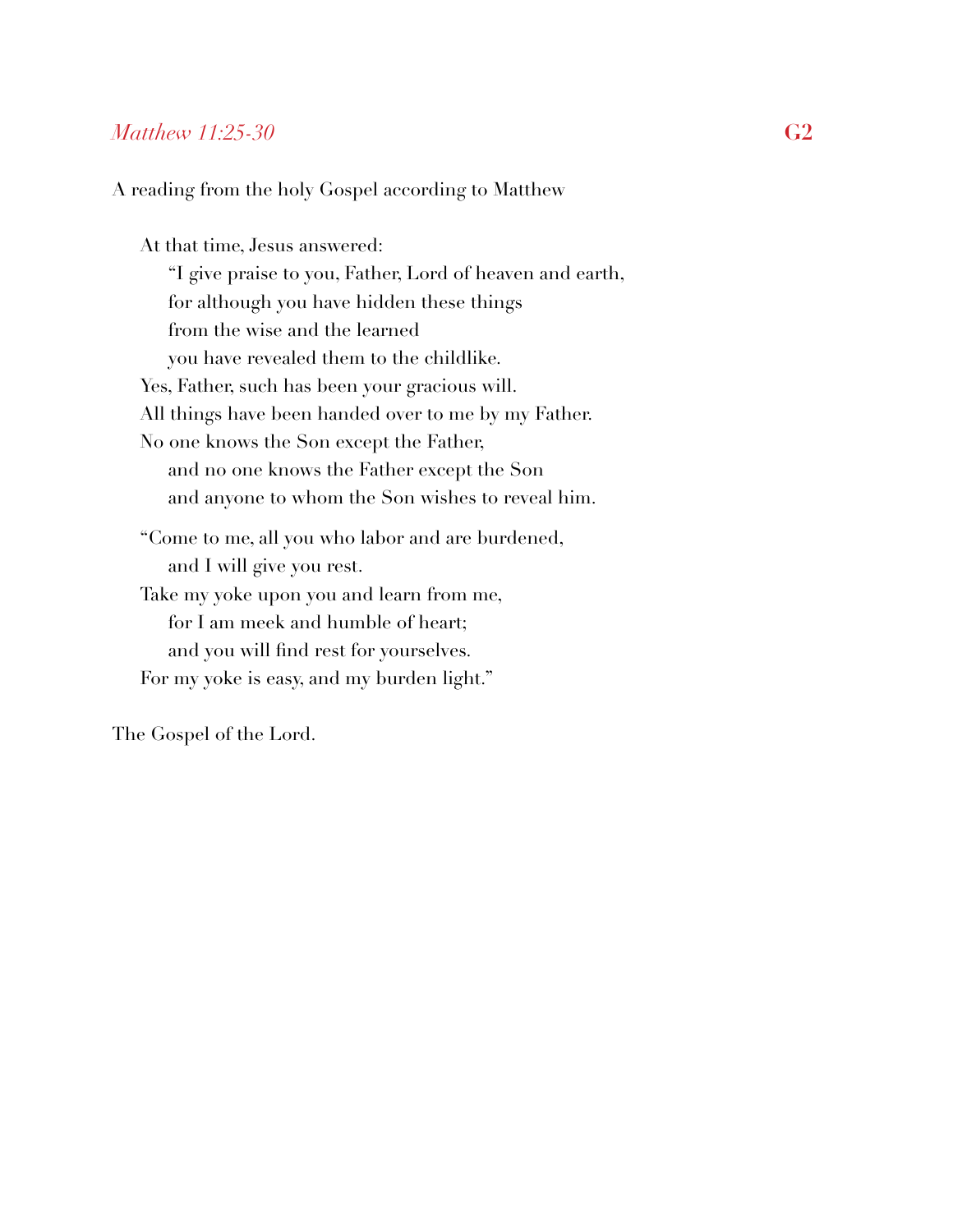#### *Matthew 25:1-13* **G3**

#### A reading from the holy Gospel according to Matthew

Jesus told his disciples this parable: "The Kingdom of heaven will be like ten virgins who took their lamps and went out to meet the bridegroom. Five of them were foolish and five were wise. The foolish ones, when taking their lamps, brought no oil with them, but the wise brought flasks of oil with their lamps. Since the bridegroom was long delayed, they all became drowsy and fell asleep. At midnight, there was a cry, 'Behold, the bridegroom! Come out to meet him!' Then all those virgins got up and trimmed their lamps. The foolish ones said to the wise, 'Give us some of your oil, for our lamps are going out.' But the wise ones replied, 'No, for there may not be enough for us and you. Go instead to the merchants and buy some for yourselves.' While they went off to buy it, the bridegroom came and those who were ready went into the wedding feast with him. Then the door was locked. Afterwards the other virgins came and said, 'Lord, Lord, open the door for us!' But he said in reply, 'Amen, I say to you, I do not know you.' Therefore, stay awake, for you know neither the day nor the hour.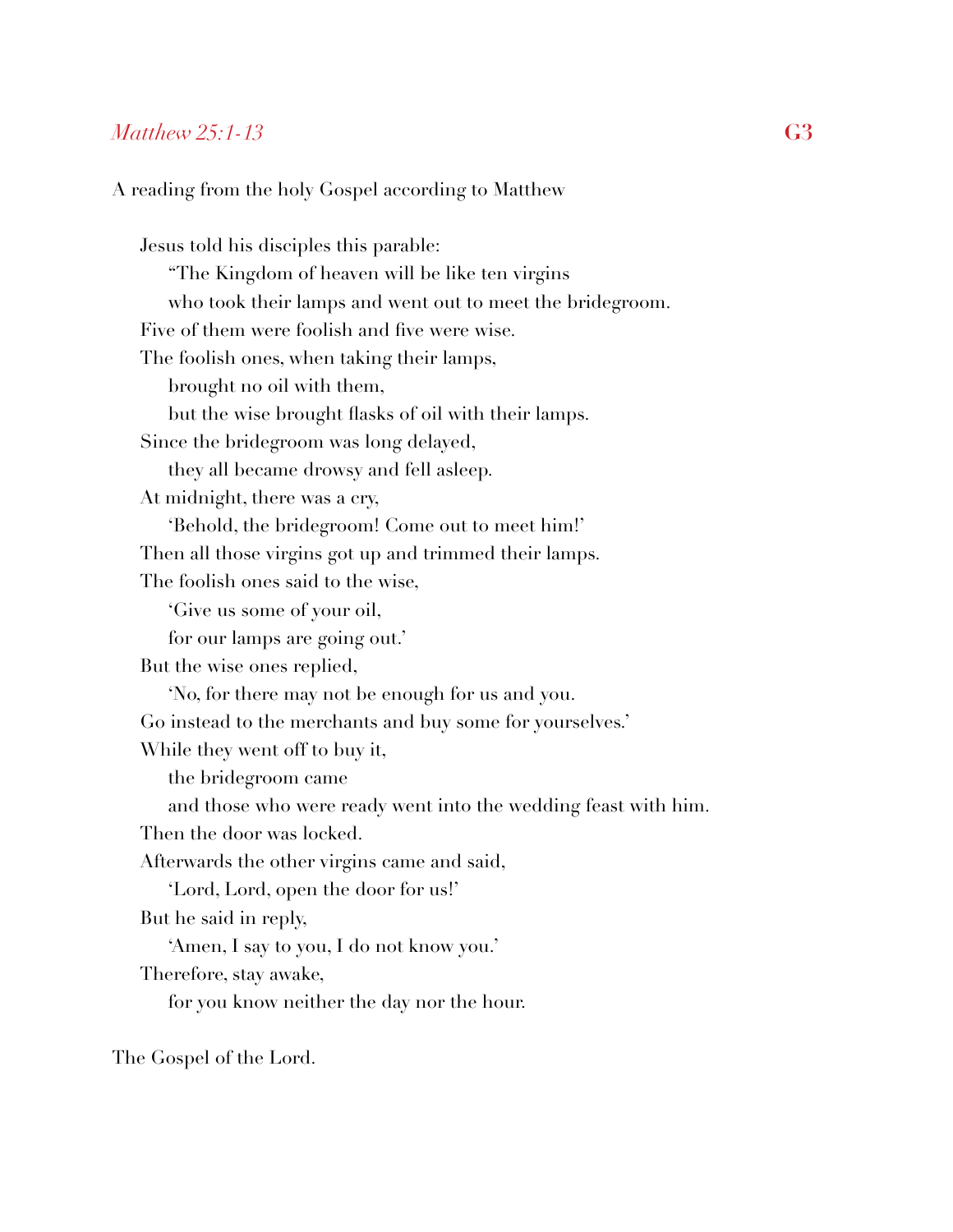#### *Matthew 25:31-46* **G4**

#### A reading from the holy Gospel according to Matthew

Jesus said to his disciples: "When the Son of Man comes in his glory, and all the angels with him, he will sit upon his glorious throne, and all the nations will be assembled before him. And he will separate them one from another, as a shepherd separates the sheep from the goats. He will place the sheep on his right and the goats on his left. Then the king will say to those on his right, 'Come, you who are blessed by my Father. Inherit the kingdom prepared for you from the foundation of the world. For I was hungry and you gave me food, I was thirsty and you gave me drink, a stranger and you welcomed me, naked and you clothed me, ill and you cared for me, i n prison and you visited me.' Then the righteous will answer him and say, 'Lord, when did we see you hungry and feed you, or thirsty and give you drink? When did we see you a stranger and welcome you, or naked and clothe you? When did we see you ill or in prison, and visit you?' And the king will say to them in reply, 'Amen, I say to you, whatever you did for one of these least brothers of mine, you did for me.' Then he will say to those on his left, 'Depart from me, you accursed, into the eternal fire prepared for the devil and his angels. For I was hungry and you gave me no food, I was thirsty and you gave me no drink,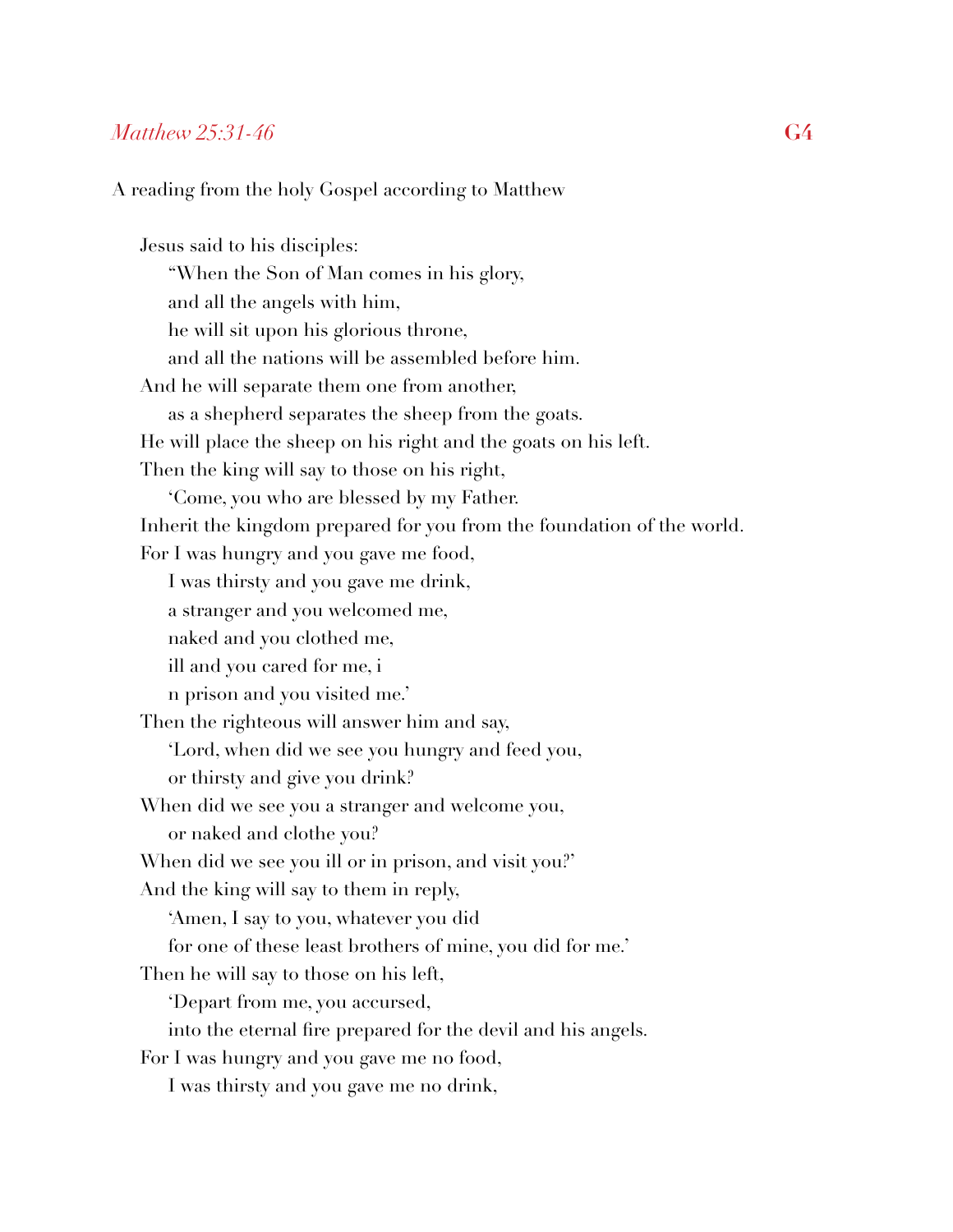a stranger and you gave me no welcome, naked and you gave me no clothing, ill and in prison, and you did not care for me.' Then they will answer and say, 'Lord, when did we see you hungry or thirsty or a stranger or naked or ill or in prison, and not minister to your needs?' He will answer them, 'Amen, I say to you, what you did not do for one of these least ones, you did not do for me.' And these will go off to eternal punishment, but the righteous to eternal life."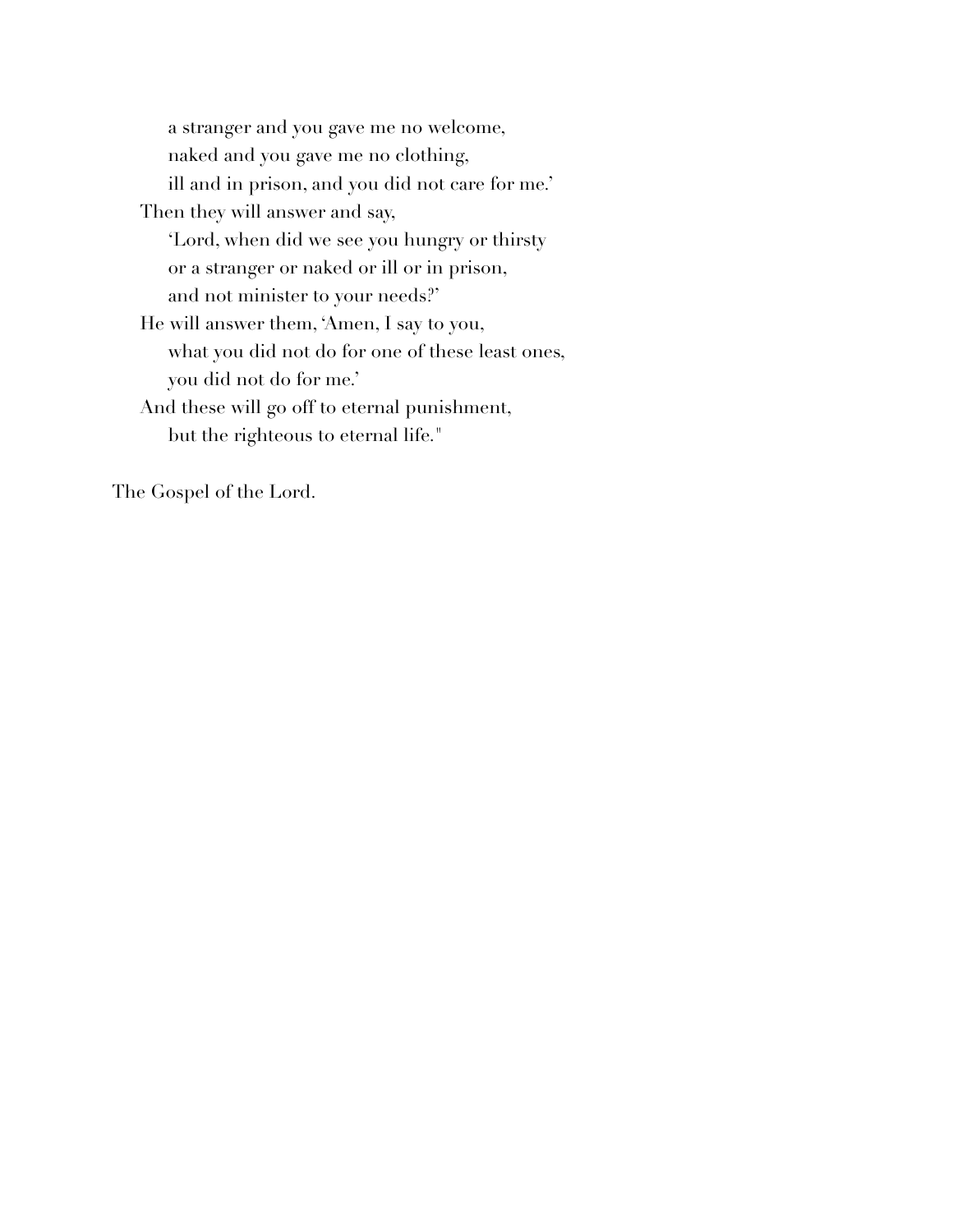#### *Mark 15:33-39; 16:1-6 (long version)* **G5**

A reading from the holy Gospel according to Mark

At noon darkness came over the whole land until three in the afternoon. And at three o'clock Jesus cried out in a loud voice,  *"Eloi, Eloi, lema sabachthani?"*  which is translated, "My God, my God, why have you forsaken me?" Some of the bystanders who heard it said, "Look, he is calling Elijah." One of them ran, soaked a sponge with wine, put it on a reed, and gave it to him to drink, saying, "Wait, let us see if Elijah comes to take him down." Jesus gave a loud cry and breathed his last. The veil of the sanctuary was torn in two from top to bottom. When the centurion who stood facing him saw how he breathed his last he said, "Truly this man was the Son of God!" When the sabbath was over, Mary Magdalene, Mary, the mother of James, and Salome bought spices so that they might go and anoint him. Very early when the sun had risen, on the first day of the week, they came to the tomb. They were saying to one another, "Who will roll back the stone for us from the entrance to the tomb?" When they looked up, they saw that the stone had been rolled back; it was very large. On entering the tomb they saw a young man sitting on the right side, clothed in a white robe, and they were utterly amazed. He said to them, "Do not be amazed! You seek Jesus of Nazareth, the crucified.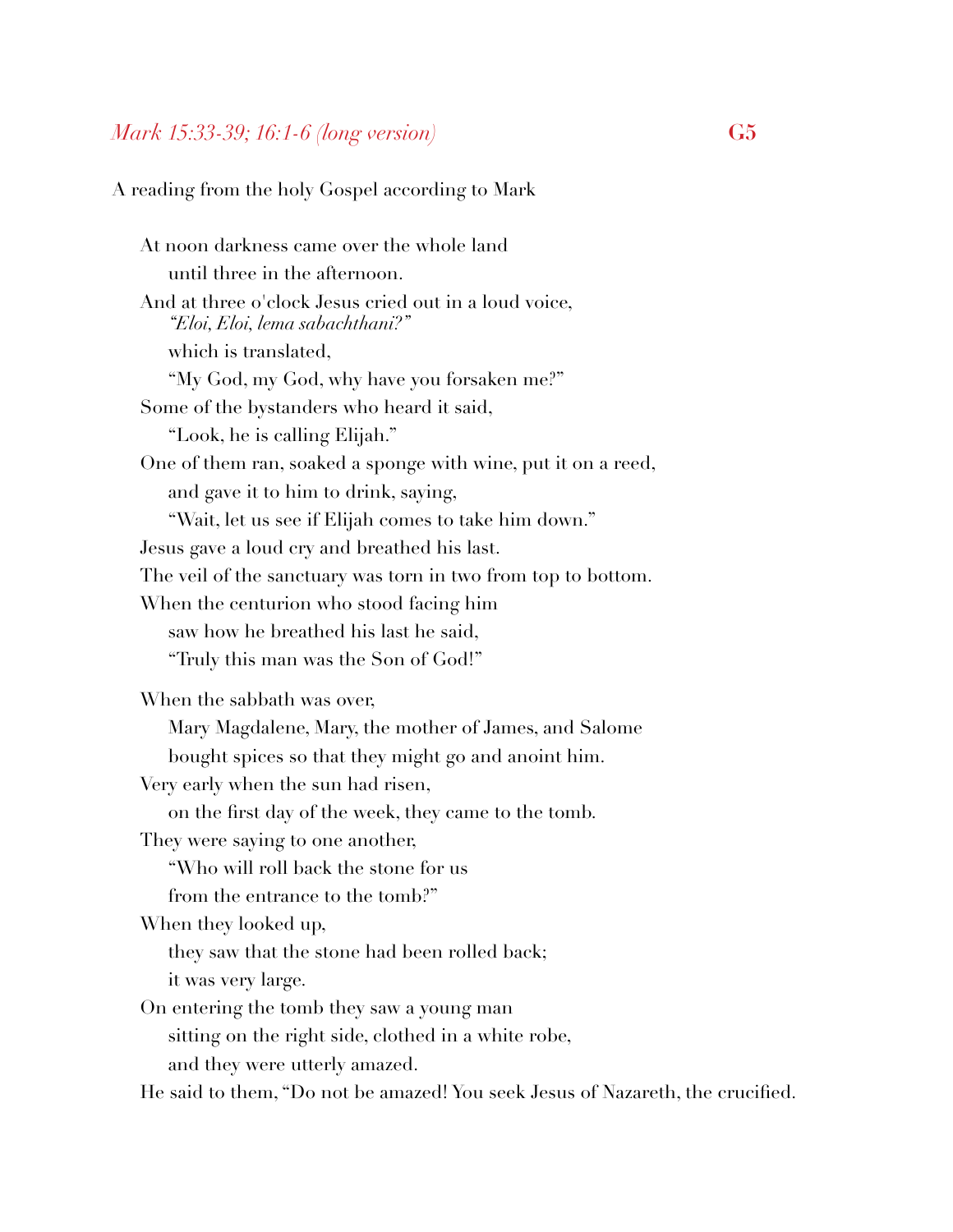He has been raised; he is not here. Behold the place where they laid him."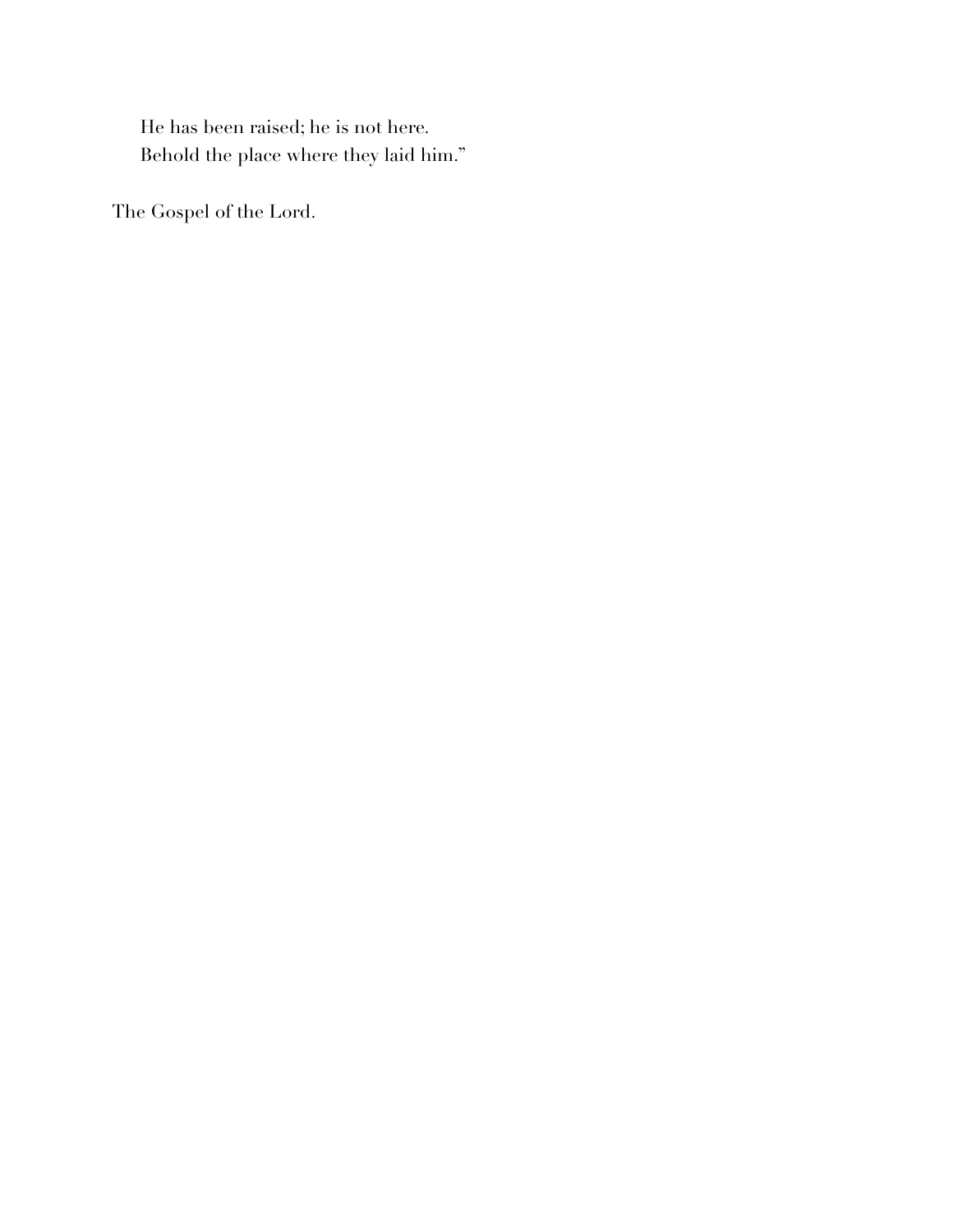## *Mark 15:33-39 (short version)* **G5**

A reading from the holy Gospel according to Mark

At noon darkness came over the whole land until three in the afternoon. And at three o'clock Jesus cried out in a loud voice,  *"Eloi, Eloi, lema sabachthani?"*  which is translated, "My God, my God, why have you forsaken me?" Some of the bystanders who heard it said, "Look, he is calling Elijah." One of them ran, soaked a sponge with wine, put it on a reed, and gave it to him to drink, saying, "Wait, let us see if Elijah comes to take him down." Jesus gave a loud cry and breathed his last. The veil of the sanctuary was torn in two from top to bottom. When the centurion who stood facing him saw how he breathed his last he said, "Truly this man was the Son of God!"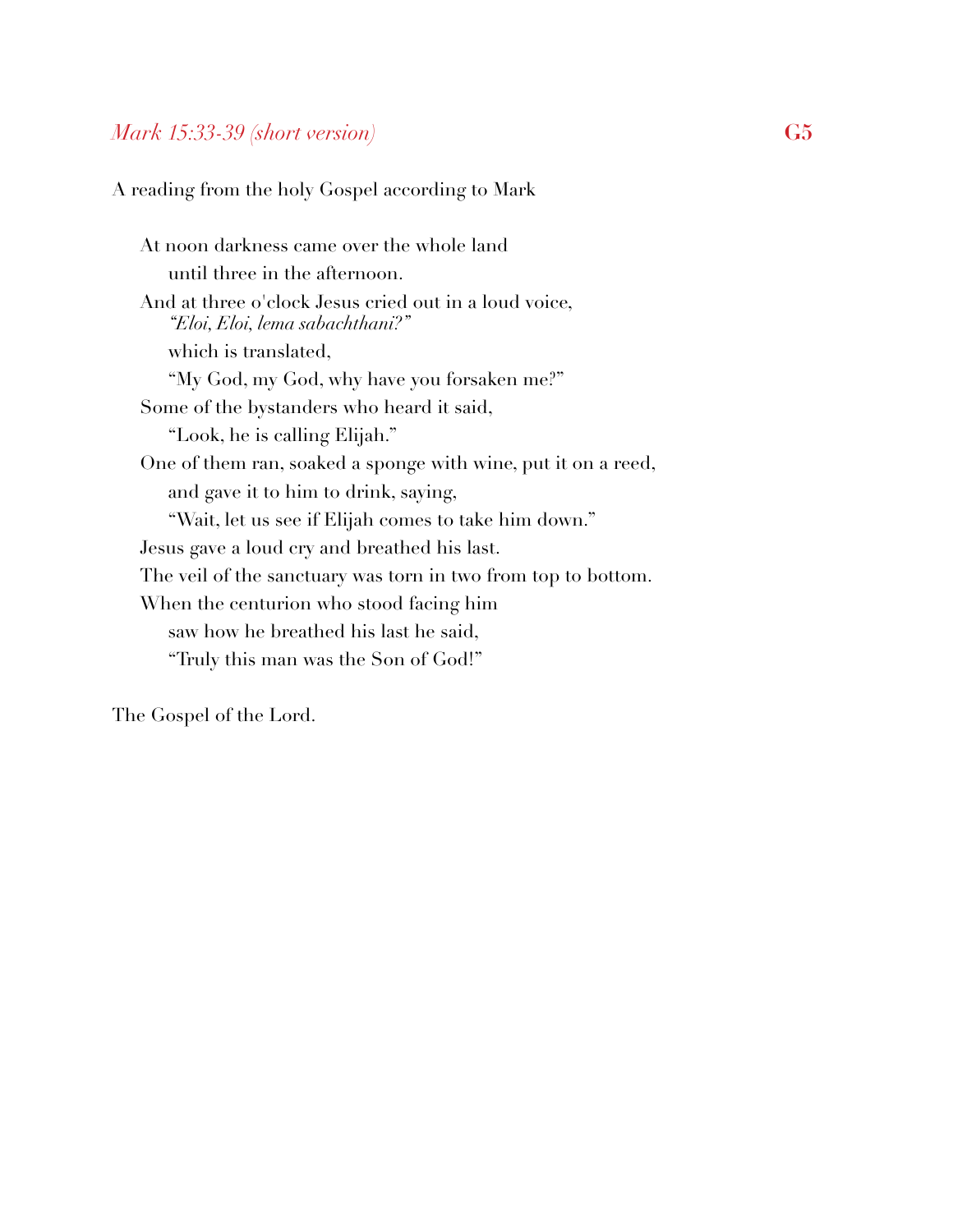## *Luke 7:11-17* **G6**

A reading from the holy Gospel according to Luke

Jesus journeyed to a city called Nain, and his disciples and a large crowd accompanied him. As he drew near to the gate of the city, a man who had died was being carried out, the only son of his mother, and she was a widow. A large crowd from the city was with her. When the Lord saw her, he was moved with pity for her and said to her, "Do not weep." He stepped forward and touched the coffin; at this the bearers halted, and he said, "Young man, I tell you, arise!" The dead man sat up and began to speak, and Jesus gave him to his mother. Fear seized them all, and they glorified God, exclaiming, "A great prophet has arisen in our midst," and "God has visited his people." This report about him spread through the whole of Judea and in all the surrounding region.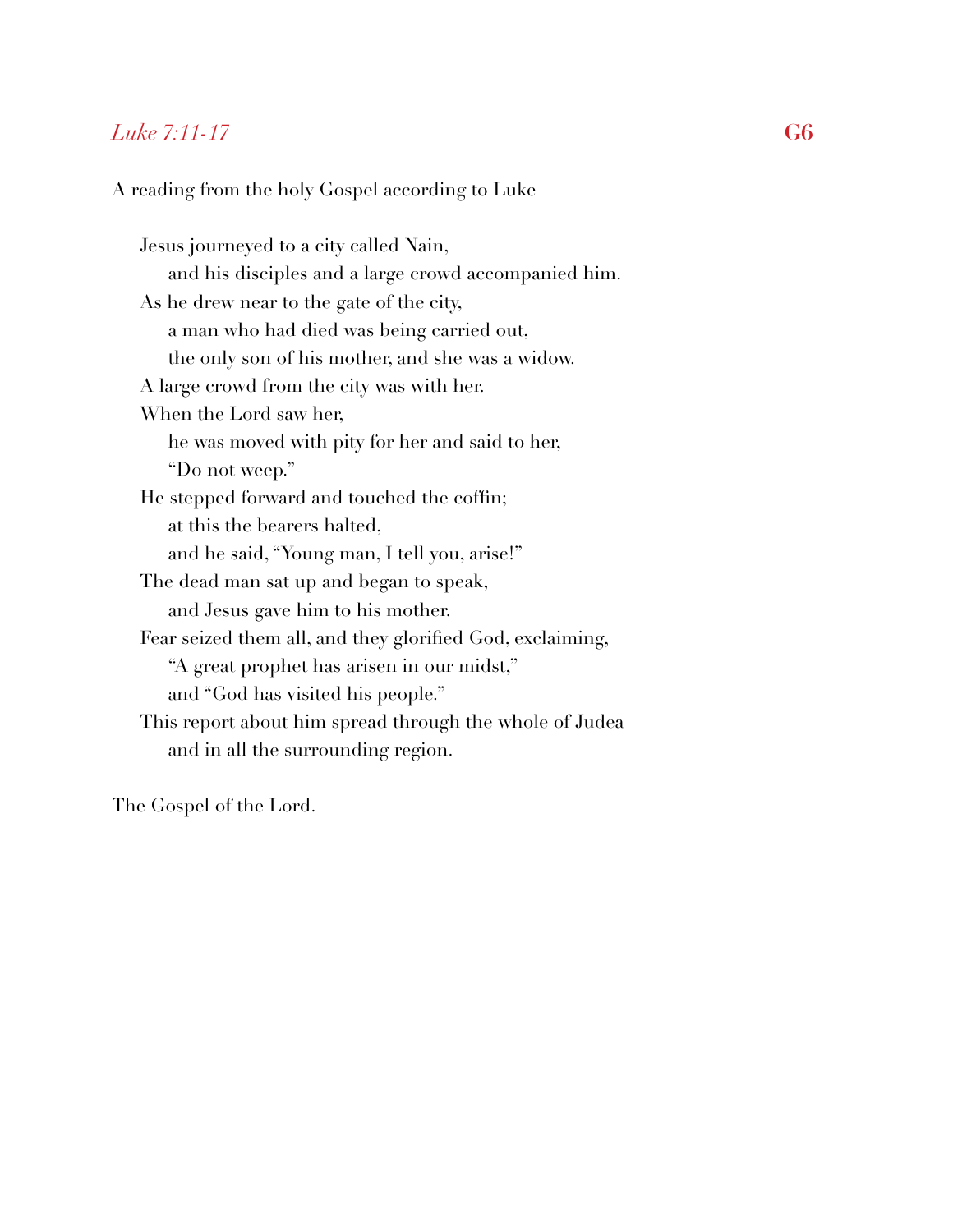#### *Luke 12:35-40* **G7**

#### A reading from the holy Gospel according to Luke

Jesus said to his disciples: "Gird your loins and light your lamps and be like servants who await their master's return from a wedding, ready to open immediately when he comes and knocks. Blessed are those servants whom the master finds vigilant on his arrival. Amen, I say to you, he will gird himself, have them recline at table, and proceed to wait on them. And should he come in the second or third watch and find them prepared in this way, blessed are those servants. Be sure of this: if the master of the house had known the hour when the thief was coming, he would not have let his house be broken into. You also must be prepared, for at an hour you do not expect, the Son of Man will come."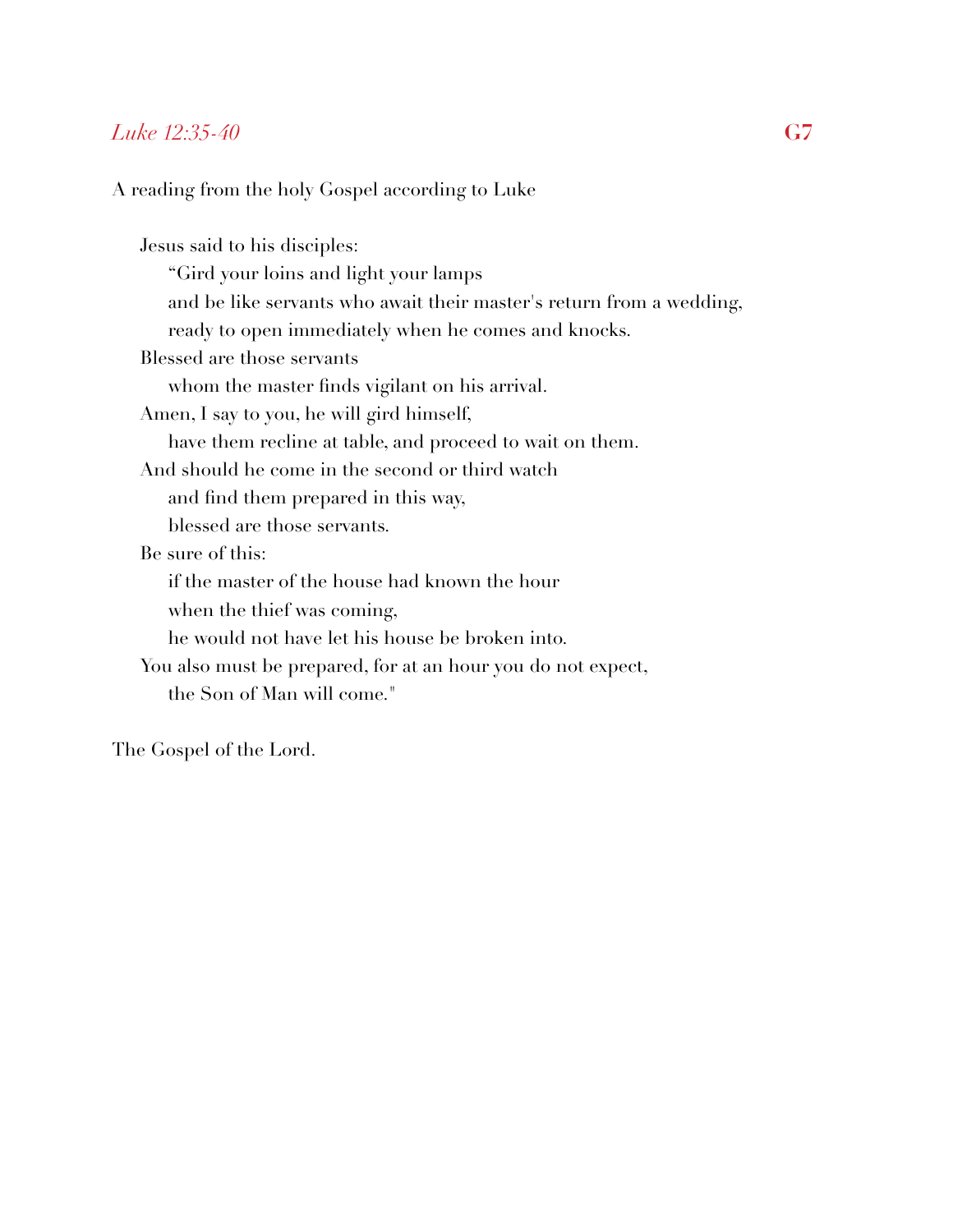#### *Luke 23:33, 39-43* **G8**

A reading from the holy Gospel according to Luke

When the soldiers came to the place called the Skull, they crucified him and the criminals there, one on his right, the other on his left. Now one of the criminals hanging there reviled Jesus, saying, "Are you not the Christ? Save yourself and us." The other man, however, rebuking him, said in reply, "Have you no fear of God, for you are subject to the same condemnation? And indeed, we have been condemned justly, for the sentence we received corresponds to our crimes, but this man has done nothing criminal." Then he said, "Jesus, remember me when you come into your kingdom." He replied to him, "Amen, I say to you, today you will be with me in Paradise."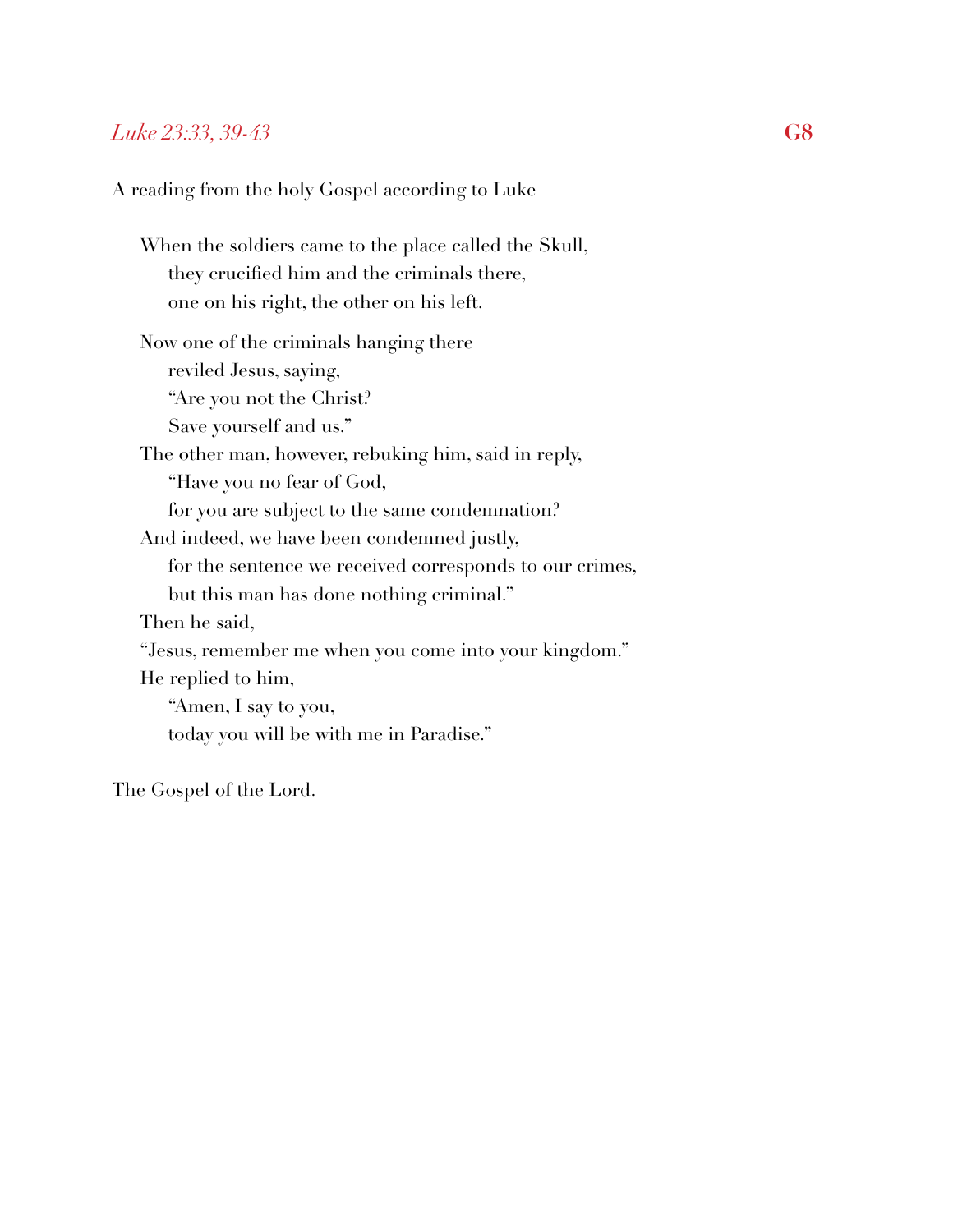### *Luke 23:44-46, 50, 52-53; 24:1-6a (long version)* **G9**

A reading from the holy Gospel according to Luke

It was about noon and darkness came over the whole land until three in the afternoon because of an eclipse of the sun. Then the veil of the temple was torn down the middle. Jesus cried out in a loud voice, "Father, into your hands I commend my spirit"; and when he had said this he breathed his last. Now there was a virtuous and righteous man named Joseph who, though he was a member of the council, went to Pilate and asked for the body of Jesus. After he had taken the body down, he wrapped it in a linen cloth and laid him in a rock-hewn tomb in which no one had yet been buried. At daybreak on the first day of the week they took the spices they had prepared and went to the tomb. They found the stone rolled away from the tomb; but when they entered, they did not find the Body of the Lord Jesus. While they were puzzling over this, behold, two men in dazzling garments appeared to them. They were terrified and bowed their faces to the ground. They said to them, "Why do you seek the living one among the dead? He is not here, but he has been raised."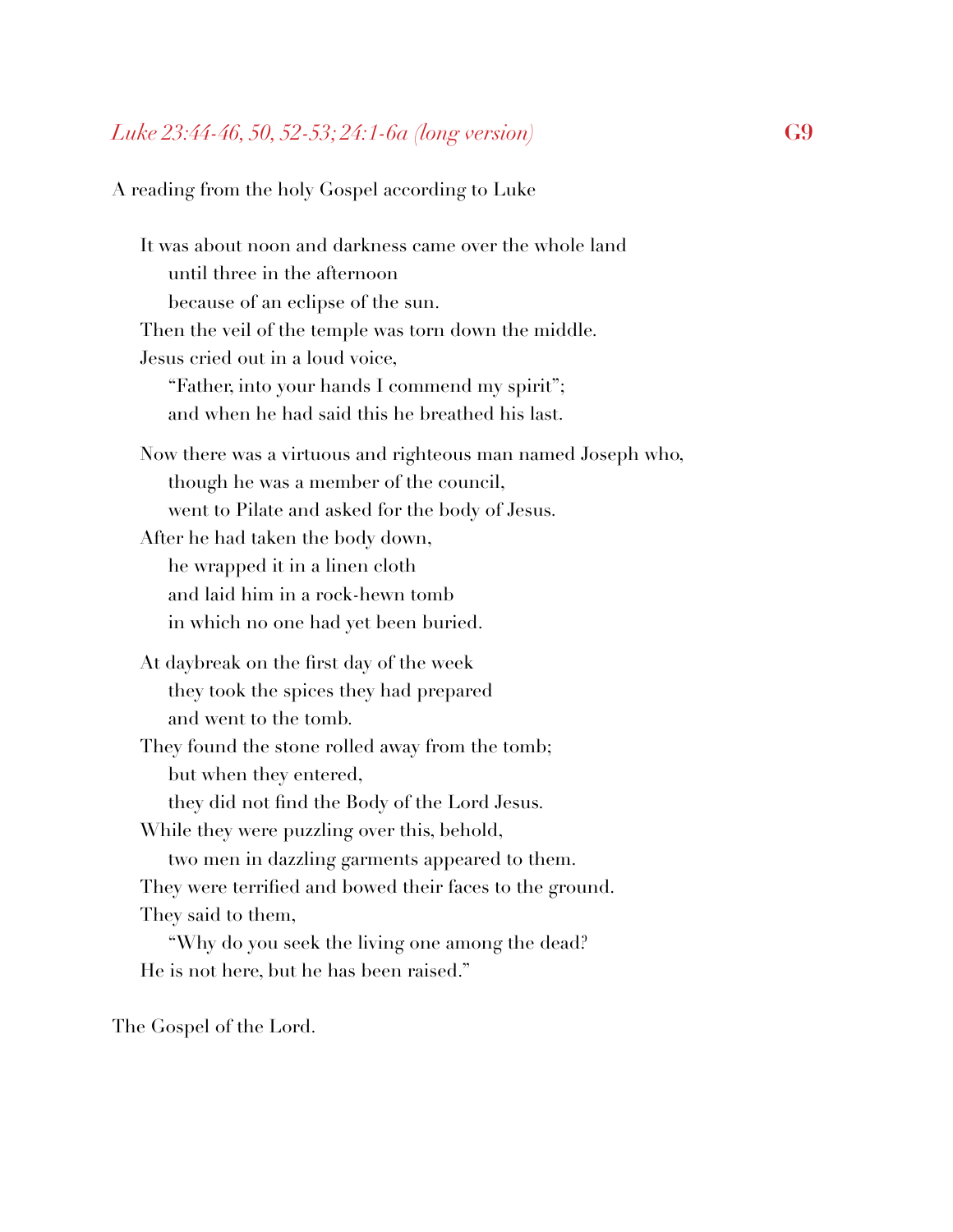## *Luke 23:44-46, 50, 52-53 (short version)* **G9**

A reading from the holy Gospel according to Luke

It was about noon and darkness came over the whole land until three in the afternoon because of an eclipse of the sun. Then the veil of the temple was torn down the middle. Jesus cried out in a loud voice, "Father, into your hands I commend my spirit"; and when he had said this he breathed his last. Now there was a virtuous and righteous man named Joseph who, though he was a member of the council, went to Pilate and asked for the body of Jesus. After he had taken the body down, he wrapped it in a linen cloth and laid him in a rock-hewn tomb in which no one had yet been buried.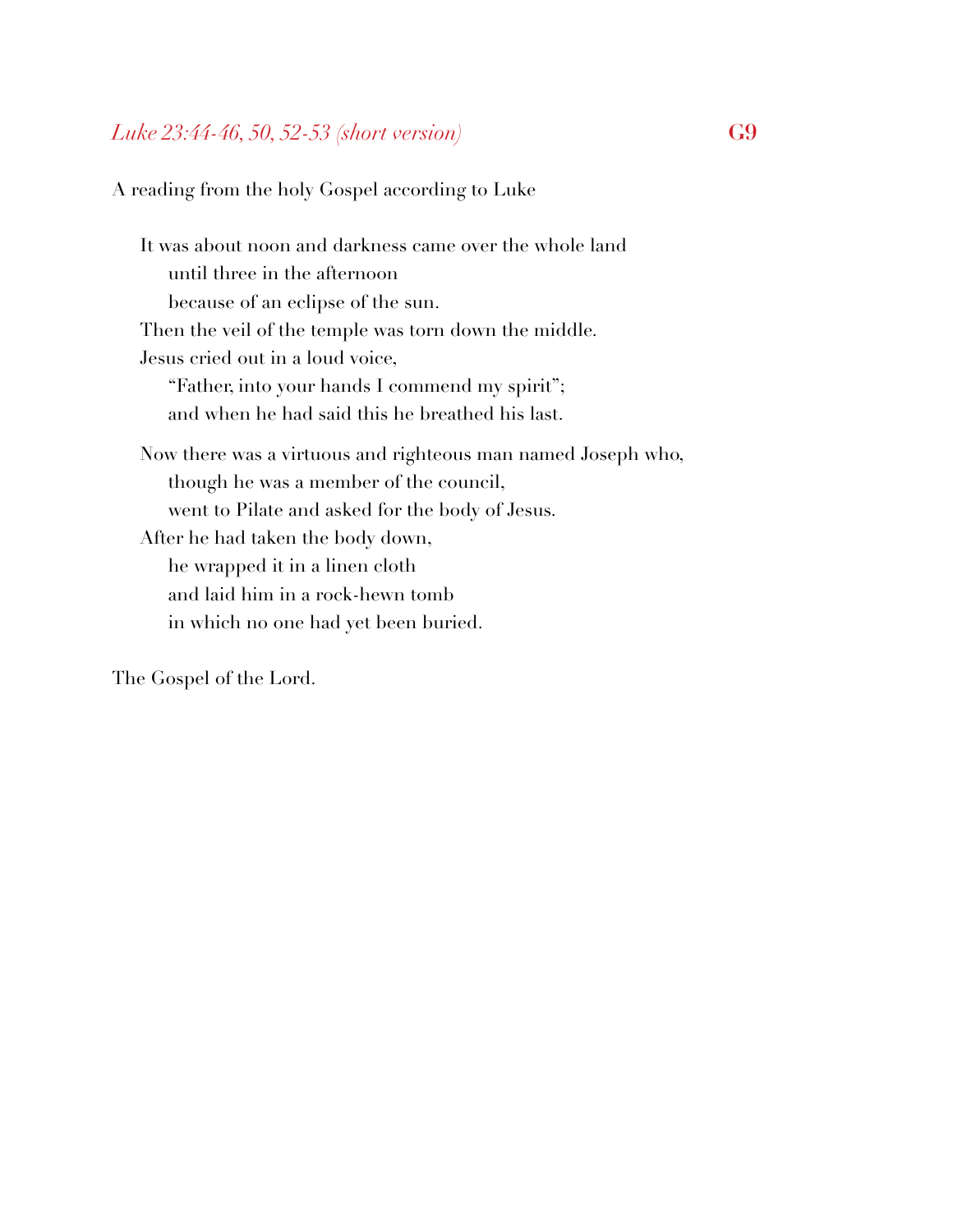#### *Luke 24:13-35 (long version)* **G10**

A reading from the holy Gospel according to Luke

That very day, the first day of the week, two of the disciples of Jesus were going to a village called Emma's, seven miles from Jerusalem, and they were conversing about all the things that had occurred. And it happened that while they were conversing and debating, Jesus himself drew near and walked with them, but their eyes were prevented from recognizing him. He asked them, "What are you discussing as you walk along?" They stopped, looking downcast. One of them, named Cleopas, said to him in reply, "Are you the only visitor to Jerusalem who does not know of the things that have taken place there in these days?" And he replied to them, "What sort of things?" They said to him, "The things that happened to Jesus the Nazarene, who was a prophet mighty in deed and word before God and all the people, how our chief priests and rulers both handed him over to a sentence of death and crucified him. But we were hoping that he would be the one to redeem Israel; and besides all this, it is now the third day since this took place. Some women from our group, however, have astounded us: they were at the tomb early in the morning and did not find his Body; they came back and reported that they had indeed seen a vision of angels who announced that he was alive. Then some of those with us went to the tomb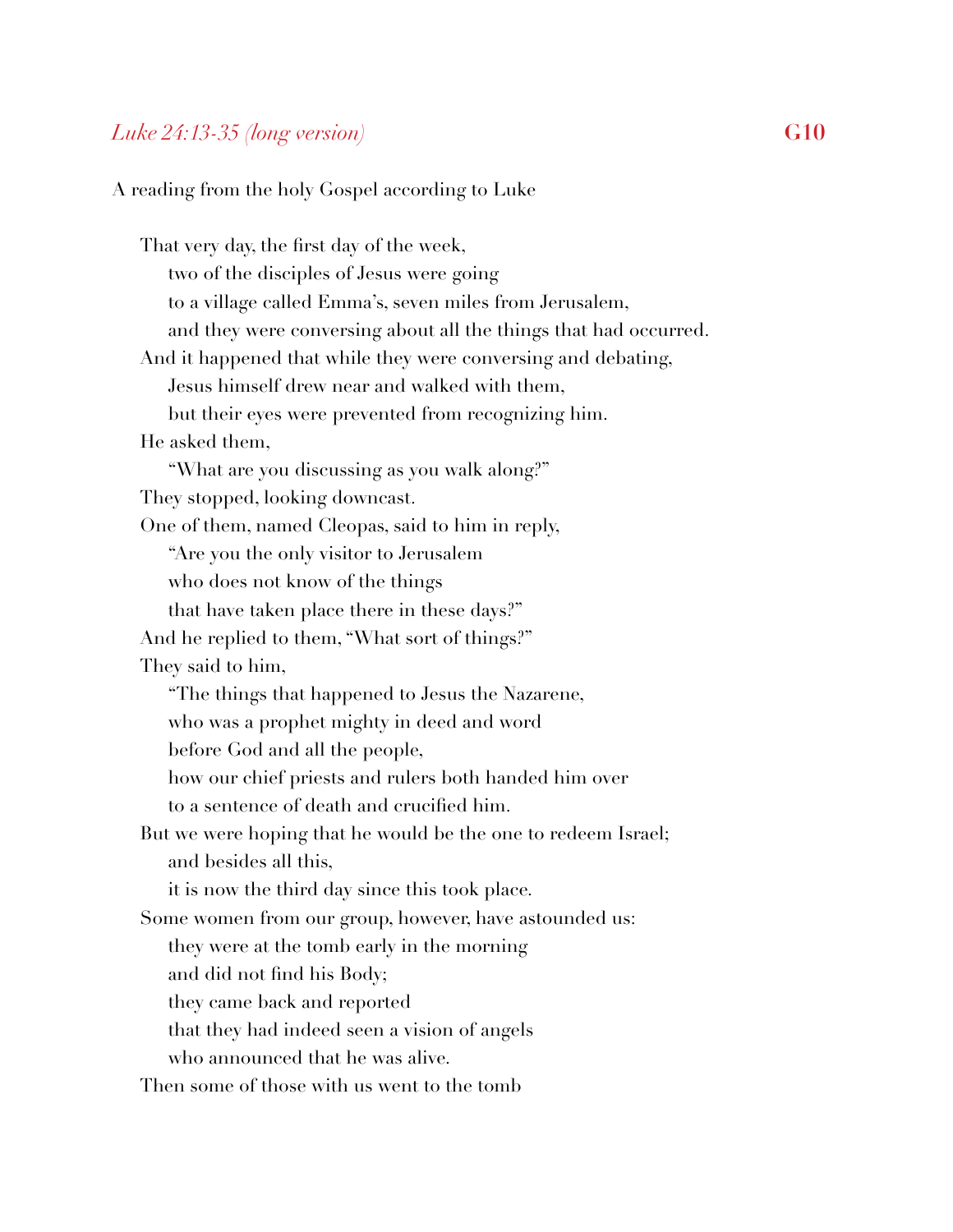and found things just as the women had described, but him they did not see." And he said to them, "Oh, how foolish you are! How slow of heart to believe all that the prophets spoke! Was it not necessary that the Christ should suffer these things and enter into his glory?" Then beginning with Moses and all the prophets, Jesus interpreted to them what referred to him in all the Scriptures. As they approached the village to which they were going, Jesus gave the impression that he was going on farther. But they urged him, "Stay with us, for it is nearly evening and the day is almost over." So he went in to stay with them. And it happened that, while he was with them at table, he took bread, said the blessing, broke it, and gave it to them. With that their eyes were opened and they recognized him, but he vanished from their sight. Then they said to each other, "Were not our hearts burning within us while he spoke to us on the way and opened the Scriptures to us?" So they set out at once and returned to Jerusalem where they found gathered together the Eleven and those with them, who were saying, "The Lord has truly been raised and has appeared to Simon!" Then the two recounted what had taken place on the way and how he was made known to them in the breaking of the bread.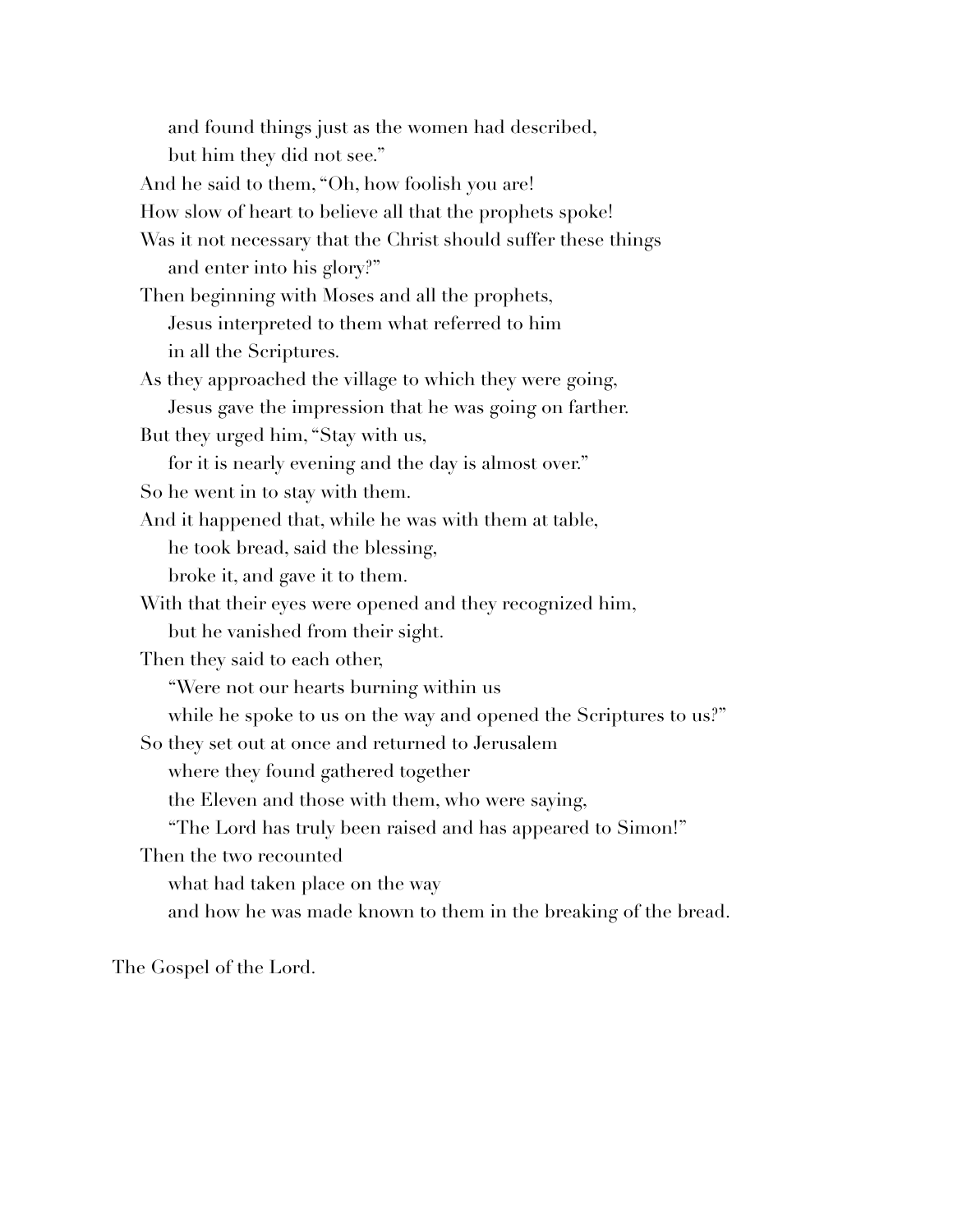#### *Luke 24:13-16, 28-35 (short version)* **G10**

A reading from the holy Gospel according to Luke

That very day, the first day of the week, two of the disciples of Jesus were going to a village called Emma's, seven miles from Jerusalem, and they were conversing about all the things that had occurred. And it happened that while they were conversing and debating, Jesus himself drew near and walked with them, but their eyes were prevented from recognizing him. As they approached the village to which they were going, Jesus gave the impression that he was going on farther. But they urged him, "Stay with us, for it is nearly evening and the day is almost over." So he went in to stay with them. And it happened that, while he was with them at table, he took bread, said the blessing, broke it, and gave it to them. With that their eyes were opened and they recognized him, but he vanished from their sight. Then they said to each other, "Were not our hearts burning within us while he spoke to us on the way and opened the Scriptures to us?" So they set out at once and returned to Jerusalem where they found gathered together the Eleven and those with them, who were saying, "The Lord has truly been raised and has appeared to Simon!" Then the two recounted what had taken place on the way and how he was made known to them in the breaking of the bread.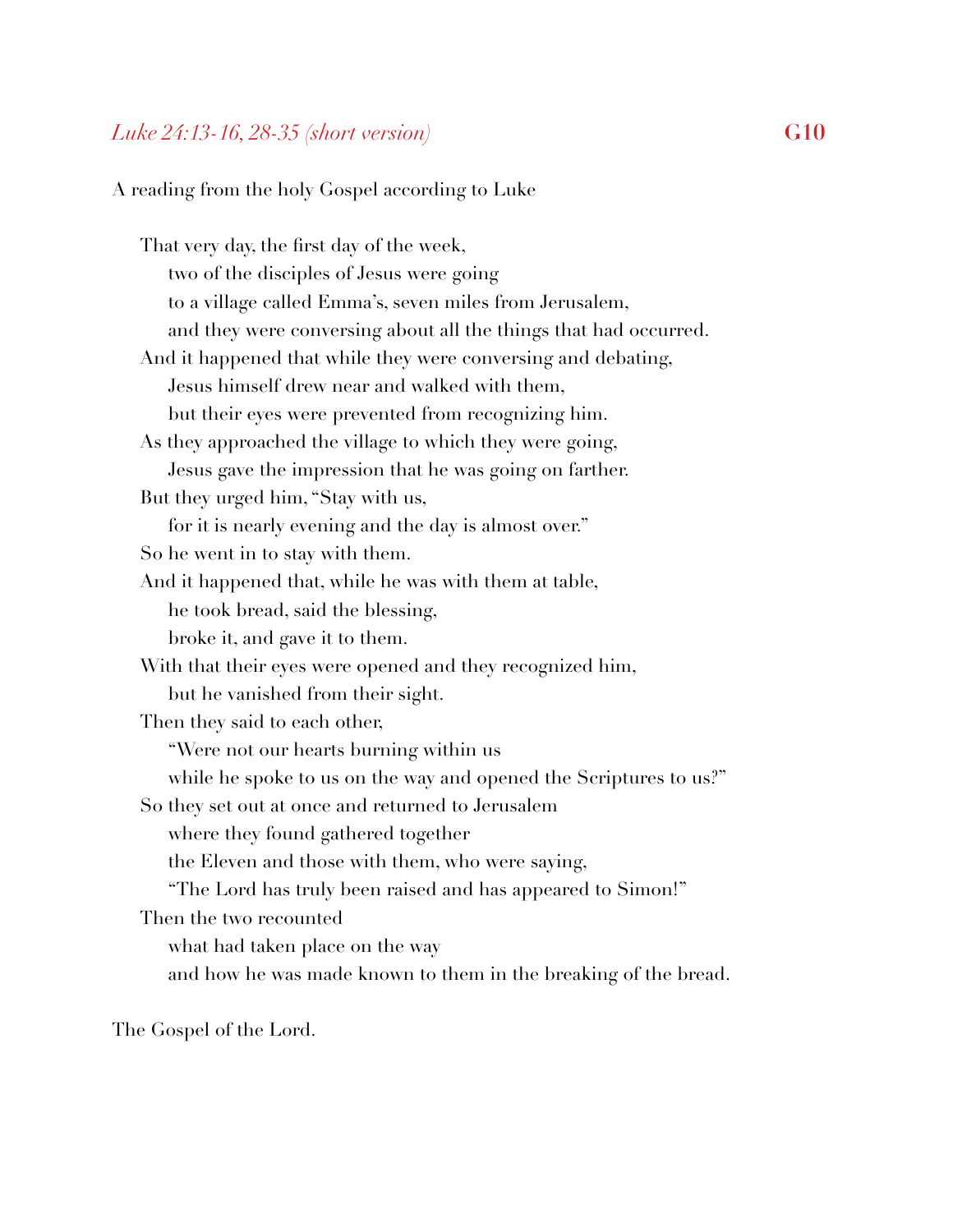#### *John 5:24-29* **G11**

A reading from the holy Gospel according to John

Jesus answered the Jews and said to them: "Amen, amen, I say to you, whoever hears my word and believes in the one who sent me has eternal life and will not come to condemnation, but has passed from death to life. Amen, amen, I say to you, the hour is coming and is now here when the dead will hear the voice of the Son of God, and those who hear will live. For just as the Father has life in himself, so also he gave to his Son the possession of life in himself. And he gave him power to exercise judgment, because he is the Son of Man. Do not be amazed at this, because the hour is coming in which all who are in the tombs will hear his voice and will come out, those who have done good deeds to the resurrection of life, but those who have done wicked deeds to the resurrection of condemnation."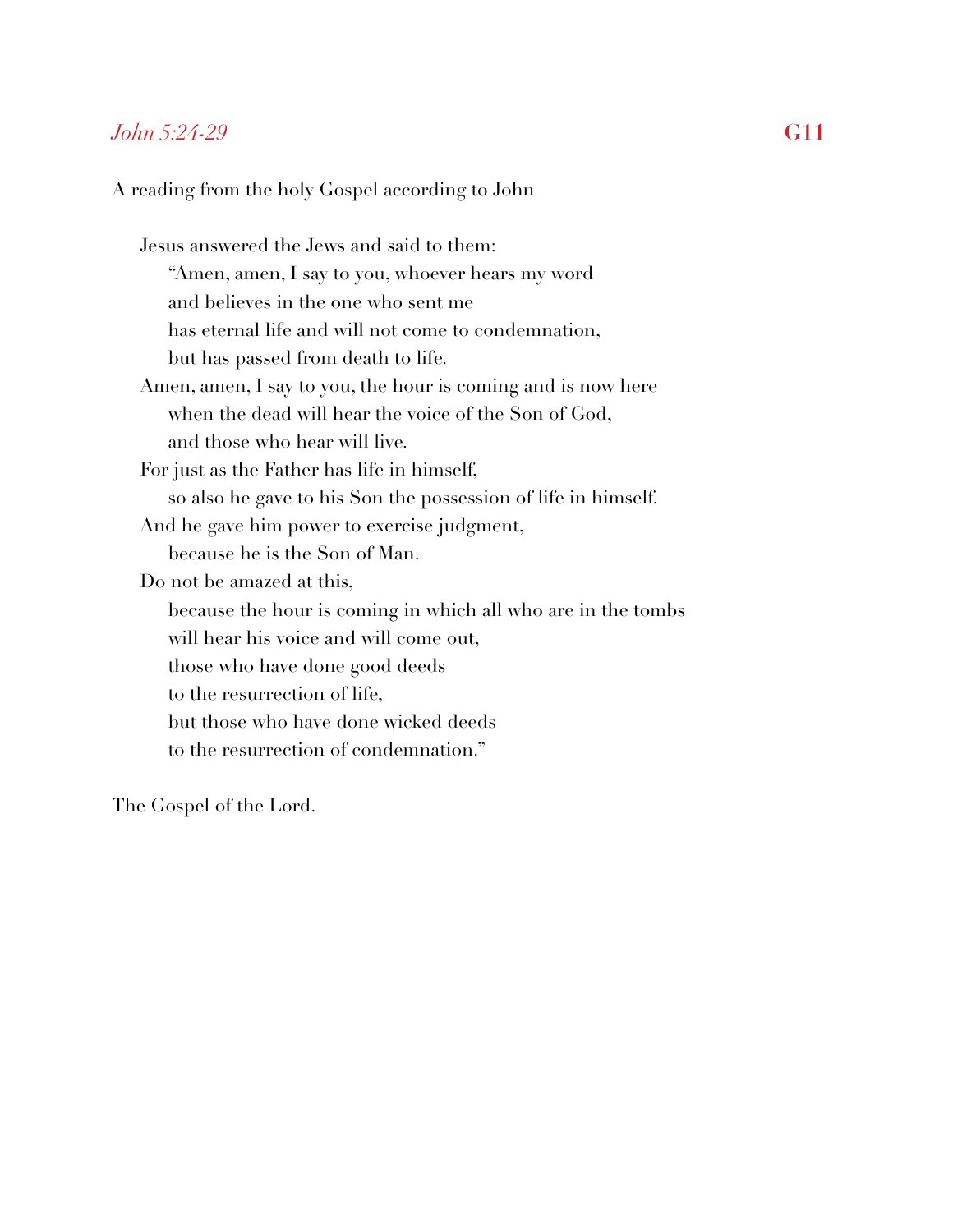#### *John 6:37-40* **G12**

A reading from the holy Gospel according to John

Jesus said to the crowd: "Everything that the Father gives me will come to me, and I will not reject anyone who comes to me, because I came down from heaven not to do my own will but the will of the one who sent me. And this is the will of the one who sent me, that I should not lose anything of what he gave me, but that I should raise it on the last day. For this is the will of my Father, that everyone who sees the Son and believes in him may have eternal life, and I shall raise him on the last day."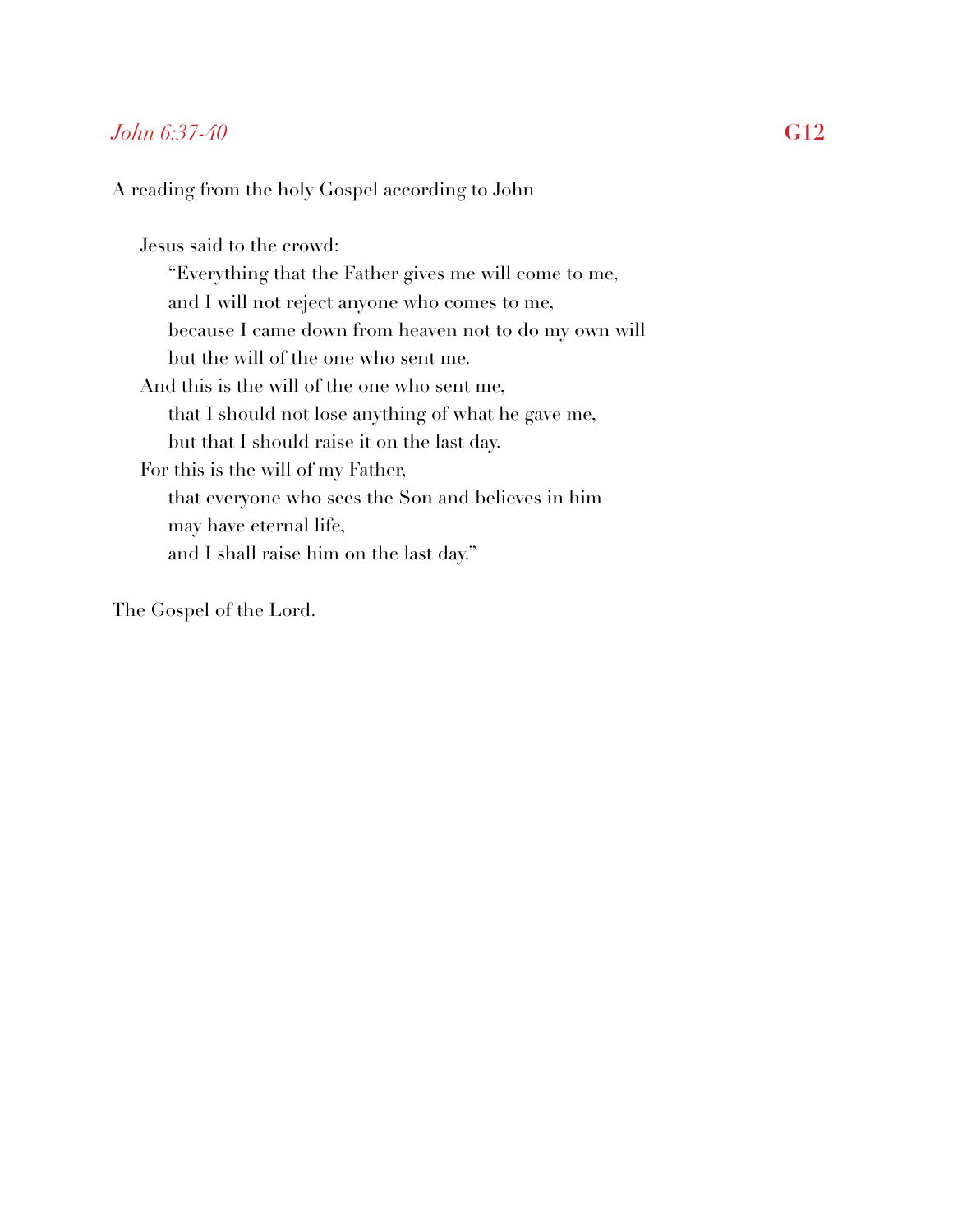### *John 6:51-59* **G13**

A reading from the holy Gospel according to John

Jesus said to the crowds: "I am the living bread that came down from heaven; whoever eats this bread will live forever; and the bread that I will give is my Flesh for the life of the world." The Jews quarreled among themselves, saying, "How can this man give us his flesh to eat?" Jesus said to them, "Amen, amen, I say to you, unless you eat the Flesh of the Son of Man and drink his Blood, you do not have life within you. Whoever eats my Flesh and drinks my Blood has eternal life, and I will raise him on the last day. For my Flesh is true food, and my Blood is true drink. Whoever eats my Flesh and drinks my Blood remains in me and I in him. Just as the living Father sent me and I have life because of the Father, so also the one who feeds on me will have life because of me. This is the bread that came down from heaven. Unlike your ancestors who ate and still died, whoever eats this bread will live forever."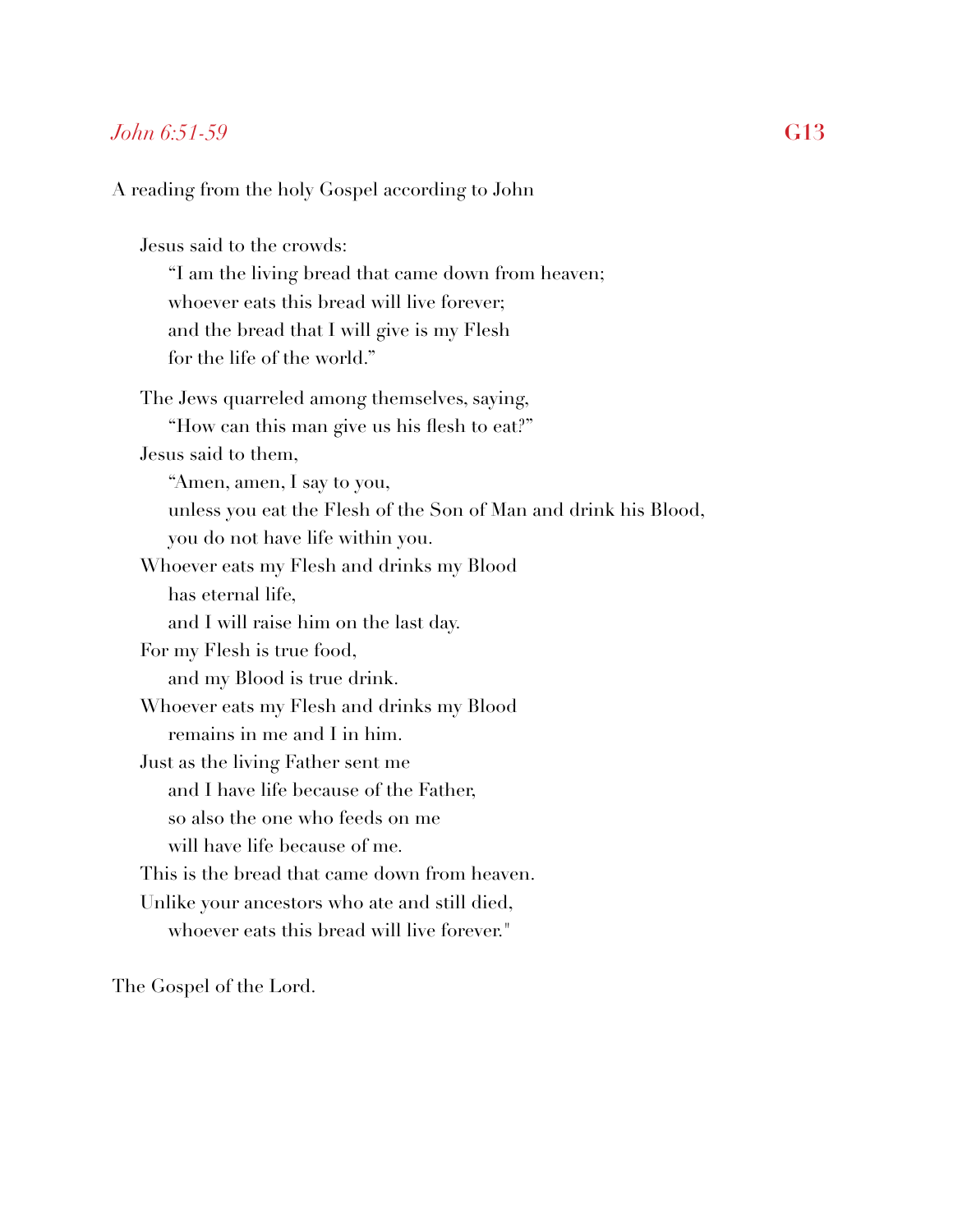# *John 11:17-27 (long version)* **G14**

A reading from the holy Gospel according to John

When Jesus arrived in Bethany, he found that Lazarus had already been in the tomb for four days. Now Bethany was near Jerusalem, only about two miles away. Many of the Jews had come to Martha and Mary to comfort them about their brother. When Martha heard that Jesus was coming, she went to meet him; but Mary sat at home. Martha said to Jesus, "Lord, if you had been here, my brother would not have died. But even now I know that whatever you ask of God, God will give you." Jesus said to her, "Your brother will rise." Martha said to him, "I know he will rise, in the resurrection on the last day." Jesus told her, "I am the resurrection and the life; whoever believes in me, even if he dies, will live, and everyone who lives and believes in me will never die. Do you believe this?" She said to him, "Yes, Lord. I have come to believe that you are the Christ, the Son of God, the one who is coming into the world."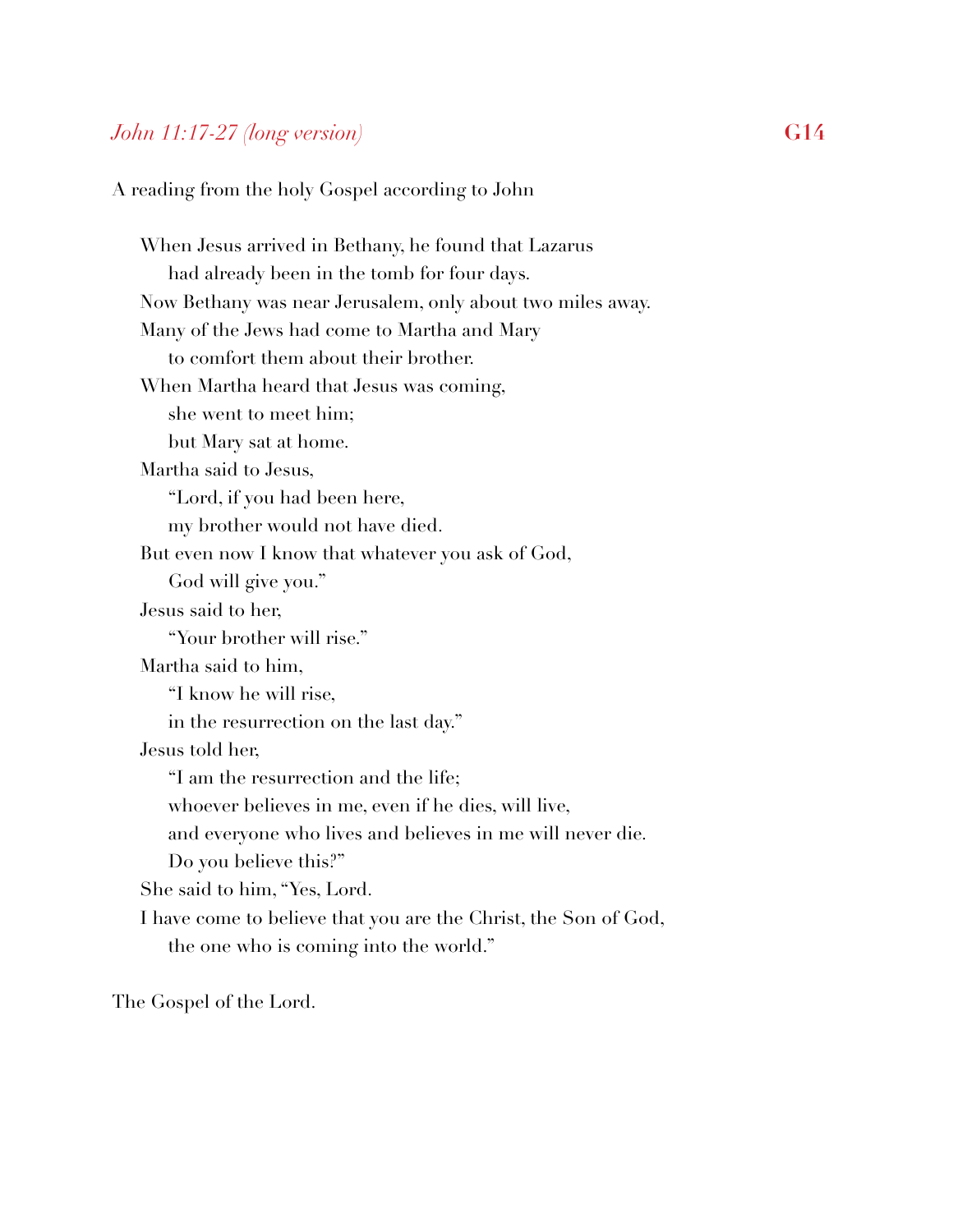# *John 11:21-27 (short version)* **G14**

A reading from the holy Gospel according to John

Martha said to Jesus, "Lord, if you had been here, my brother would not have died. But even now I know that whatever you ask of God, God will give you." Jesus said to her, "Your brother will rise." Martha said to him, "I know he will rise, in the resurrection on the last day." Jesus told her, "I am the resurrection and the life; whoever believes in me, even if he dies, will live, and everyone who lives and believes in me will never die. Do you believe this?" She said to him, "Yes, Lord. I have come to believe that you are the Christ, the Son of God, the one who is coming into the world."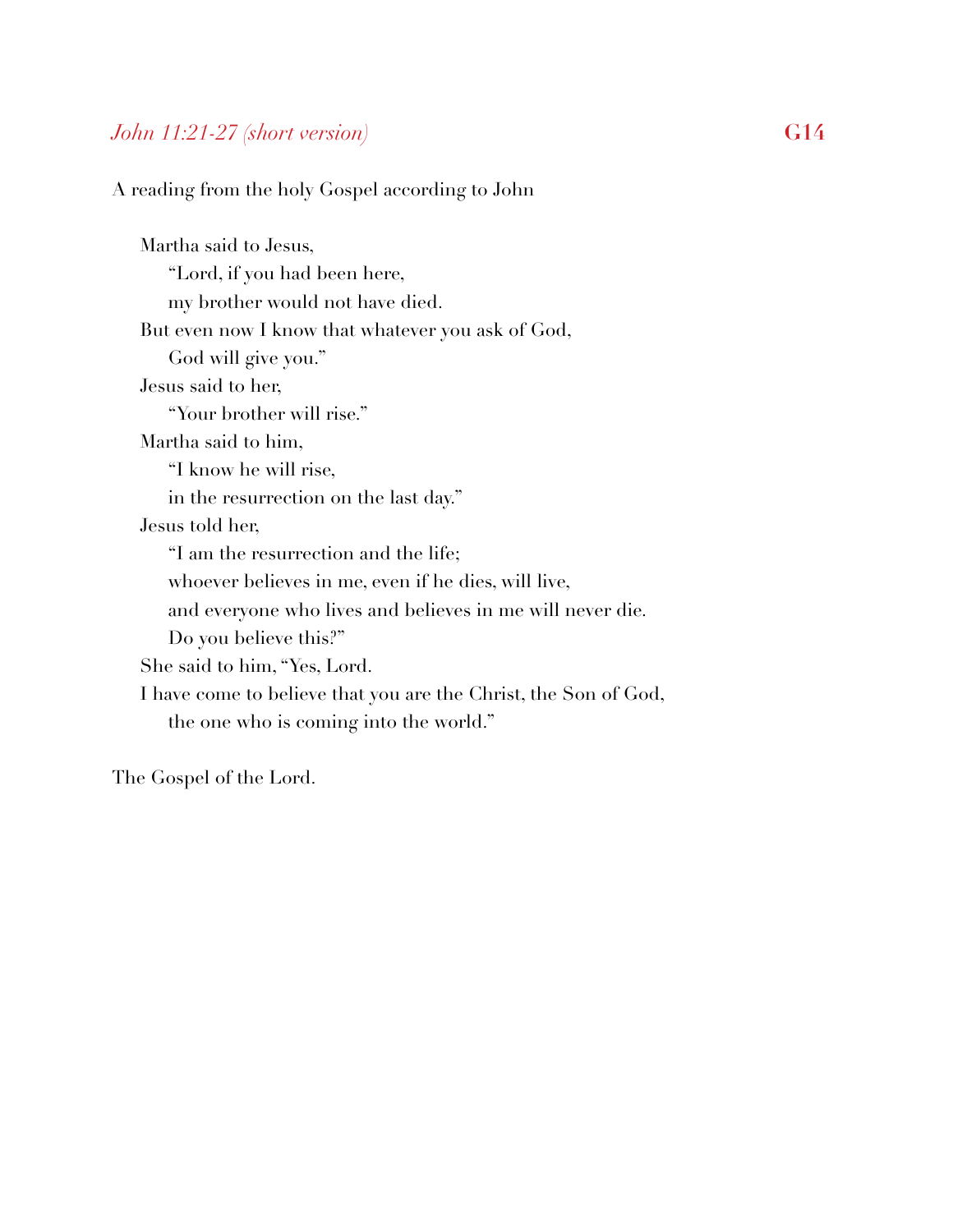#### *John 11:32-45* **G15**

#### A reading from the holy Gospel according to John

When Mary came to where Jesus was and saw him, she fell at his feet and said to him, "Lord, if you had been here, my brother would not have died." When Jesus saw her weeping and the Jews who had come with her weeping, he became perturbed and deeply troubled, and said, "Where have you laid him?" They said to him, "Sir, come and see." And Jesus wept. So the Jews said, "See how he loved him." But some of them said, "Could not the one who opened the eyes of the blind man have done something so that this man would not have died?" So Jesus, perturbed again, came to the tomb. It was a cave, and a stone lay across it. Jesus said, "Take away the stone." Martha, the dead man's sister, said to him, "Lord, by now there will be a stench; he has been dead for four days." Jesus said to her, "Did I not tell you that if you believe you will see the glory of God?" So they took away the stone. And Jesus raised his eyes and said, "Father, I thank you for hearing me. I know that you always hear me; but because of the crowd here I have said this, that they may believe that you sent me." And when he had said this, he cried out in a loud voice, "Lazarus, come out!"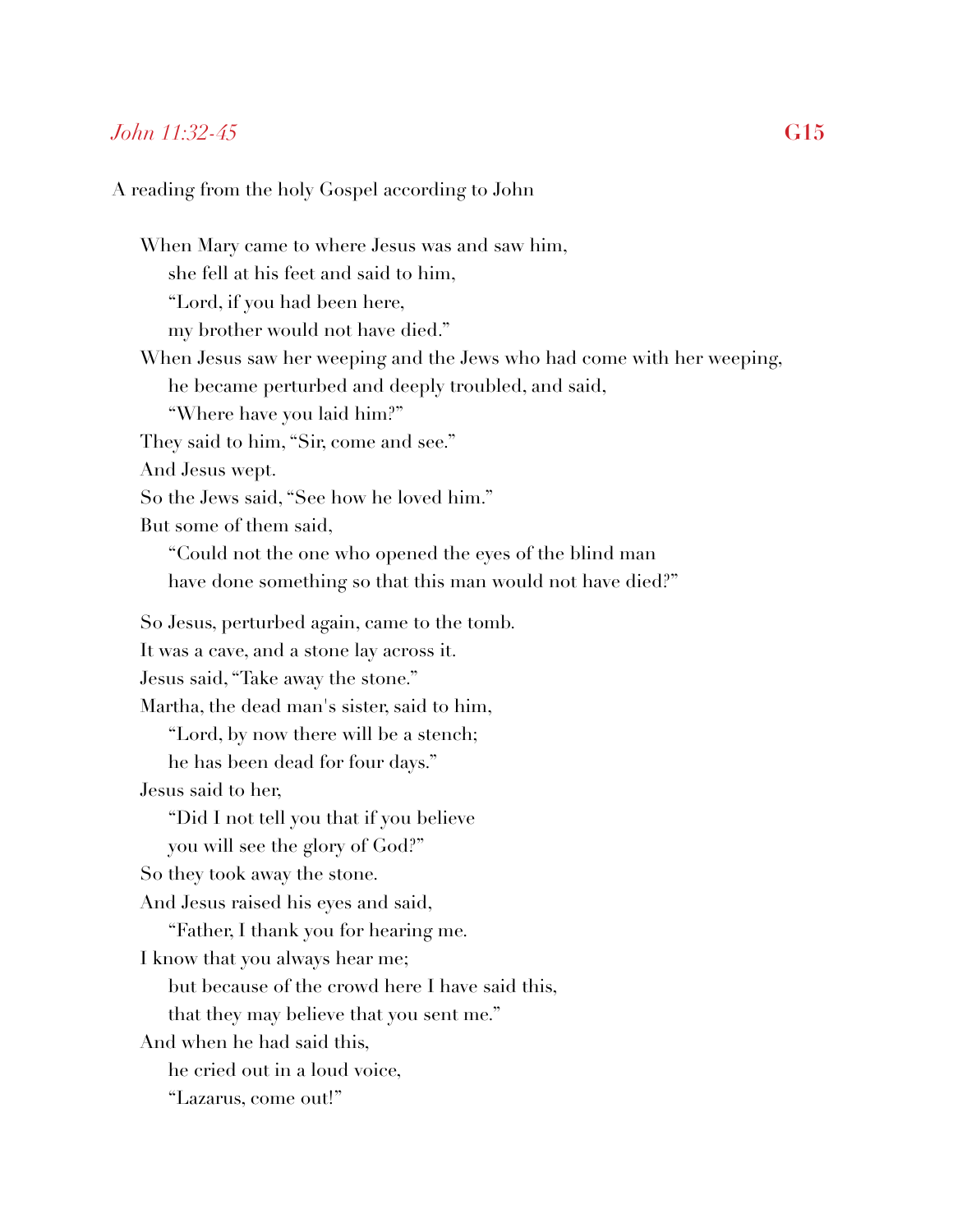The dead man came out, tied hand and foot with burial bands, and his face was wrapped in a cloth. So Jesus said to them, "Untie him and let him go." Now many of the Jews who had come to Mary and seen what he had done began to believe in him.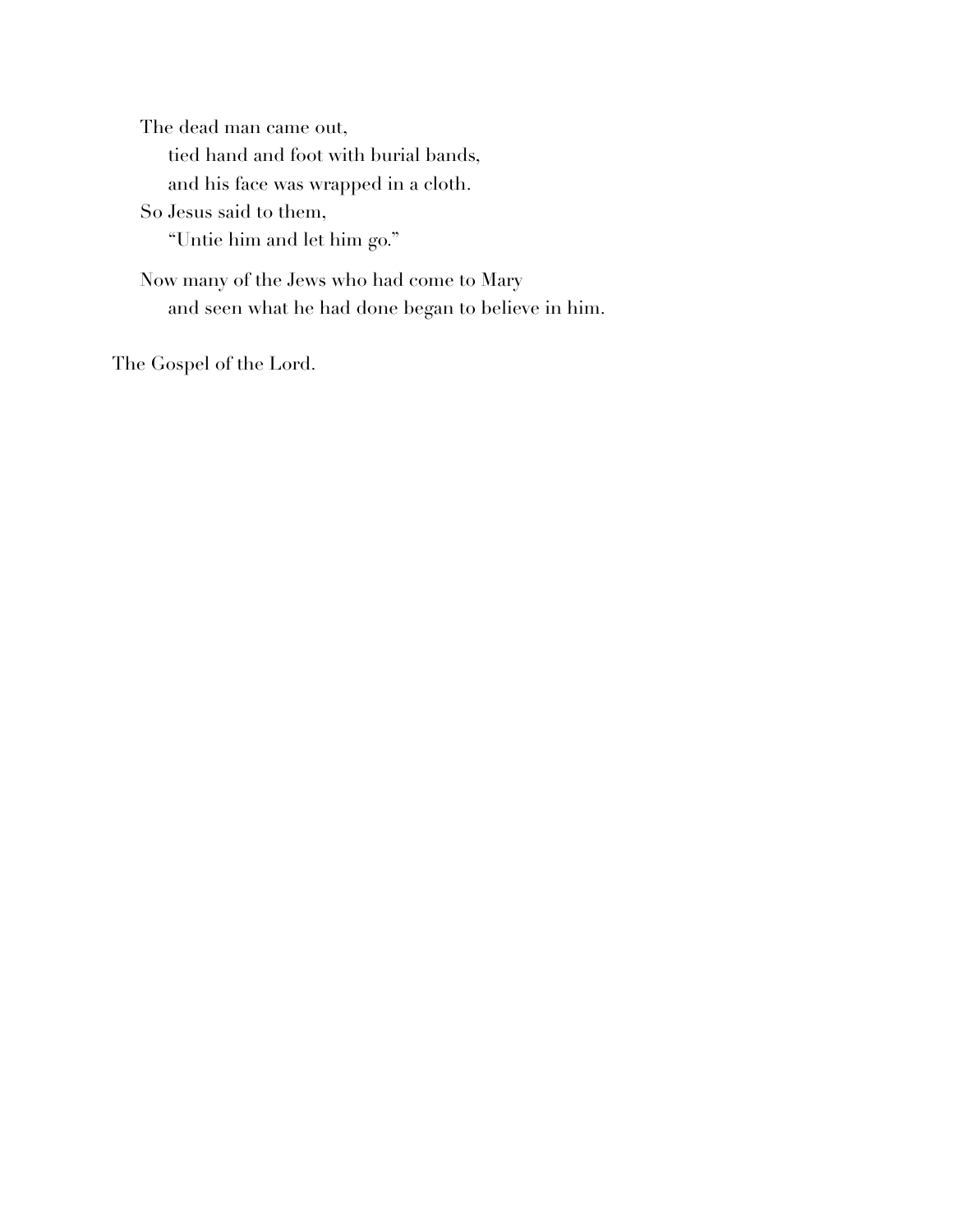# *John 12:23-28 (long version)* **G16**

A reading from the holy Gospel according to John

Jesus said to his disciples: "The hour has come for the Son of Man to be glorified. Amen, amen, I say to you, unless a grain of wheat falls to the ground and dies, it remains just a grain of wheat; but if it dies, it produces much fruit. Whoever loves his life loses it, and whoever hates his life in this world will preserve it for eternal life. Whoever serves me must follow me, and where I am, there also will my servant be. The Father will honor whoever serves me. "I am troubled now. Yet what should I say? 'Father, save me from this hour'? But it was for this purpose that I came to this hour. Father, glorify your name." Then a voice came from heaven, "I have glorified it and will glorify it again."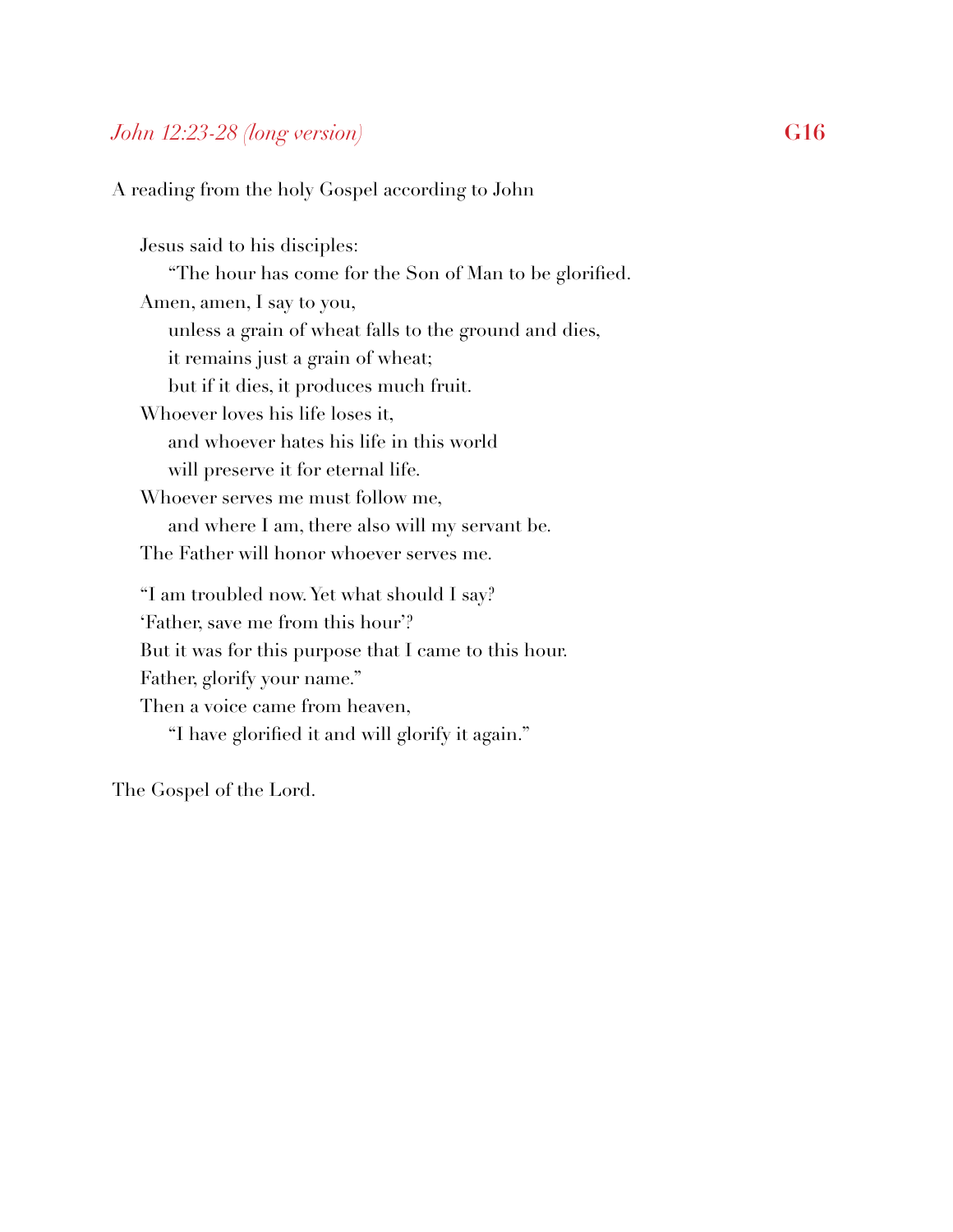# *John 12:23-26 (short version)* **G16**

A reading from the holy Gospel according to John

Jesus said to his disciples: "The hour has come for the Son of Man to be glorified. Amen, amen, I say to you, unless a grain of wheat falls to the ground and dies, it remains just a grain of wheat; but if it dies, it produces much fruit. Whoever loves his life loses it, and whoever hates his life in this world will preserve it for eternal life. Whoever serves me must follow me, and where I am, there also will my servant be. The Father will honor whoever serves me.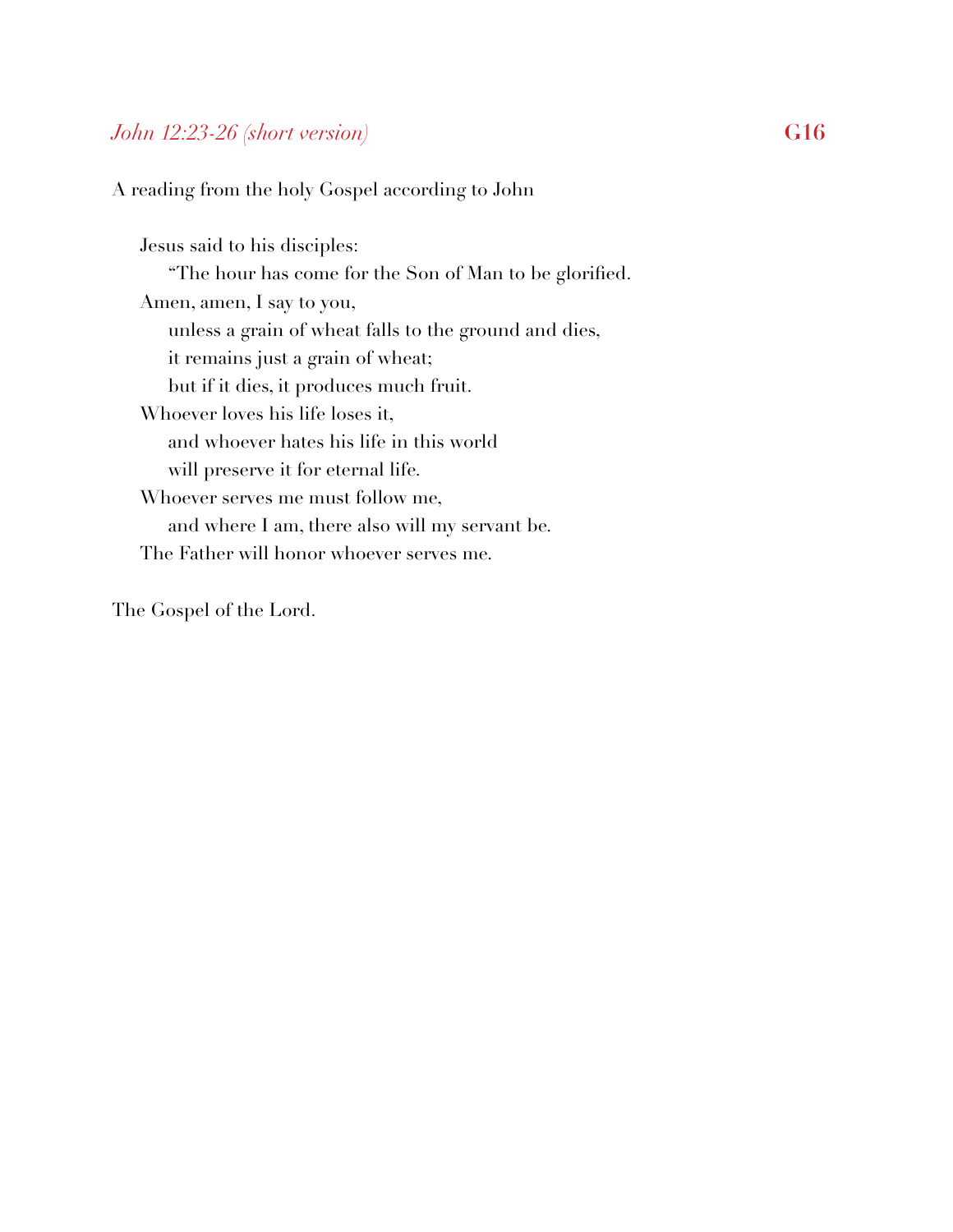### *John 14:1-6* **G17**

A reading from the holy Gospel according to John

Jesus said to his disciples: "Do not let your hearts be troubled. You have faith in God; have faith also in me. In my Father's house there are many dwelling places. If there were not, would I have told you that I am going to prepare a place for you? And if I go and prepare a place for you, I will come back again and take you to myself, so that where I am you also may be. Where I am going you know the way." Thomas said to him, "Master, we do not know where you are going; how can we know the way?" Jesus said to him, "I am the way and the truth and the life. No one comes to the Father except through me."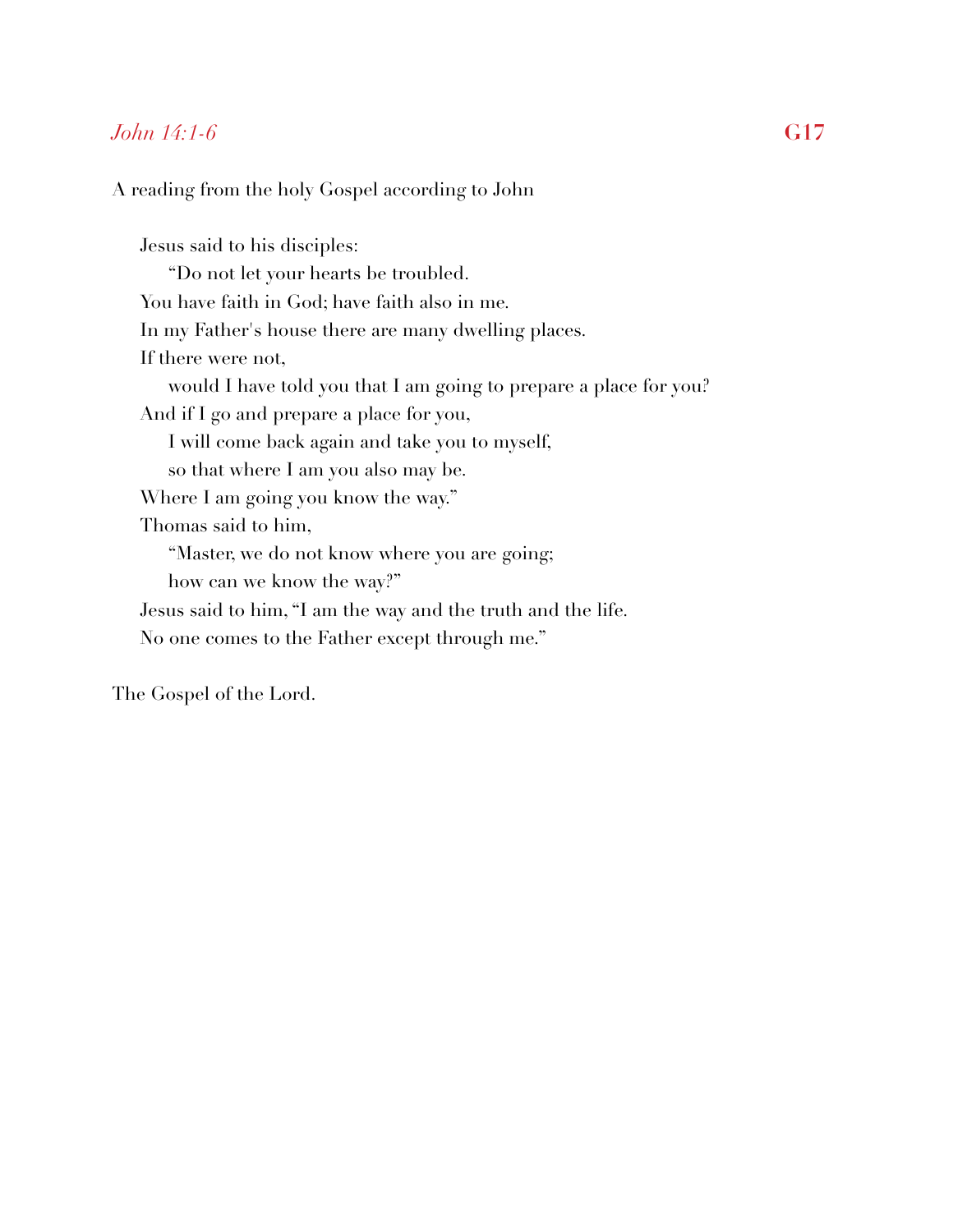## *John 17:24-26* **G18**

#### A reading from the holy Gospel according to John

Jesus raised his eyes to heaven and said: "Father, those whom you gave me are your gift to me. I wish that where I am they also may be with me, that they may see my glory that you gave me, because you loved me before the foundation of the world. Righteous Father, the world also does not know you, but I know you, and they know that you sent me. I made known to them your name and I will make it known, that the love with which you loved me may be in them and I in them."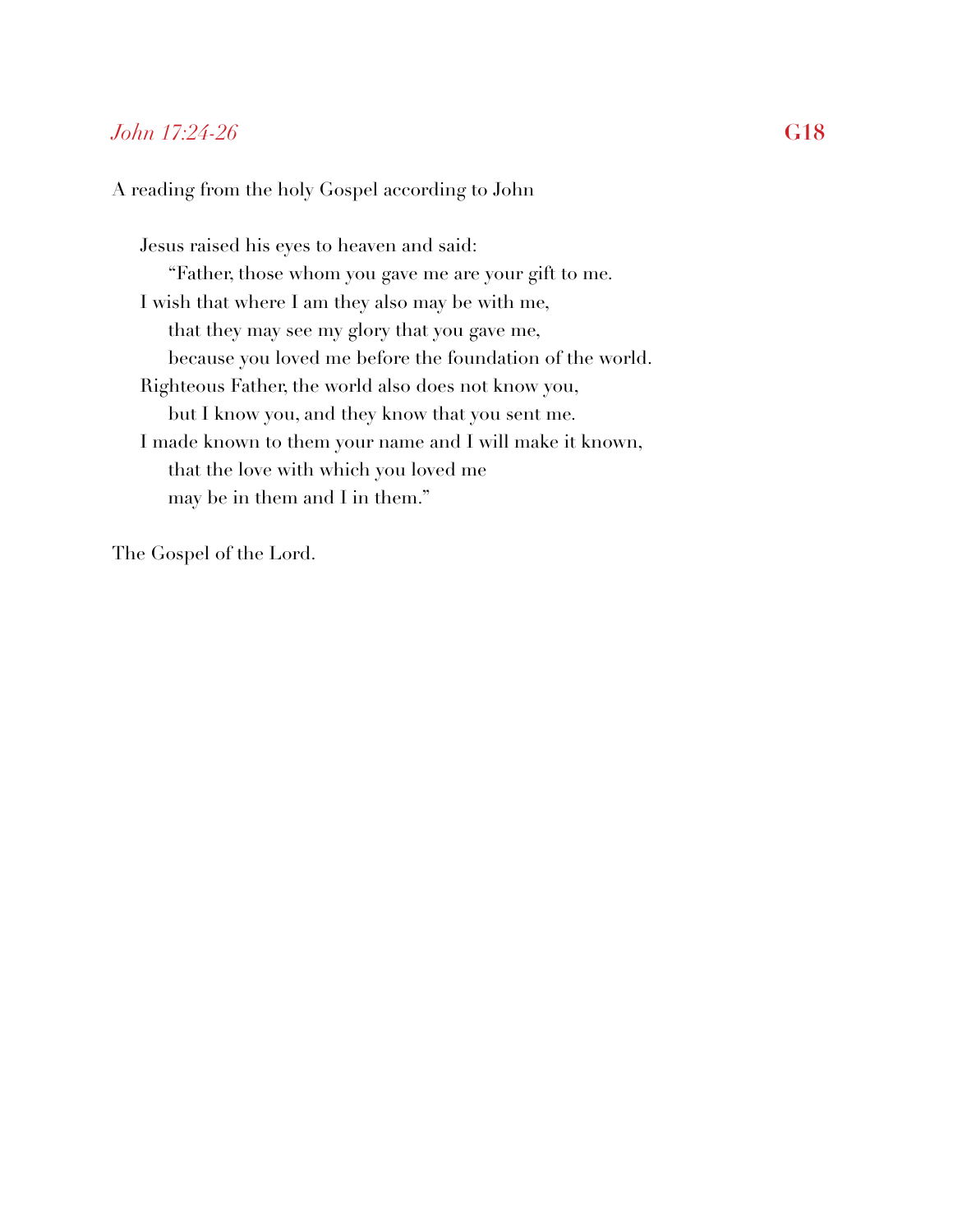#### *John 19:17-18, 25-39* **G19**

A reading from the holy Gospel according to John

So they took Jesus, and, carrying the cross himself, went out to what is called the Place of the Skull, in Hebrew, Golgotha.

#### There they crucified him, and with him two others, one on either side, with Jesus in the middle.

- Standing by the cross of Jesus were his mother and his mother's sister, Mary the wife of Clopas, and Mary of Magdalene.
- When Jesus saw his mother and the disciple there whom he loved, he said to his mother, "Woman, behold, your son."
- Then he said to the disciple,

"Behold, your mother."

And from that hour the disciple took her into his home.

After this, aware that everything was now finished, in order that the scripture might be fulfilled, Jesus said, "I thirst."

There was a vessel filled with common wine.

So they put a sponge soaked in wine on a sprig of hyssop and put it up to his mouth.

When Jesus had taken the wine, he said, "It is finished."

And bowing his head, he handed over the spirit.

Now since it was preparation day,

- in order that the bodies might not remain on the cross on the sabbath,
- for the sabbath day of that week was a solemn one,
- the Jews asked Pilate that their legs be broken
- and they be taken down.
- So the soldiers came and broke the legs of the first and then of the other one who was crucified with Jesus.
- But when they came to Jesus and saw that he was already dead, they did not break his legs,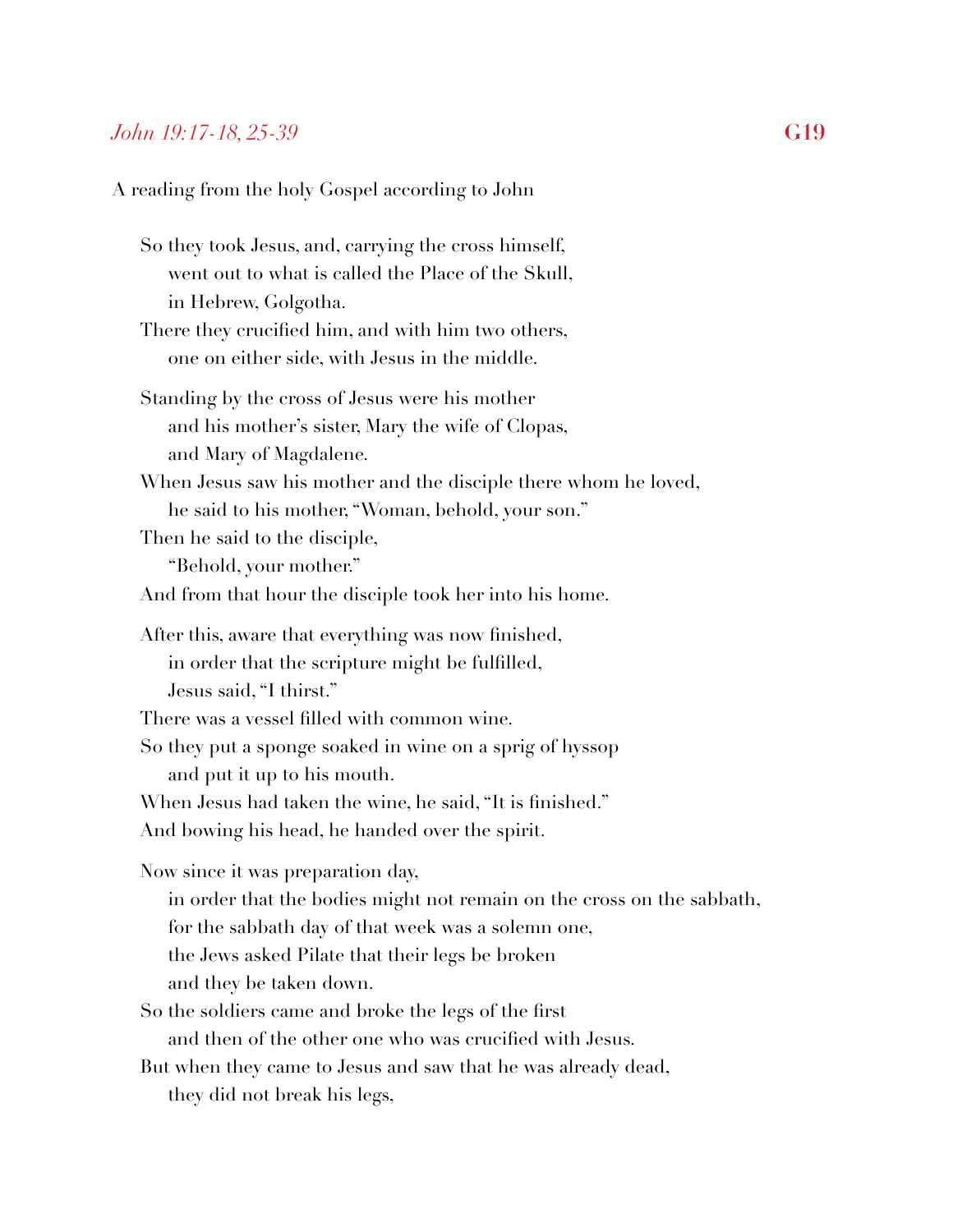but one soldier thrust his lance into his side, and immediately Blood and water flowed out. An eyewitness has testified, and his testimony is true; he knows that he is speaking the truth, so that you also may come to believe. For this happened so that the scripture passage might be fulfilled: *"Not a bone of it will be broken."*  And again another passage says: *"They will look upon him whom they have pierced."*  After this, Joseph of Arimathea, secretly a disciple of Jesus for fear of the Jews, asked Pilate if he could remove the Body of Jesus. And Pilate permitted it. So he came and took his Body. Nicodemus, the one who had first come to him at night, also came bringing a mixture of myrrh and aloes weighing about one hundred pounds.